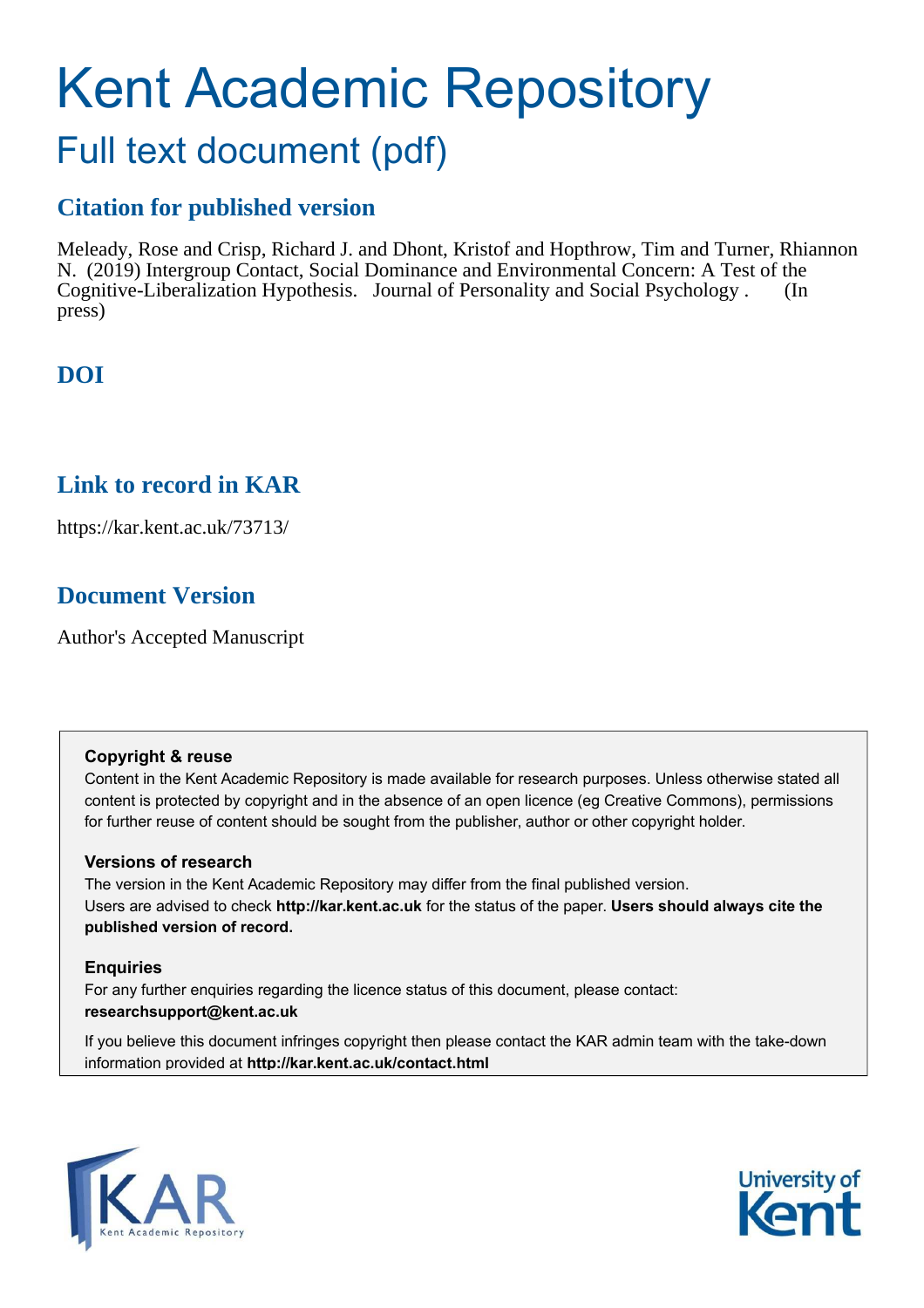#### Running Head: INTERGROUP CONTACT, SDO, ENVIRONMENTAL CONCERN

## **Intergroup Contact, Social Dominance and Environmental Concern: A Test of the Cognitive-Liberalization Hypothesis**

Rose Meleady<sup>1</sup> Richard J. Crisp<sup>2</sup> Kristof Dhont<sup>3</sup> Tim Hopthrow<sup>3</sup> Rhiannon N. Turner<sup>4</sup>

1 School of Psychology, University of East Anglia, UK

2 Department of Psychology, University of Durham, UK

3 School of Psychology, University of Kent, UK

4 School of Psychology, Queens University Belfast, UK

Word Count: 9,960 (main text)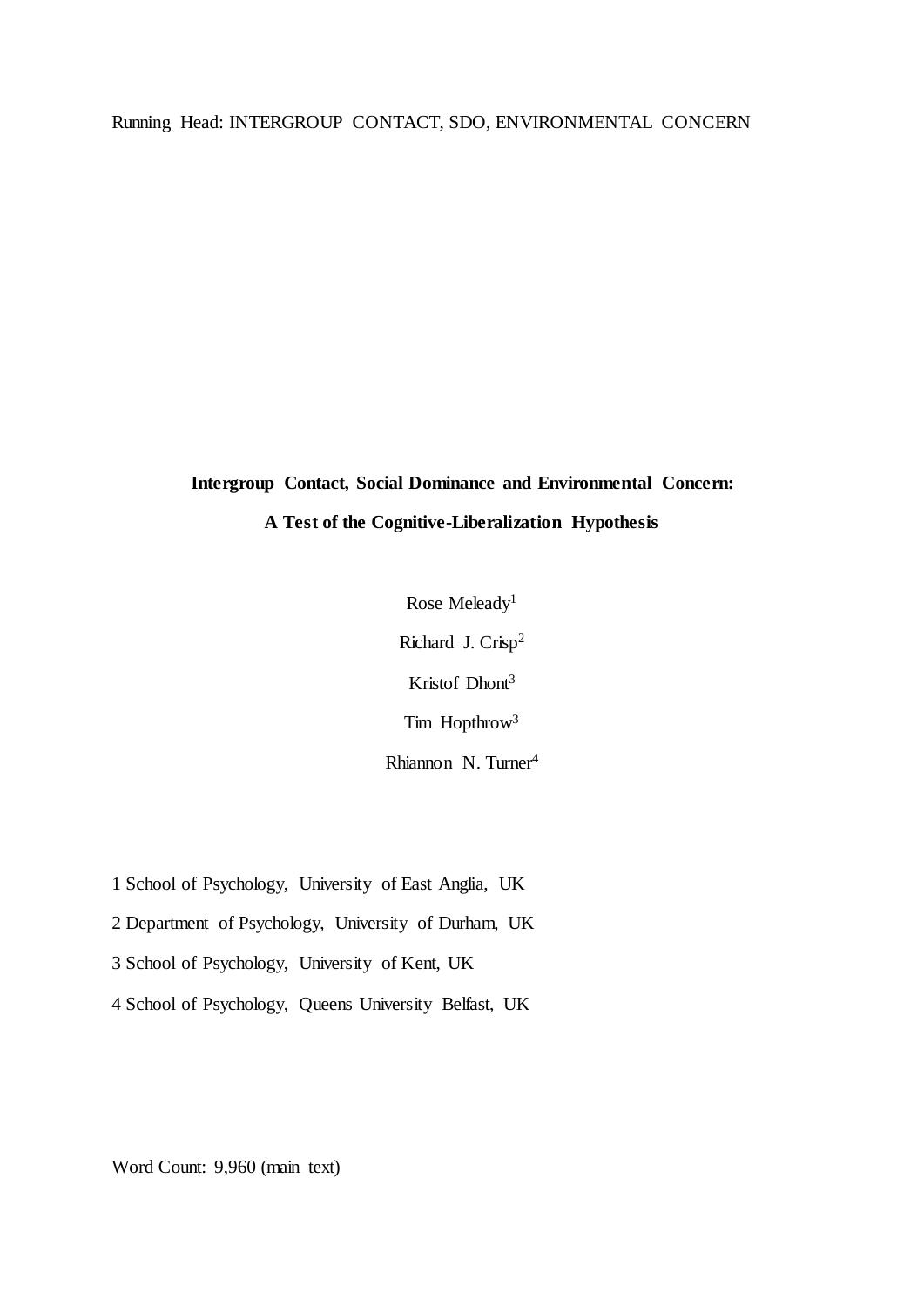#### **Abstract**

Intergroup contact is among the most effective ways to improve intergroup attitudes. While it is now beyond any doubt that contact can reduce prejudice, in this paper we provide evidence that its benefits can extend beyond intergroup relations – a process referred to as cognitive liberalization (Hodson, Crisp, Meleady & Earle, 2018). We focus specifically on the impact of intergroup contact on environmentally-relevant attitudes and behavior. Recent studies suggest that support for an inequality-based ideology (Social Dominance Orientation) can predict both intergroup attitudes and broader environmental conduct. Individuals higher in SDO are more willing to exploit the environment in unsustainable ways because doing so aids the production and maintenance of hierarchical social structures. In four studies conducted with British adults we show that by promoting less hierarchical and more egalitarian viewpoints (reduced SDO), intergroup contact encourages more environmentally responsible attitudes and behavior. Both cross-sectional and longitudinal data support this model. Effects are more strongly explained by reductions in an anti-egalitarian motive (SDO-E) than a dominance motive (SDO-D). We discuss how these findings help define an expanded vision for intergroup contact theory that moves beyond traditional conflict-related outcomes.

## Keywords: INTERGROUP CONTACT, ENVIRONMENTAL CONCERN, SOCIAL DOMINANCE ORIENTATION, PREJUDICE, COGNITIVE LIBERALIZATION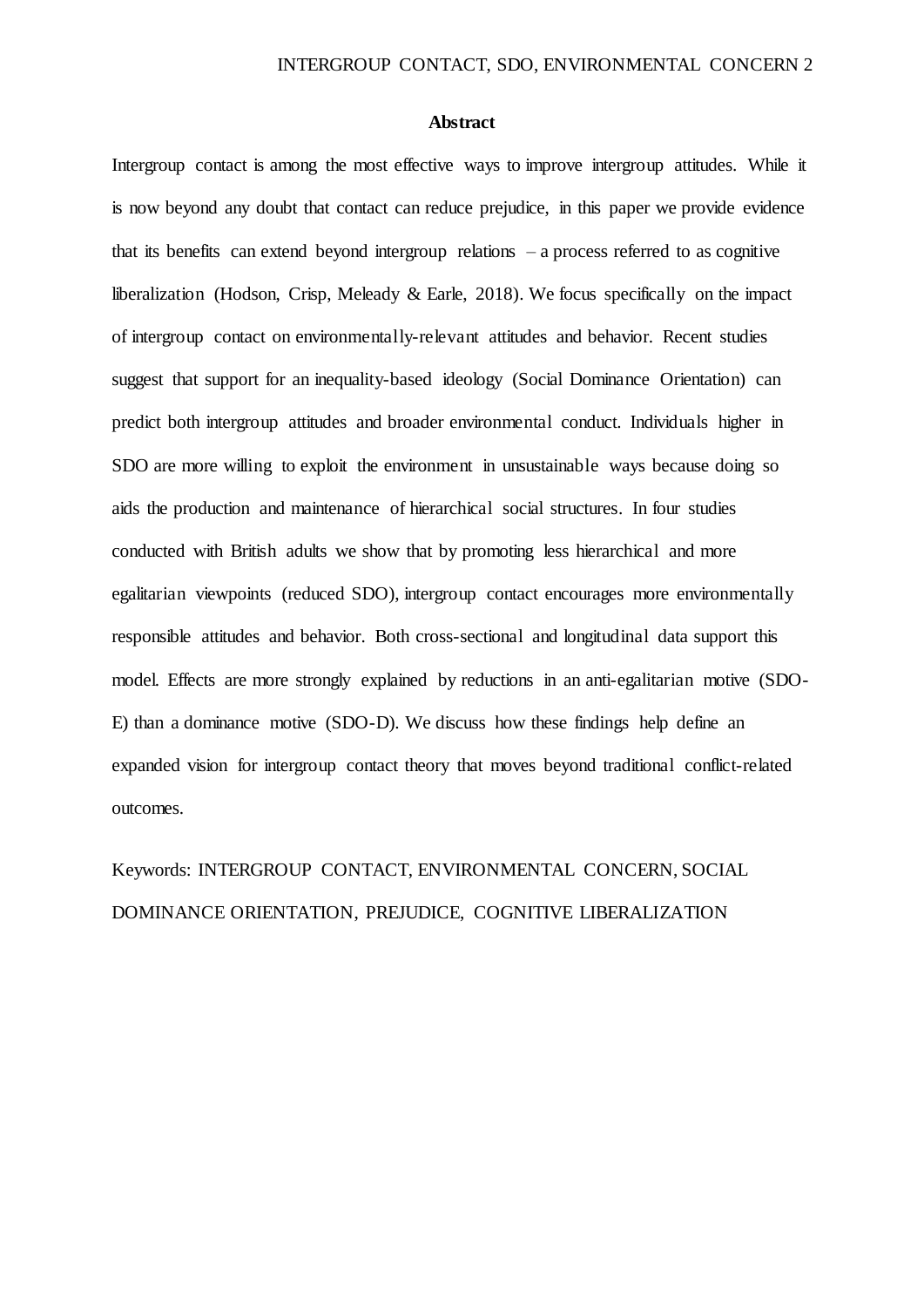#### **Intergroup Contact, Social Dominance and Environmental Concern:**

#### **A Test of the Cognitive-Liberalization Hypothesis**

Intergroup contact occurs when members of different social groups interact and come to know one another across group lines (Allport, 1954). This integration of different groups has been reliably shown to reduce prejudice. Multiple meta-analytic integrations, attest to the fundamental, robust, and positive impact of contact on intergroup attitudes (Beelman & Heinemann, 2014; Davies, Tropp, Aron, Pettigrew, & Wright, 2011; Miles & Crisp, 2014; Lemmer & Wagner, 2015; Pettigrew & Tropp, 2006). This effect replicates across different implementations, participant populations and bases for group membership. It is strengthened by certain 'optimal' conditions (e.g. equal status, cooperative norms, common goals and institutional support), but remains even in their absence, Pettigrew & Tropp, 2006). Key principles of contact have now been distilled into intergroup contact theory (Brown & Hewstone, 2005; Pettigrew, 1998) which provides a sophisticated theoretical account of how, when, and why intergroup interaction can contribute to the improvement of intergroup relations (for a collection of papers documenting recent advances, see Hodson & Hewstone, 2013; Pettigrew & Tropp, 2011).

Although it is now beyond any doubt that intergroup contact reduces prejudice, we know surprisingly little about the more distal consequences of intergroup contact. In recent years several prominent scholars have emphasized the need to enlarge the pool of outcomes assessed in intergroup contact research in order to more fully capture its influence beyond simply improving individuals' feelings towards others (e.g. Dixon, Levine, Reicher, Durrheim, 2012; Pettigrew & Tropp, 2011; McKeown & Dixon, 2017; Vezzali, Turner, Capozza, & Trifiletti, 2018; Wright & Lubensky, 2009). Responding to these calls, Hodson, Crisp, Meleady, and Earle (2018) recently argued that contact can serve as an agent of cognitive liberalization, improving not only intergroup attitudes and relations, but changing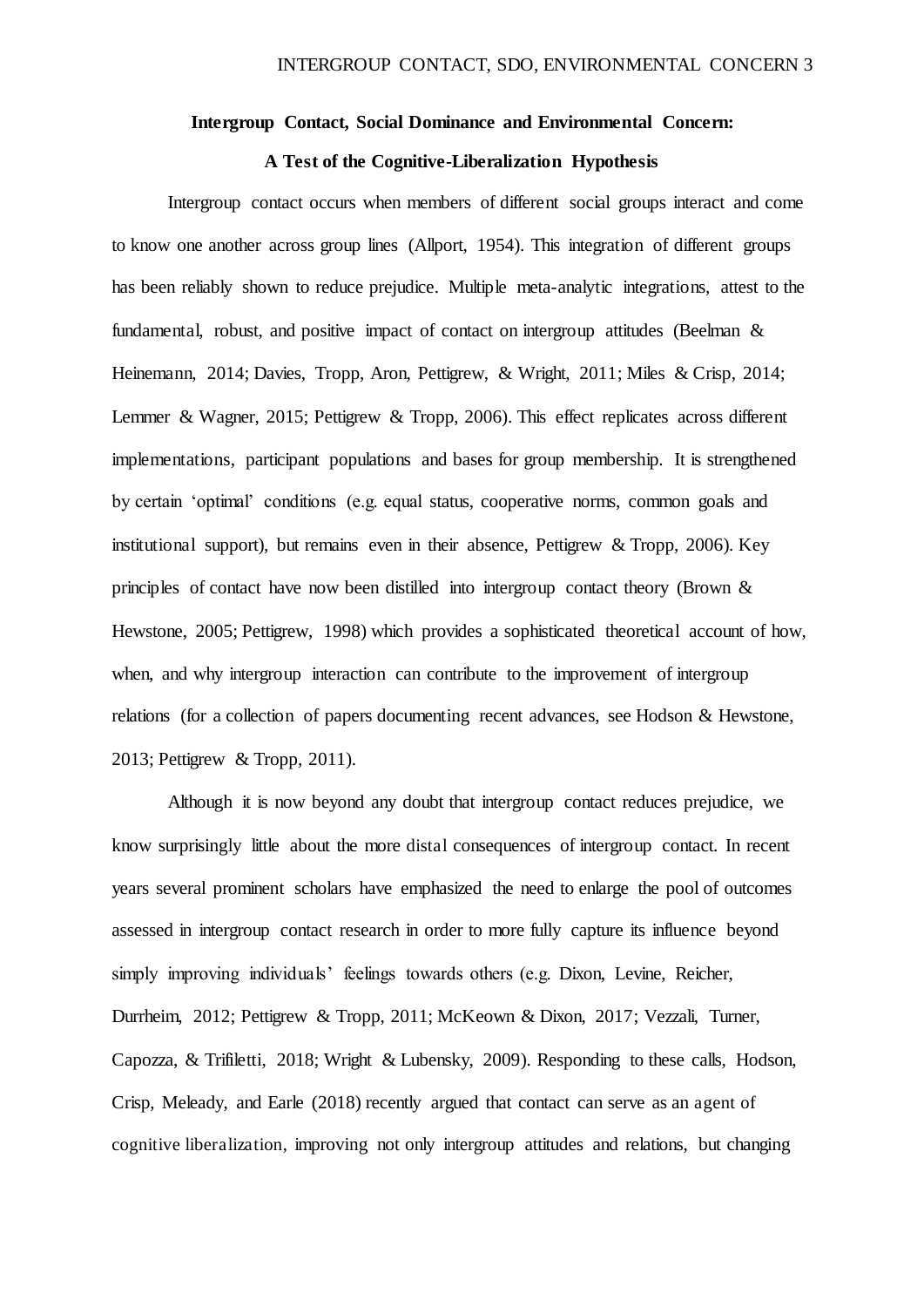the way people think about the world and solve problems more generally. Analogous to a liberal education, contact is said to promote mental expansion and growth in ways that are not rigid or specific to the experience. Consistent with this premise, research demonstrates that contact improves attitudes not only toward the contact group but toward other, uninvolved groups (e.g. Pettigrew, 2009; Tausch et al., 2010), makes respondents less inward looking and more open to experiences (e.g. Pettigrew, 1997; Sparkman, Eidelman, & Blanchar, 2016; Verkuyten, Thijis & Bekhuis, 2010; Vezzali et al., 2018), and reduces ideological views about hierarchy (e.g. Dhont, Van Hiel, & Hewstone, 2014; Shook, Hopkins, & Koech, 2016; Van Laar, Levin, Sinclair & Sidanius, 2005). In these ways, contact exerts a generalizing reaction not only shaping the content or valence of intergroup attitudes, but promoting openness to new ideas and ways of thinking. The benefits of this process should be observable even beyond the intergroup relations domain.

This paper sought to provide a test of the cognitive-liberalization hypothesis. Pushing the implications of intergroup contact even further beyond the intergroup relations domain we focused on the impact of intergroup contact on environmental attitudes and behavior. Research suggests that individuals' endorsement of an ideology of inequality (Social Dominance Orientation; Pratto, Sidanius, Stallworth, & Malle, 1994) not only predicts intergroup attitudes and behaviors, but also attitudes and behaviors directed towards the natural environment (e.g., Milfont & Duckitt, 2010; Milfont, Richter, Sibley, Wilson, & Fischer, 2013). Reflecting a basic motivation to achieve hierarchy and dominance, individuals high in social dominance orientation (SDO) are more supportive of the exploitation of natural resources, and are less likely to believe that humans should live harmoniously with nature. It follows that by liberalizing cognition and promoting less hierarchical and more egalitarian viewpoints, intergroup contact has the potential to impact a range of more expansive variables, including environmental decision-making.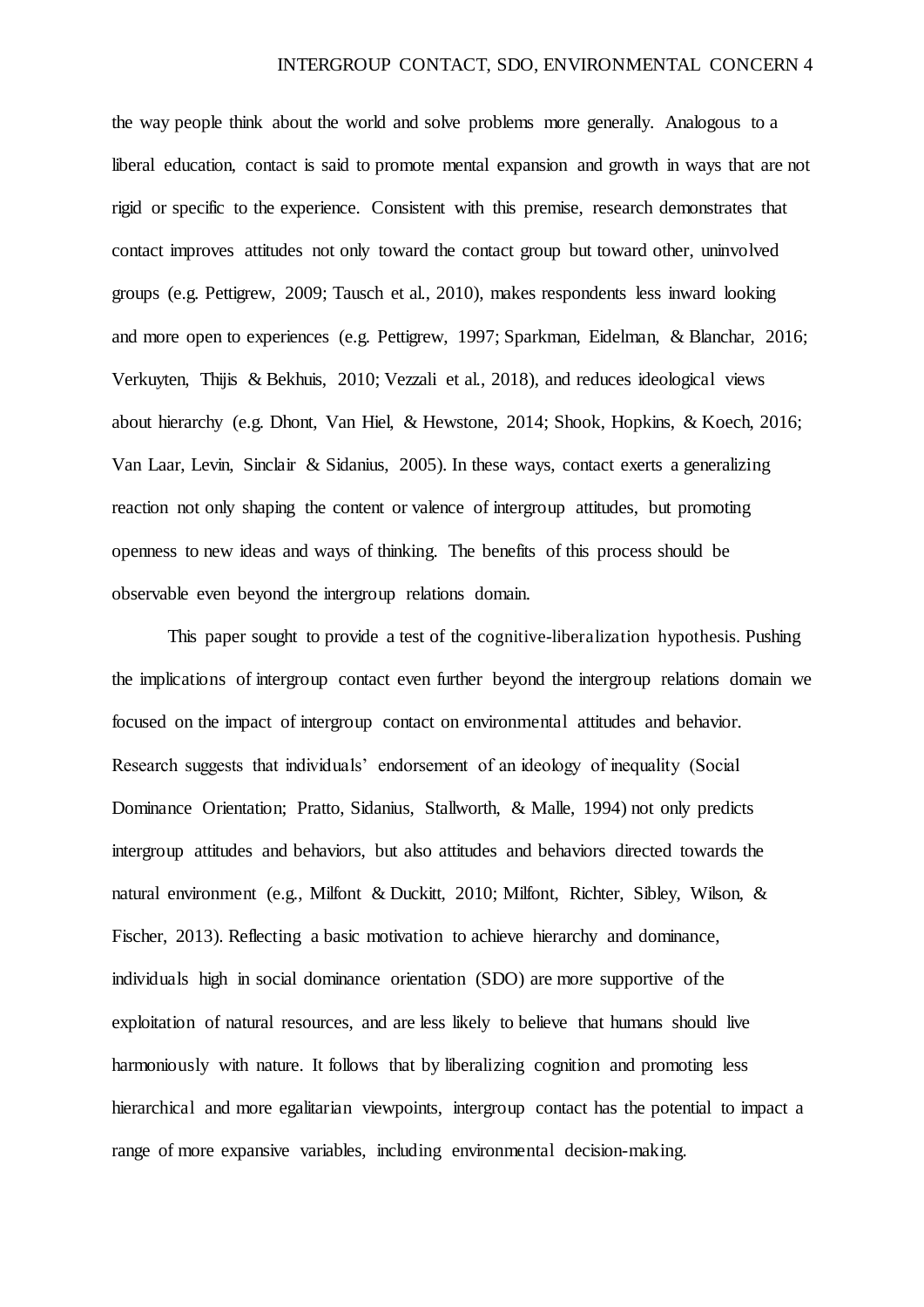#### **A Social Dominance Perspective on Environmental Conduct.**

Social dominance theory is a theory of social and intergroup relations that focuses on individuals' support for status hierarchy in society (Pratto et al., 1994; Sidanius & Pratto, 1999). Social dominance orientation (SDO) captures measurable differences in individuals' preference for hierarchically structured group relations and inequality among social groups. Whereas individuals low in SDO believe that all people should be treated equally, individuals high in SDO prefer hierarchical social systems where superior groups dominate over groups considered inferior (Pratto et al., 1994; Sidanius & Pratto, 1999). SDO is one of the most widely used variables in social and personality psychology (Kteily, Ho, & Sidanius, 2012; Lee, Pratto, & Johnson, 2011), and is a powerful predictor of prejudice towards a range of groups including racial/ethnic minorities, homosexuals and women (for a review see Sidanius, Levin, Lui & Pratto, 2000). Individuals high in SDO are said to endorse prejudice as a way of fulfilling their desire to achieve and maintain hierarchical social structures. Prejudiced attitudes function as a 'legitimising belief' that justify and entrench inequality.

Although the SDO scale was developed to understand prejudice, and items refer specifically to groups, a number of recent studies suggest that SDO not only predicts intergroup attitudes and behaviors, but also attitudes and behaviors directed towards the natural environment. The central premise of social dominance theory is that high-SDO individuals should support initiatives and social policies that promote and enforce social hierarchy (Sidanius & Pratto, 1999). Importantly, environmental exploitation may be one such strategy, sustaining and widening social inequality through the hierarchical distribution of natural resources. Individuals high in SDO may be more willing to exploit the environment in unsustainable ways because to do so aids the production and maintenance of hierarchical social structures (Milfont & Sibley, 2014; Stanley, Wilson, Sibley, & Milfont, 2017).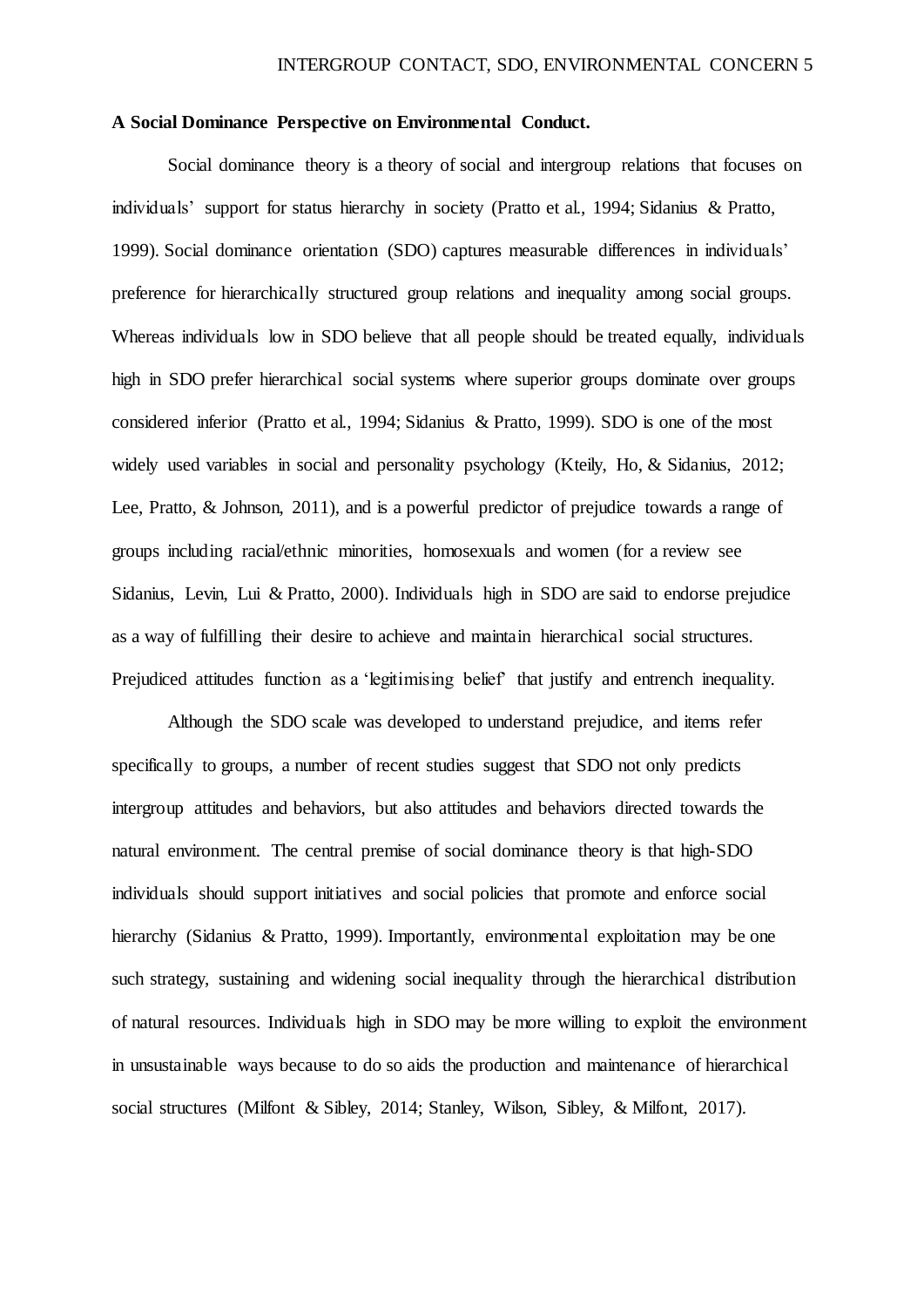This perspective is consistent with cultural theory (Douglas & Wildavsky, 1982). It has been argued that environmental attitudes are embedded within individuals' broader sociocultural orientation. Individuals are said to construct their policy preferences so as to bolster their preferred pattern of social relations. Environmentalism, specifically, is said to arise from a bias in favor of equality and redistributive concern. Proponents of cultural theory argue that individuals engage in environmentally responsible behaviors not just because they are concerned about the environment, but also because of a desire to transform how individuals live together in an egalitarian direction. To accept that the world is fragile and liable to catastrophe helps justify regulation ensuring the balanced and equitable distribution of limited natural resources.

Empirical evidence supports this notion. Indeed, in one of the first publications on SDO, Pratto and colleagues (1994) examined the correlates of SDO and found a strong negative correlation between SDO and support for environmental protection policies. This association replicated across three studies and remained strong when controlling for politicaleconomic conservatism. Subsequent research has gone on to corroborate these findings. Studies have shown that individuals high in SDO are more willing to exploit environmental resources (Milfont & Duckitt, 2010; Milfont et al., 2013), less convinced that climate change is real (Hakkinen & Akrami, 2014; Hoffarth & Hodson, 2016; Jylha & Akrami, 2015; Jylha, Cantal, Akrami, & Milfont, 2016), and less likely to see environmental protection as an important principle (Jackson, Bitacola, Janes, & Esses, 2013; Son Hing, Bobocel, Zanna, & McBride, 2007). Research has also shown SDO to predict other environmentally relevant variables such as meat consumption (Allen, Wilson, Ng, & Dunne, 2000) and exploitation of animals (Dhont & Hodson, 2014; Dhont, Hodson, & Leite, 2016). Perhaps the most extensive evidence, however, comes from a 25-nation study recently conducted by Milfont and colleagues (2017). SDO was found to be systematically and reliably associated with anti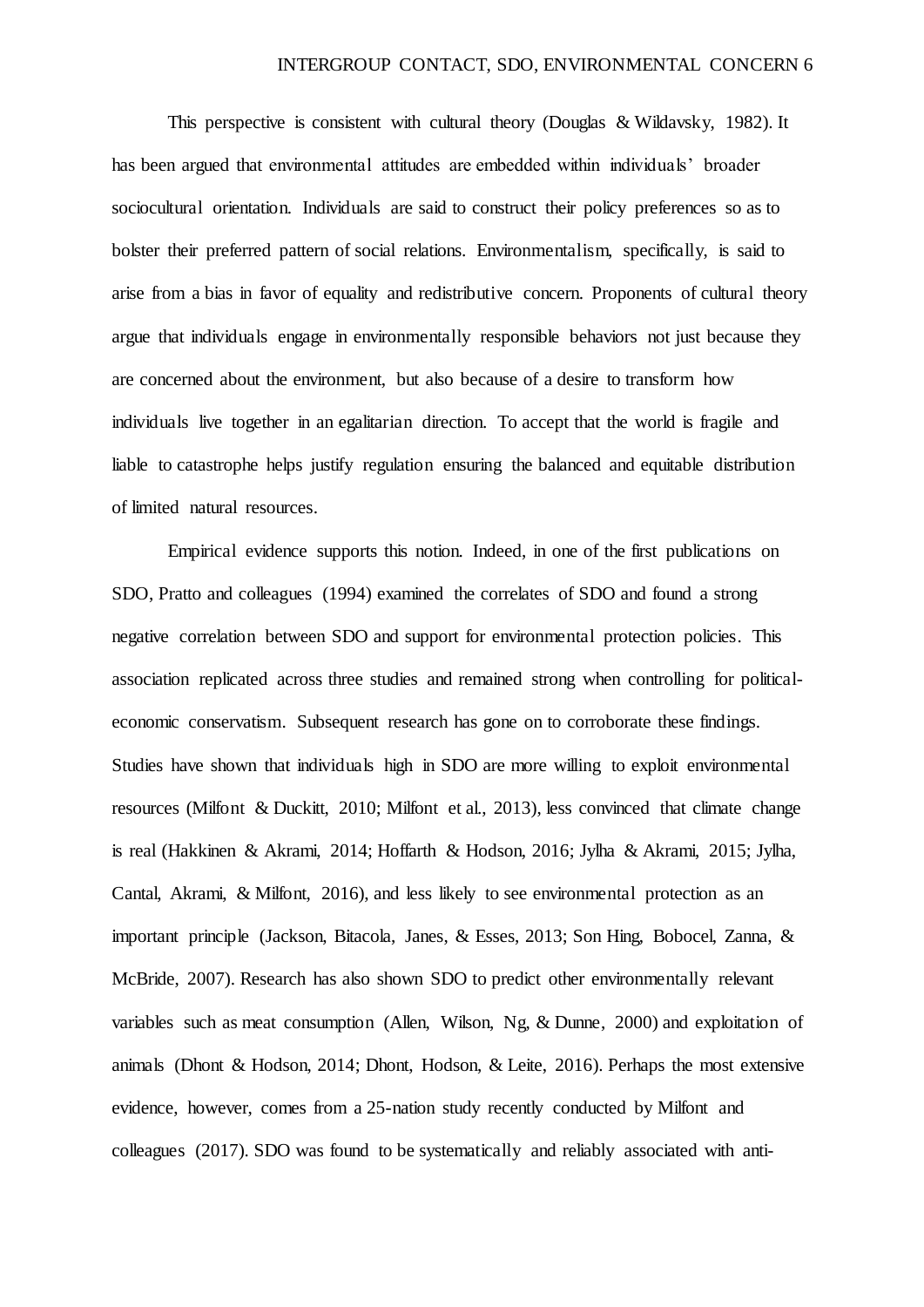environmentalism across contexts. Individuals higher in SDO were less likely to engage in public environmental citizenship behavior, less likely to engage in private sphere environmental behaviors, and less likely to donate to an environmental organization. **Dimensions of Social Dominance and their Associations with Environmentalism** 

A recent advancement in social dominance theory is the separation of SDO into two subdimensions: SDO-Dominance (SDO-D), or a preference for group-based dominance, and SDO-Egalitarianism (SDO-E), or opposition to equality. While SDO-D indexes one's support for systems of group-based dominance that maintain the subordination of low status groups, SDO-E constitutes a preference for systems of group-based inequality that taps into a preference for intergroup inequalities and non-egalitarian intergroup relations (Ho et al., 2012; 2015). Although highly correlated, research has confirmed that SDO-D and SDO-E are theoretically distinct and dissociate in terms of the intergroup outcomes they best predict. SDO-D is associated with the active and forceful suppression of outgroups and is positively correlated with old-fashioned prejudice, perceptions of zero-sum intergroup competition, and overt hostility and aggression toward outgroups. In contrast, SDO-E is associated more with exclusively of resources to prevent outgroups from increasing their social status, and is positively correlated with more subtle legitimizing ideologies and opposition to redistributive social policies (Ho et al., 2012; 2015).

Both aspects of SDO could feasibly drive the association between SDO and environmentalism. Lower environmental concern may reflect a desire for group-based dominance indexed by SDO-D that extends to human dominance over the nature world. Milfont et al. (2013) argue that individuals high in SDO should be motivated to endorse a broad range of ideologies that help to justify inequality and support a desire for dominance in its many forms. Individuals high in SDO may be less concerned about environmental issues and more willing to exploit the environment in unsustainable ways because these behaviors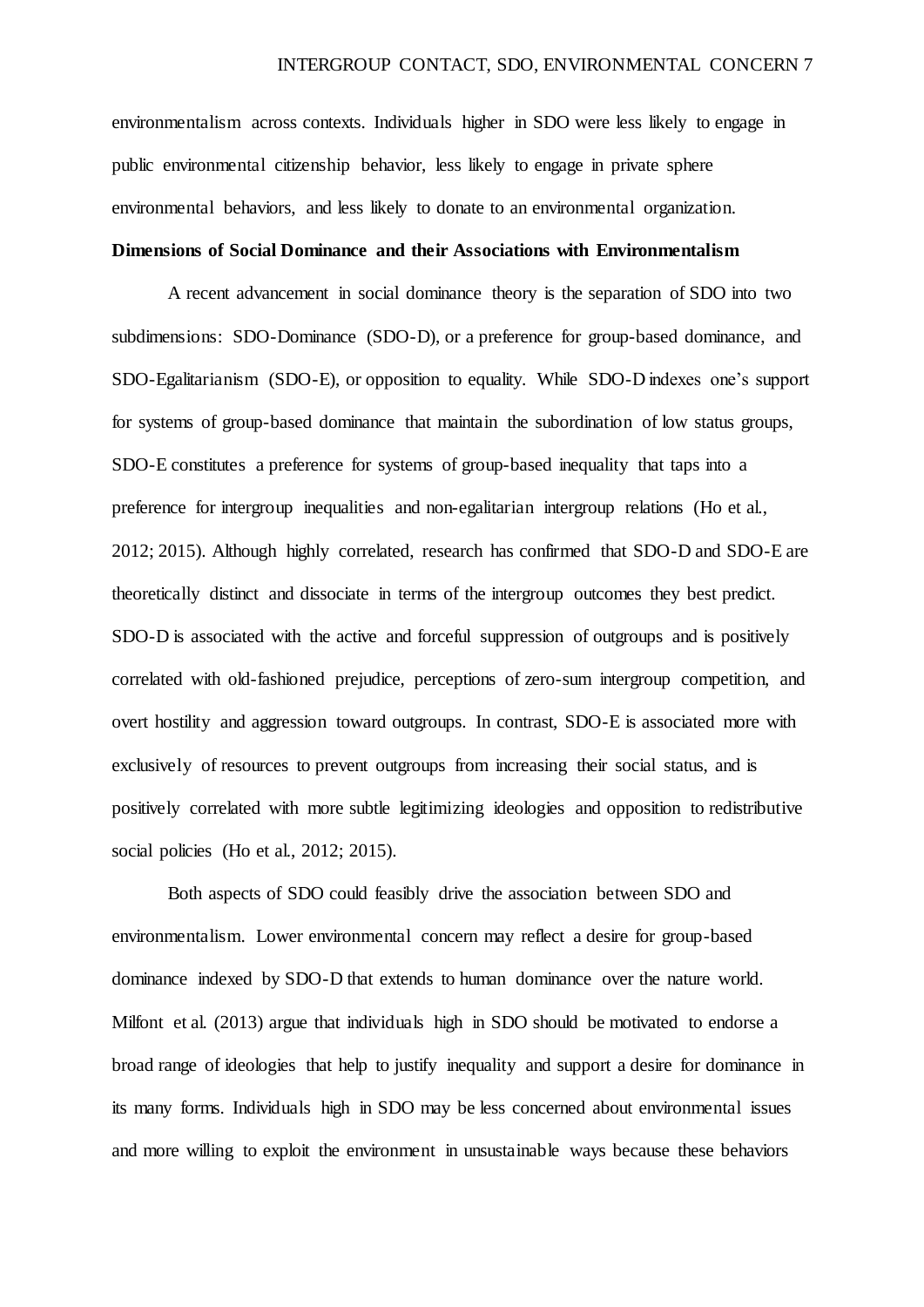reinforce the dominating role of humans as the master of nature. This perspective is consistent with the Social Dominance Human-Animal Relations Model (SD-HARM) which argues that the desire for group-based dominance underpins bias towards both human outgroups and non-human animals (Dhont et al., 2016; see also Dhont, Hodson, Costello, & Macinnis, 2014). Evidence consistent with this dominance account is provided by Jackson and colleagues (2013, Study 3) who found that when given the choice of locations to site an environmentally hazardous manufacturing plant, people higher in SDO were more likely to select foreign locations, particularly those of lower socioeconomic standing, despite the resources from the plant benefitting their own social group. Consistent with a dominance view of SDO, hierarchy is achieved in this context through oppressing a group of lower power and status.

Alternatively, the association between SDO and environmentalism may primarily reflect a preference for the unequal distribution of resources. SDO-E has been shown to be a stronger predictor than SDO-D of a preference for unequal distribution of resources and opposition to policies that promote greater equality (Ho et al., 2015). This support for the unequal distribution of resources indexed by SDO-E has been observed in the context of environmental resources. Milfont and Sibley's (2014) Hierarchy Enforcement Hypothesis of Environmental Exploitation argues that SDO predicts willingness to exploit the environment to the extent that resources gained from exploiting the environment lead to a widening of the gap between high- and low-status social groups. In supporting evidence they found that SDO predicts support for human actions that are detrimental to the environment only when they are expected to generate further profits for high-status groups (i.e. hierarchy-enhancing), and not when profits are expected to equally benefit all community members (i.e. hierarchyattenuating). The only study to date that explored the association the two distinct subdimensions of SDO and environmentalism, supports this perspective. Specifically, Stanley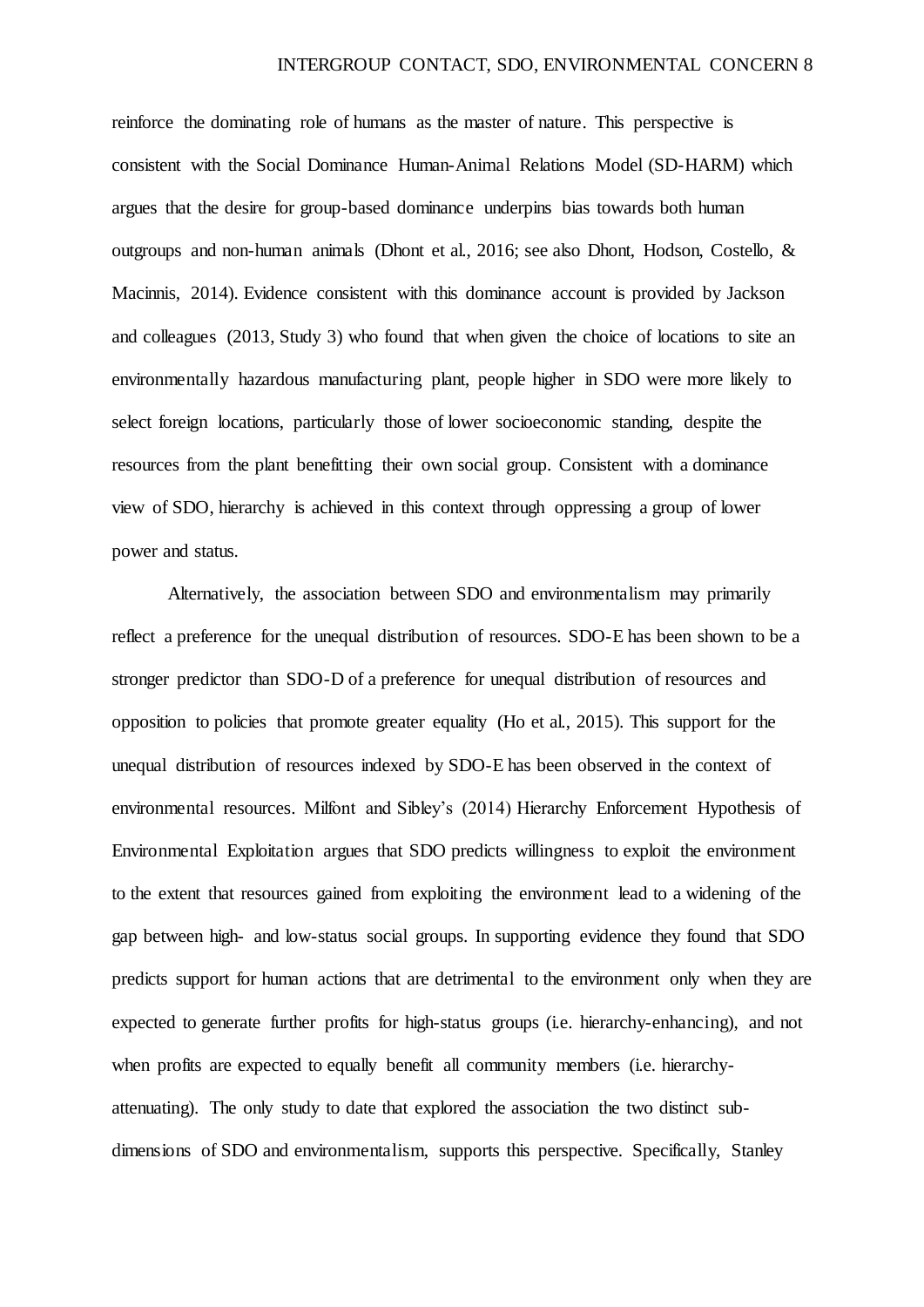and colleagues (2017) found that individuals high in SDO-E were less willing to make sacrifices for the environment, less concerned about environmental protection, and less likely to believe the climate change is real while SDO-D was either a weaker or non-significant predictor of all environmental outcomes. Although these findings warrant follow-up, they suggest that low concern for the environment may be most strongly driven by opposition to equality, and to a lesser extent by a dominance motive.

#### **Intergroup Contact as an Agent of Cognitive Liberalization**

If environmental exploitation is congruent with social dominance motives, it follows that strategies that attenuate SDO levels can have environmental implications. One such strategy may be intergroup contact. Recent theorizing suggests that intergroup contact is not a single-purpose phenomenon, but can work at a deep level to change the way people think about the world and solve problems more generally  $-$  a process referred to as cognitive liberalization (Hodson et al., 2018). An increasingly diverse body of research demonstrates that in addition to improving attitudes towards the contact group (much of the focus in the field), contact effects generalize (i.e. spread their influence). Research on secondary transfer effects, for instance, demonstrates that contact benefits are not specific to the group in question but reshape how people think about outgroups generally. There is now growing evidence of secondary transfer effects in a range of contexts and between a range of groups (e.g. Pettigrew, 2009; Tausch et al., 2010). Similarly, research suggests that contact "deprovincializes" the mind, removing the self and the ingroup as the focus of judgment, and rendering participants more open to experience (e.g. Pettigrew, 1997; Sparkman, Eidelman, & Blanchar, 2016; Verkuyten, Thijs & Bekhuis, 2010). These processes suggest that contact promote learning in ways that are not rigid or specific to the experience itself but rather reflect a more liberalized mind-set. Accompanying this process can be a shift in ideology and worldview. Ideologies link moral and political attitudes, organize our values and belief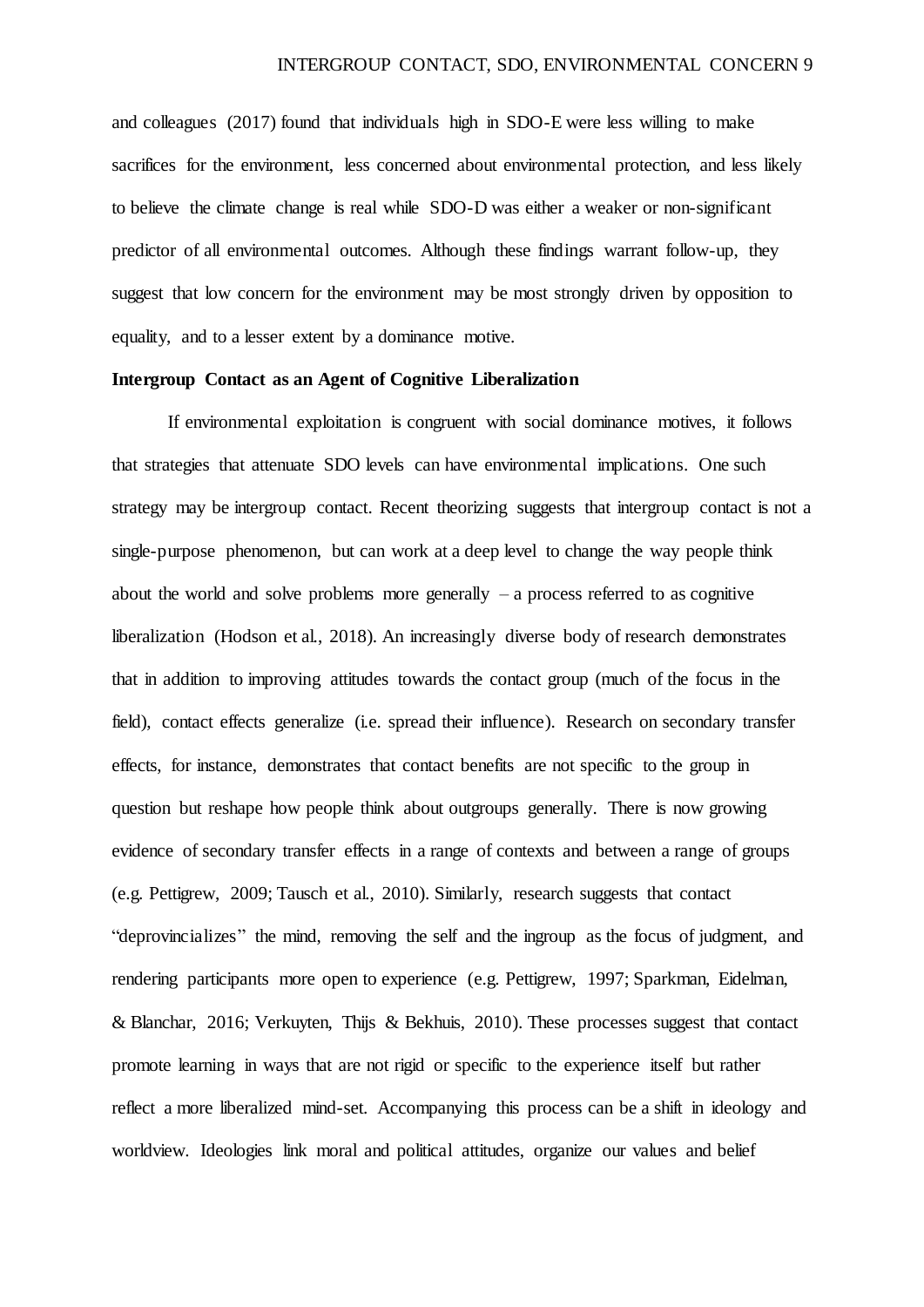systems and guide behavior (Jost, 2006). In this way, ideologies serve psychological functions, offering "a sense of certainty, predictability, and control: a sense of security, and reassurance; and a sense of identity, belongingness, and shared reality" (Jost, 2017, p. 168), reflecting epistemic, existential and relational motivations respectively. It is easy to appreciate, therefore, how contact with outgroups can draw into question one's own set of beliefs and provide impetus for mental change and integration of new ideas.

SDO has long been examined with regards to intergroup contact, though it has typically been considered as a moderator of the effect of intergroup contact on prejudice. This research tends to find that although individuals high in SDO are less interested in improving intergroup relations, they benefit more from contact experiences when they do arise than those low in SDO (Dhont & Van Hiel, 2009, Hodson, 2008, 2011; Kauff, Schmid, Lolliot, Al Ramiah, & Hewstone, 2016; Kteily, Hodson, Dhont, & Ho, 2019). For example, in two studies Hodson (2008) found that White inmates higher in SDO showed substantially less intergroup bias following positive intergroup contact with Black inmates than those low in SDO.

More important to our thesis, however, is whether contact may not only improve attitudes amongst those with right-leaning ideologies, but might actually influence the ideology itself. Although SDO was originally considered to be a relatively stable individual difference variable, findings suggest that SDO is sensitive to life and socialisation experiences (Duckitt, 2001; Haley & Sidanius, 2005; Sidanius & Pratto, 1999). In two studies Dhont colleagues (2014) provided evidence that positive intergroup contact can reduce SDO. Study 1 was a pretest-posttest intervention study. The authors followed a group of Belgian high school students as they travelled to Morocco on a 1-week trip where they interacted with Moroccan students in educational and sporting activities. Not only were levels of prejudice towards the outgroup reduced following the contact intervention, but so were levels of SDO.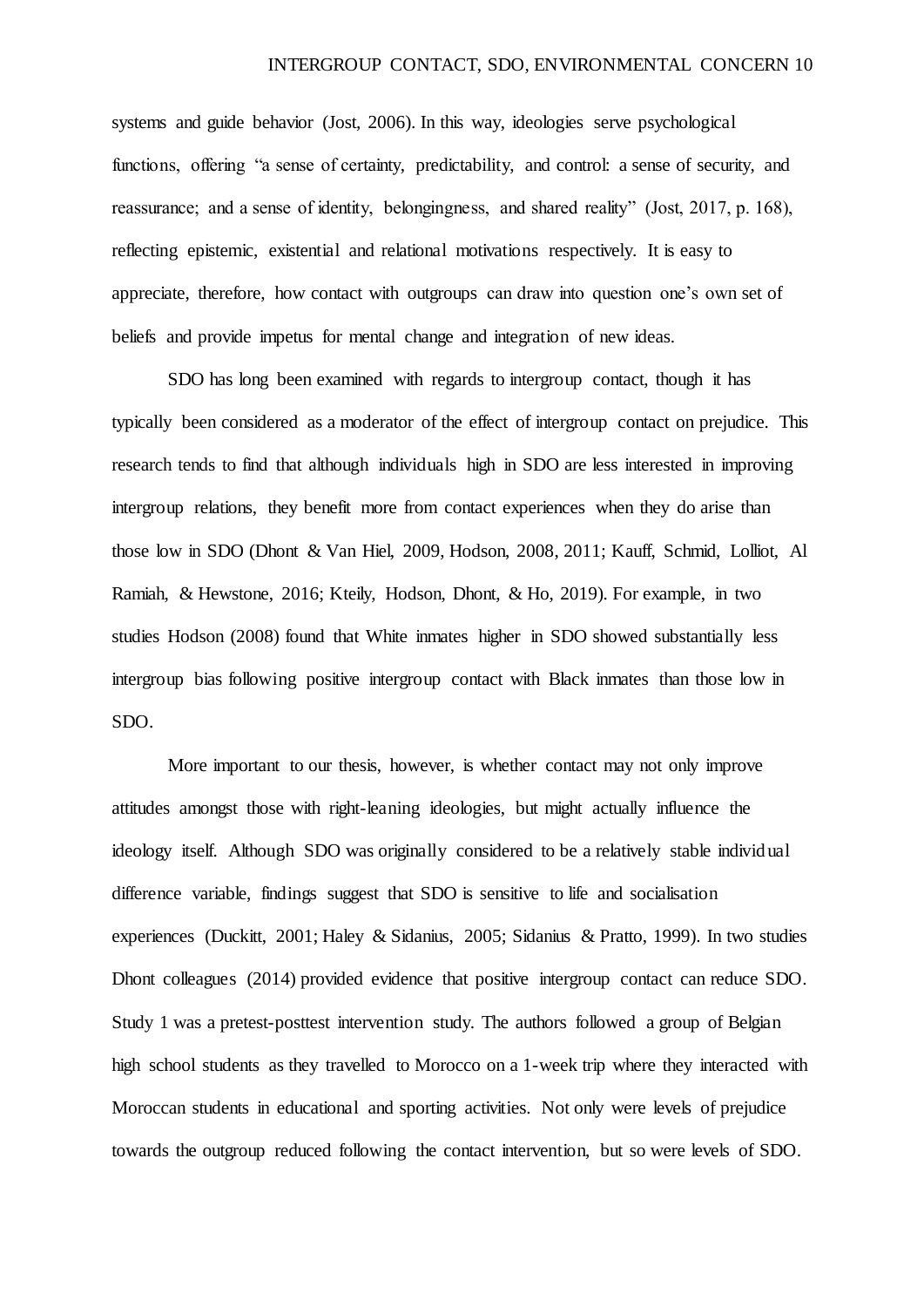A second study employed a longitudinal sample of Belgian adults over the span of three months. Self-reported intergroup contact with immigrants at Time 1 predicted lower SDO at Time 2 (whereas SDO at Time 1 did not predict contact at Time 2).

Further evidence comes from Van Laar et al. (2005) who report the results of a large field experiment where more than 2000 US college students were tracked annually across 5 waves. Results showed that having a roommate from an ethnic outgroup (e.g. Black) was associated with more positive attitudes not only towards the contact group but other, secondary outgroups (e.g. Latino, Asian), and also with reductions in SDO. Shook and colleagues (2016) similarly examined students in university housing who were randomly assigned to same- versus different-race roommates. Echoing the findings of Van Laar and colleagues (2005), results showed that not only were secondary outgroup attitudes more positive after the first term, but those with cross-race roommates also showed a significant decrease in SDO. Together these findings suggest that having meaningful contact with a outgroup members encourages the adaptation of a more liberalized and tolerant mindset. Intergroup contact not only leads to more positive attitudes towards outgroups, but makes participants less accepting of dominance and hierarchy as a general outlook on life.

Recent research has emphasized the need to also study the effects of negative intergroup contact. The emphasis on intergroup contact as a strategy to improve intergroup relations has understandably meant that research has focused on investigating the consequences of positive interactions across group lines (Pettigrew, 2008). Of course, in natural settings, intergroup contact is not always positive, but may be unpleasant or unfriendly. Findings suggest that while positive contact reduces prejudice, negative contact can increase prejudice, with some research suggesting the later effect is stronger than the former (Barlow et al., 2012; Graf, Paolini, & Rubin, 2014; Paolini, Harwood, & Rubin, 2010). It is also important to consider how the consequences of negative contact encounters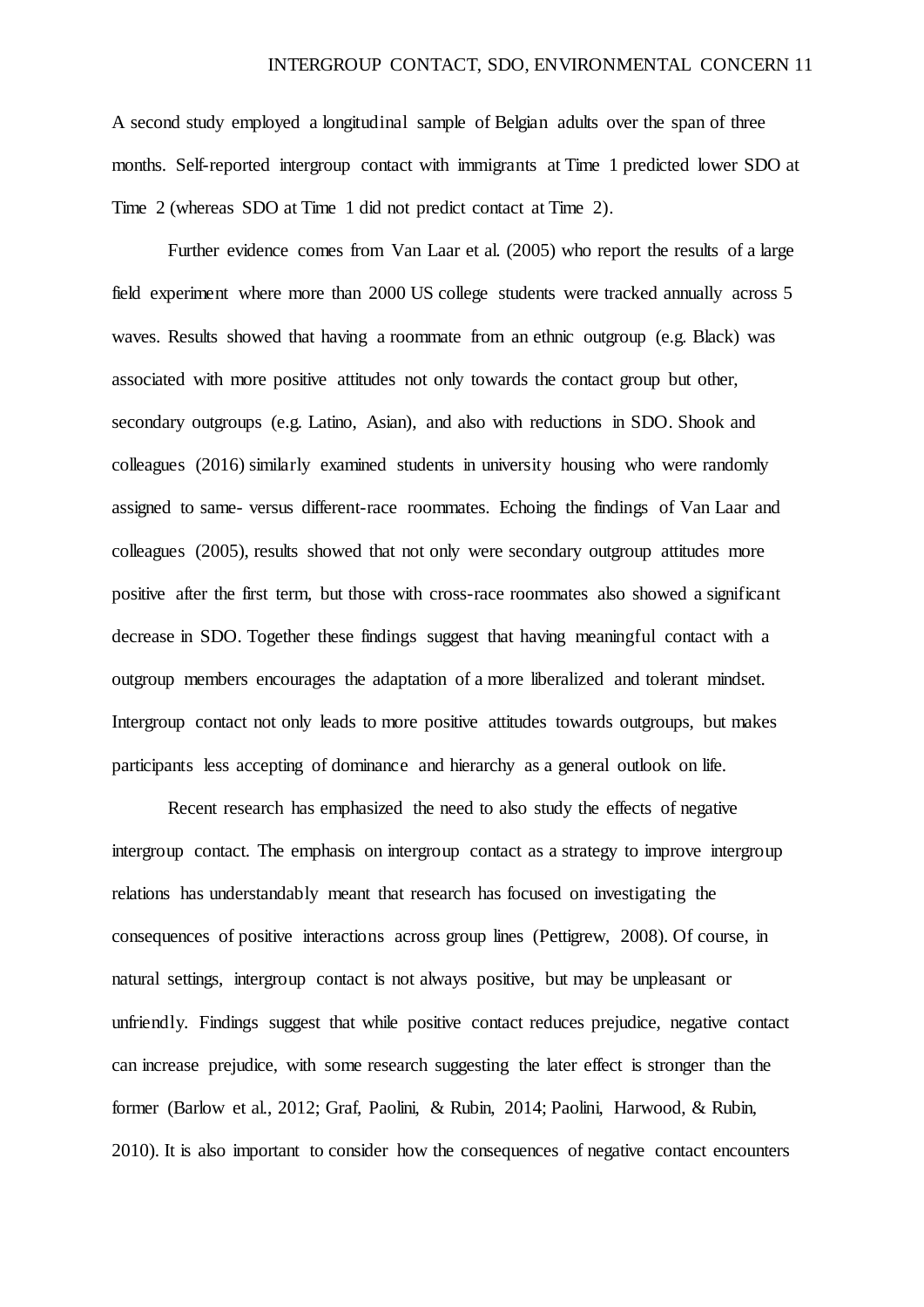extend beyond intergroup attitudes. In two studies, Meleady and Vermue (in press) showed that while positive contact was associated with reductions in SDO, negative contact was associated with increased endorsement of SDO. To our knowledge, this is the only investigation to date that has explored the impact of negative intergroup contact on SDO, but it is an important finding because if negative contact encourages the adaptation of a more close-minded and intolerant mindset (in contrast to an open-minded, "liberalized" mindset) and makes individuals more accepting of dominance and hierarchy as a general outlook on life, it too may be expected to exert a generalizing reaction beyond intergroup relations. Whereas positive contact may be expected to encourage environmentally-protective attitudes and behavior by attenuating SDO levels, negative contact may be associated with environmentally-damaging attitudes and behavior through increases in SDO.

#### **The Present Research**

It has recently been argued that intergroup contact can serve as an agent of cognitive liberalization with largely unrecognized potential beyond prejudice reduction (Hodson et al., 2018). This paper provides an empirical test of this idea. Pushing the implications of intergroup contact far beyond traditional, conflict-related outcomes, we focused on the impact of intergroup contact on environmental decision-making. As we have seen, research has established a link between SDO, an ideology that supports group hierarchies and inequality, and environmentalism. If intergroup contact has a liberalizing effect on cognition reducing ideological views about hierarchy it follows that it may also impact a range of more expansive variables including environmental attitudes and behavior. In four studies we tested this hypothesis. Study 1 sought to provide the first empirical test of an association between intergroup contact and environmentalism, and examined the mediating role of SDO in this process. Study 2 provides a conceptual replication on Study 1 with alternative measures of key constructs and controlling for the role of political orientation. In Study 3 we adopt a bi-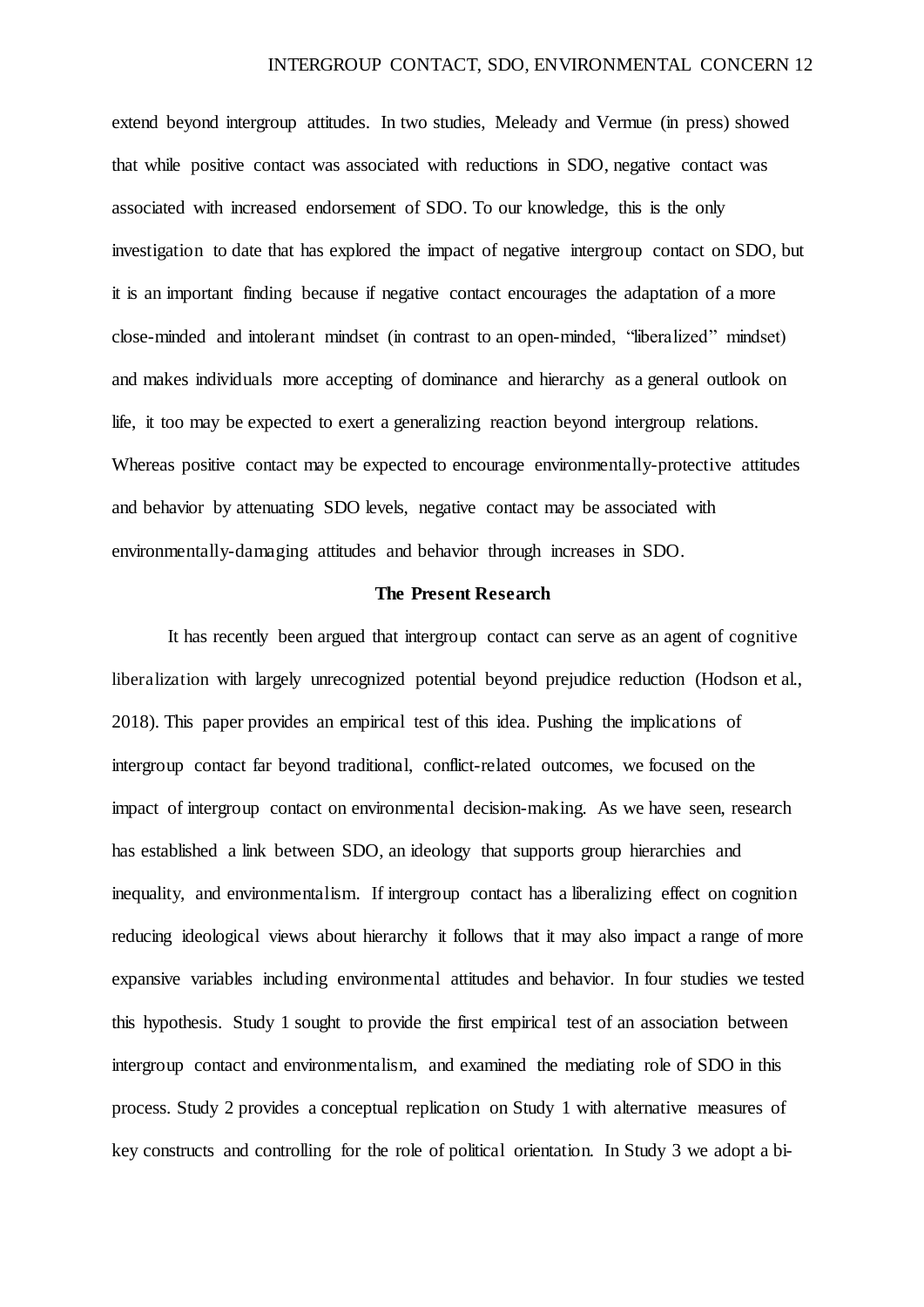dimensional approach to the measurement of SDO in order to explore whether the contactenvironmentalism association is primarily driven by an egalitarian motive (SDO-E), or dominance motive (SDO-D). Moreover, Study 3 also explored the specific effects of both positive and negative intergroup contact experiences. Finally, Study 4 increases confidence in the hypothesized direction of causality by providing longitudinal evidence of the association between intergroup contact, SDO, and environmental outcomes.

#### **Study 1**

Study 1 aimed to provide initial evidence of an association between intergroup contact and environmental concern. We also examined the mechanism underlying this effect. As discussed above, intergroup contact can have a liberalizing effect on cognition fostering less hierarchical and more egalitarian ideologies (i.e. reduced SDO; Dhont et al., 2014; Shook et al., 2015; Van Laar et al., 2005). Findings suggest that ideological views about hierarchy are predictive not only of intergroup attitudes, but also attitudes towards the natural environment (e.g. Jackson et al., 2013; Milfont & Duckitt, 2010). We therefore predict and test a mediational model in which the effect of intergroup contact on environmental outcomes is explained by reductions in SDO.

#### **Method**

Participants. One hundred and sixty four participants were recruited from a UK University. The sample included 26 male and 138 females, aged between 18 and 58 ( $M =$  $20.01$ , SD = 3.68). Our recruitment aim was 150 participants to provide sufficient power (.80) for detecting small to medium mediated effects using bias-corrected bootstrapped estimates (Fritz & MacKinnon, 2007). Participants were all British students and the target outgroup was international students. Participants received partial course credit in exchange for their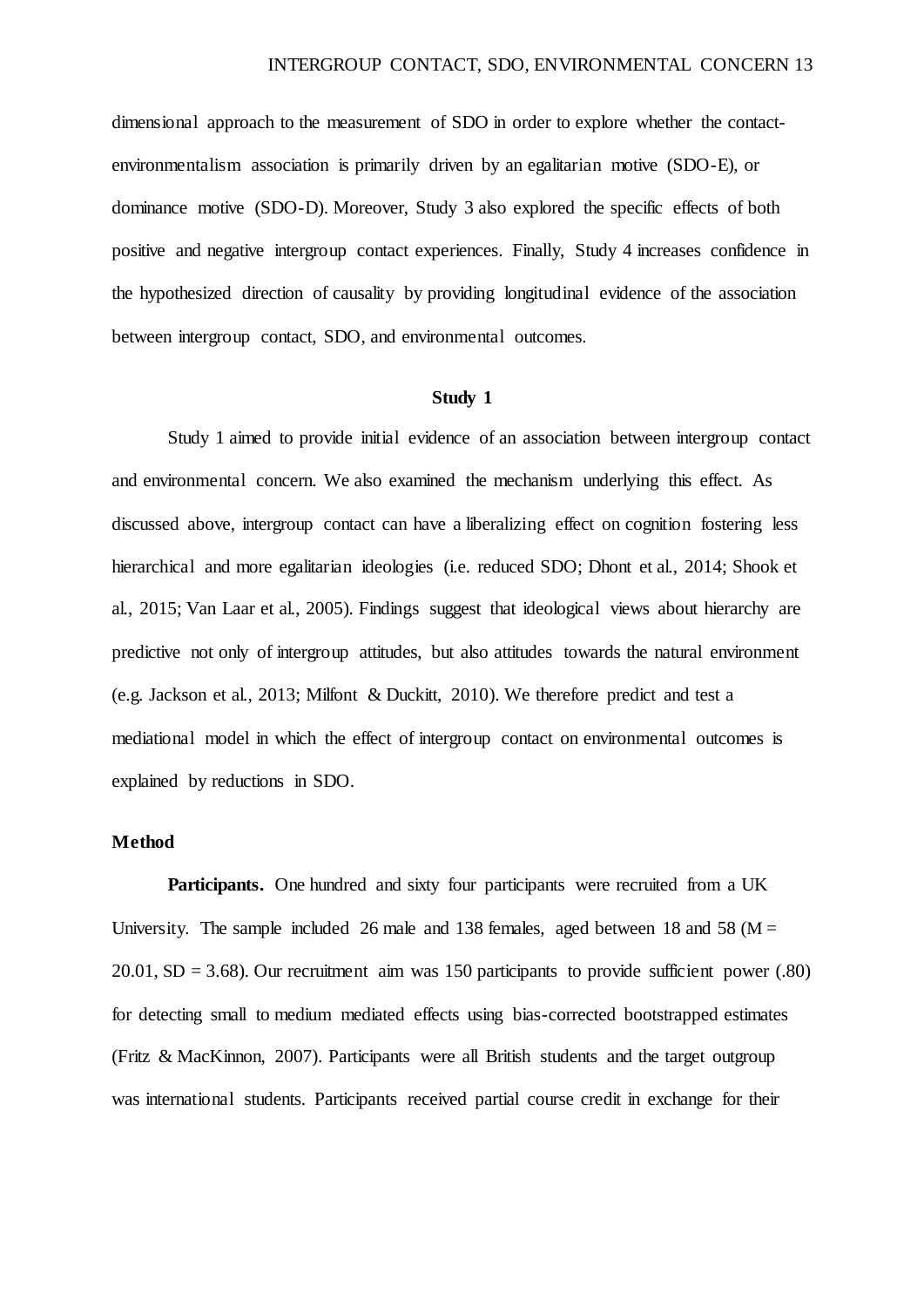participation. Collection of responses within all studies reported in this paper were obtained in the format of online questionnaires.

**Procedure.** Intergroup contact was assessed with an index based on the product of two scales assessing the frequency and quality of intergroup contact (Dhont & Van Hiel, 2011; Voci & Hewstone, 2003). The quantity of participants' prior contact with international students was measured with 4 items, including "In everyday life, how often do you encounter international students" and "In everyday life how frequently do you interact with international students?" on a 7 point scale (1= Never to 7 = Very often,  $\alpha$  = 91). To measure quality of contact, participants were asked to describe their experience of contact with international students based on the following adjectives: superficial-deep; natural-forced; unpleasant-pleasant; competitive-cooperative; intimate-distant on a bipolar scale ranging from 1 to 7 ( $\alpha$  = 85). Following the procedure of Voci and Hewstone (2003) the quality and quantity scales were combined into a single multiplicative index. Prior to multiplication, the scores of the quantity of intergroup contact were recoded so that 0 corresponded to no contact and 6 to very frequent contact, and the quality scores were recoded so that the scores ranged from -3 to +3. A higher score on the multiplicative index therefore reflects more frequent, high-quality contact. Possible scores ranged between -18 and +18.

Environmental attitudes were assessed with a measure of environmental concern adapted from Dutcher, Finley, Luloff, and Johnson (2007). Participants rated their agreement with 5 statements, including "If things continue on their present course, we will soon experience a major ecological catastrophe" and "We are fast using up the world's natural resources". Responses were provided on a 5 point scale from  $1=$  Strongly disagree to  $5=$ Strongly agree  $(a = .77)$ . We also measured participants' intentions to engage in proenvironmental behaviors on the same scale with three items adapted from Joireman, Lasane, Bennett, Richards, and Solaimani (2001), including "I would sign a petition in support of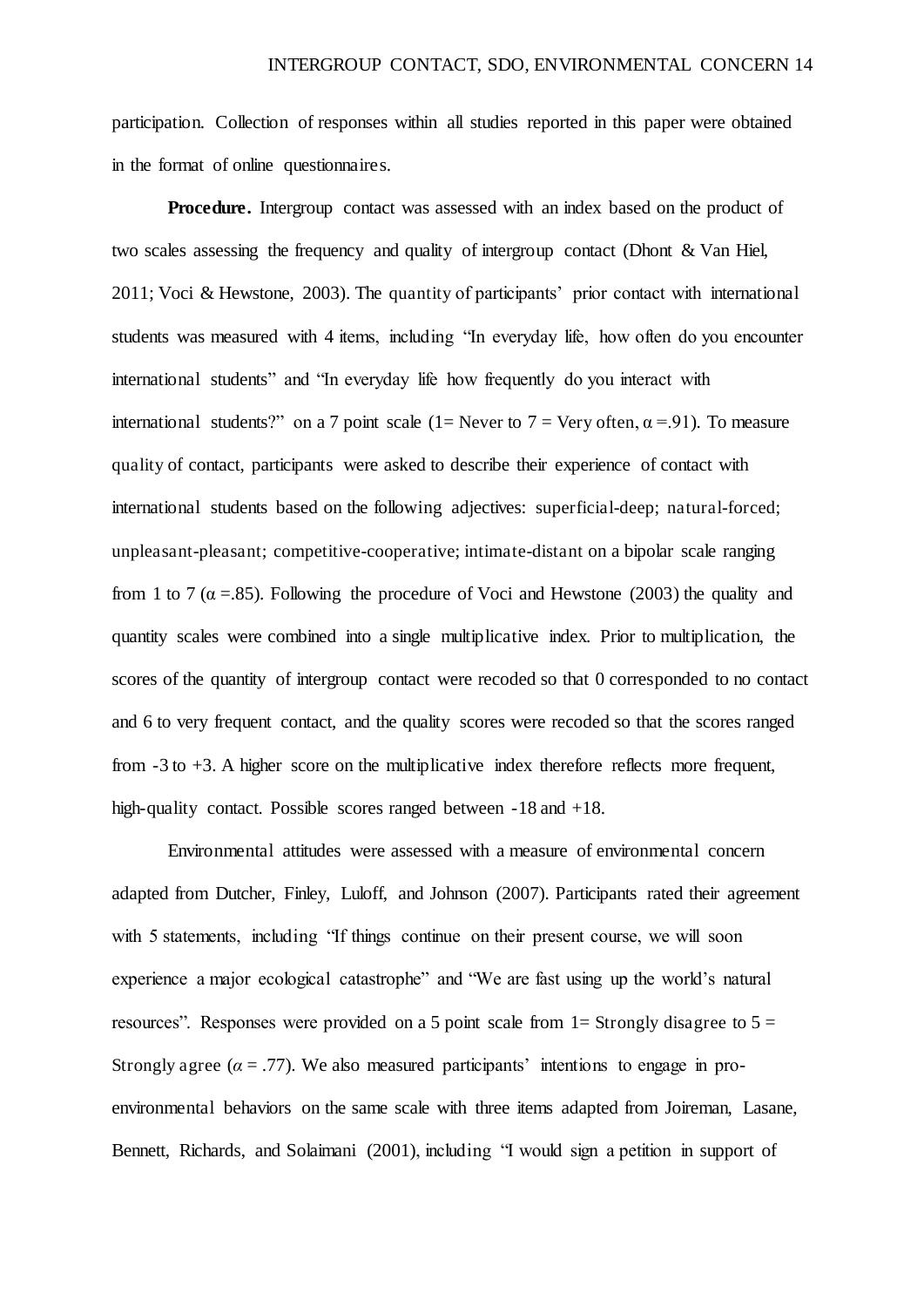tougher environmental laws", and "I would contribute money to environmental organisations".  $(\alpha = .68)$ 

SDO was measured with the  $16$ -item SDO $_6$  scale (Pratto et al., 1994). Sample items include, "Some people are just more worthy than others" and "This country would be better off if we cared less about how equal all people were". Participants indicated how positively they viewed each item of a scale from 1 (Very negative) to 7 (Very positive). Half of the items were recoded such that higher scores always indicated a higher social dominance orientation  $(\alpha = .94)$ . The order of all scales was counterbalanced across participants.

#### **Results**

We first examined the correlations amongst all variables. These are presented in Table 1 along with means and standard deviations. As expected, intergroup contact was negatively associated with SDO, and positively associated with both environmental concern and environmental behavioral intentions. Both environmental outcomes were negatively associated with SDO.<sup>1</sup>

Next, we conducted path analysis using robust maximum likelihood estimation (MLR) in Mplus (version 8, Muthen & Muthen, 1998-2017) to test our mediation hypothesis stating that the association between intergroup contact and environmental outcomes can be explained by reductions in SDO. Hence, we tested a model that included paths from intergroup contact to SDO (i.e. the mediator) and to environmental concern and behavioral intentions (i.e. criterion variables) as well as the paths from SDO to the two environmental outcomes. This model estimated all associations between the constructs, resulting in a fully saturated model (df  $= 0$ ). In line with the zero-order correlations, the results (Figure 1) confirmed the hypothesized negative associations between intergroup contact and SDO,  $\beta$  = -.32,  $z = -4.21$ ,  $p < .001$ , which in turn, was negatively associated with environmental concern and environmental intentions  $\beta = -0.27$ ,  $z = -3.17$ ,  $p = 0.002$  and  $\beta = -0.28$ ,  $z = -4.02$ ,  $p < 0.001$ ,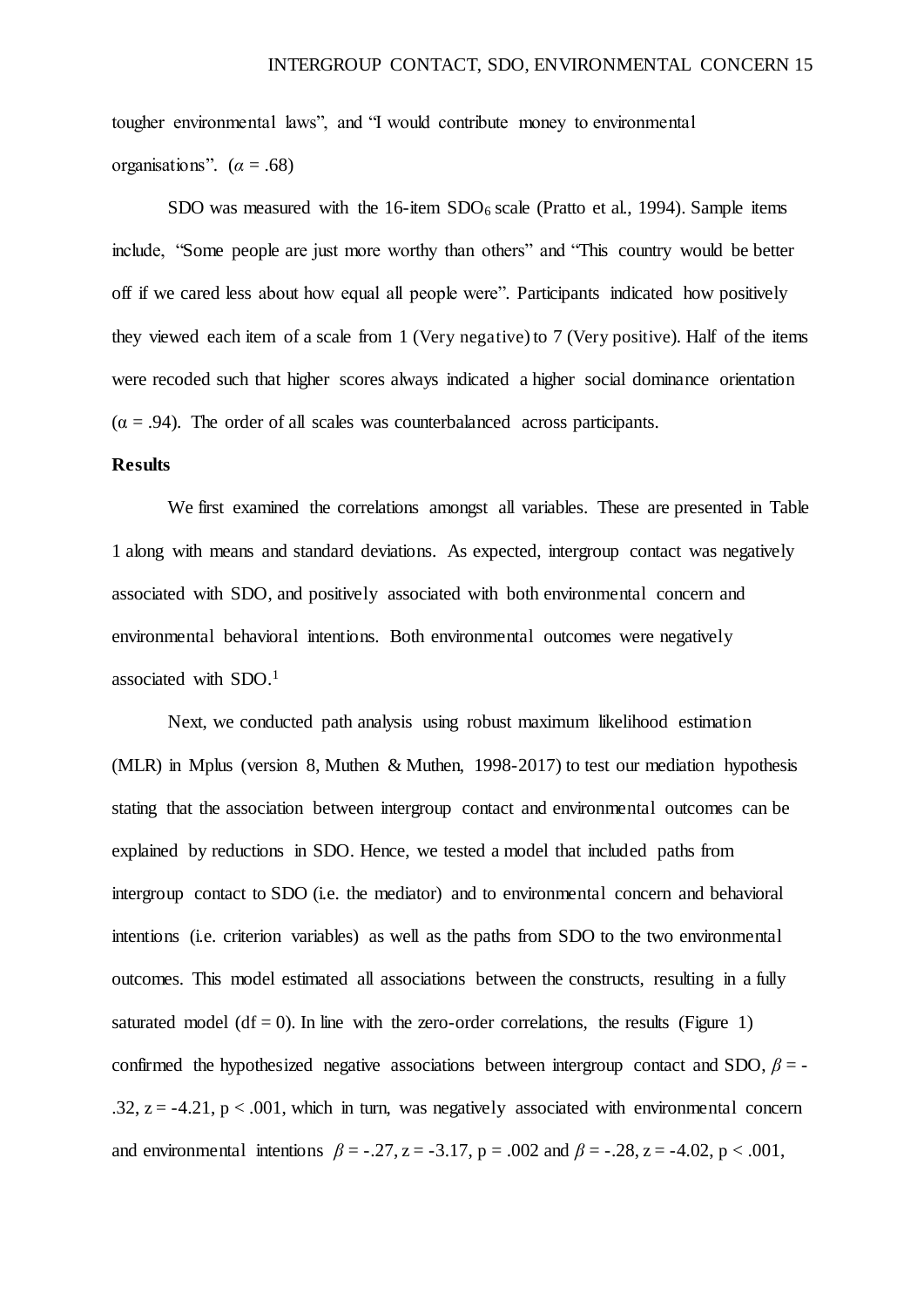respectively. The standardized total effects of intergroup contact on environmental concern and environmental intentions were .22,  $z = 2.99$ ,  $p = .003$  and .32,  $z = 4.43$ ,  $p < .001$ , respectively.

Furthermore, estimating the indirect associations based on 10,000 bootstrap samples, showed that intergroup contact was indirectly associated with both environmental concern and environmental intentions via SDO, standardized indirect effect  $(IE) = .085$ , [95% biascorrected bootstrap confidence interval (BCI)= .026, .1731,  $z = 2.29$ ,  $p = .022$ , and standardized IE = .089 (95% BCI = .038, .166),  $z = 2.76$ ,  $p = .006$ , respectively.

The results of Study 1 provide the first evidence that the benefits of intergroup contact in the ostensibly unrelated domain of environmental decision-making. Intergroup contact was found to be positively associated with attitudinal environmental concern and intended proenvironmental behaviors. The effect of intergroup contact on both environmental outcomes was mediated by reductions in SDO. Supporting our theoretical model, we found that those having more frequent positive intergroup contact showed stronger support for social equality (i.e. reduced SDO), which in turn predicts more environmentally responsible attitudes and behavior. The results of Study 1 provide the first evidence that by shifting individuals' general beliefs about social (in)equality, intergroup contact has the potential to have a wider impact on a more expansive set of variables predicted by SDO, including environmental attitudes and behavior.

#### **Study 2**

Study 2 sought to provide a conceptual replication of the results of Study 1. We sought to demonstrate the robustness of effects by employing alternative, but conceptually consonant measures of key constructs. We also sought to rule out an alternative explanation for results by measuring and controlling for participants' political orientation. Political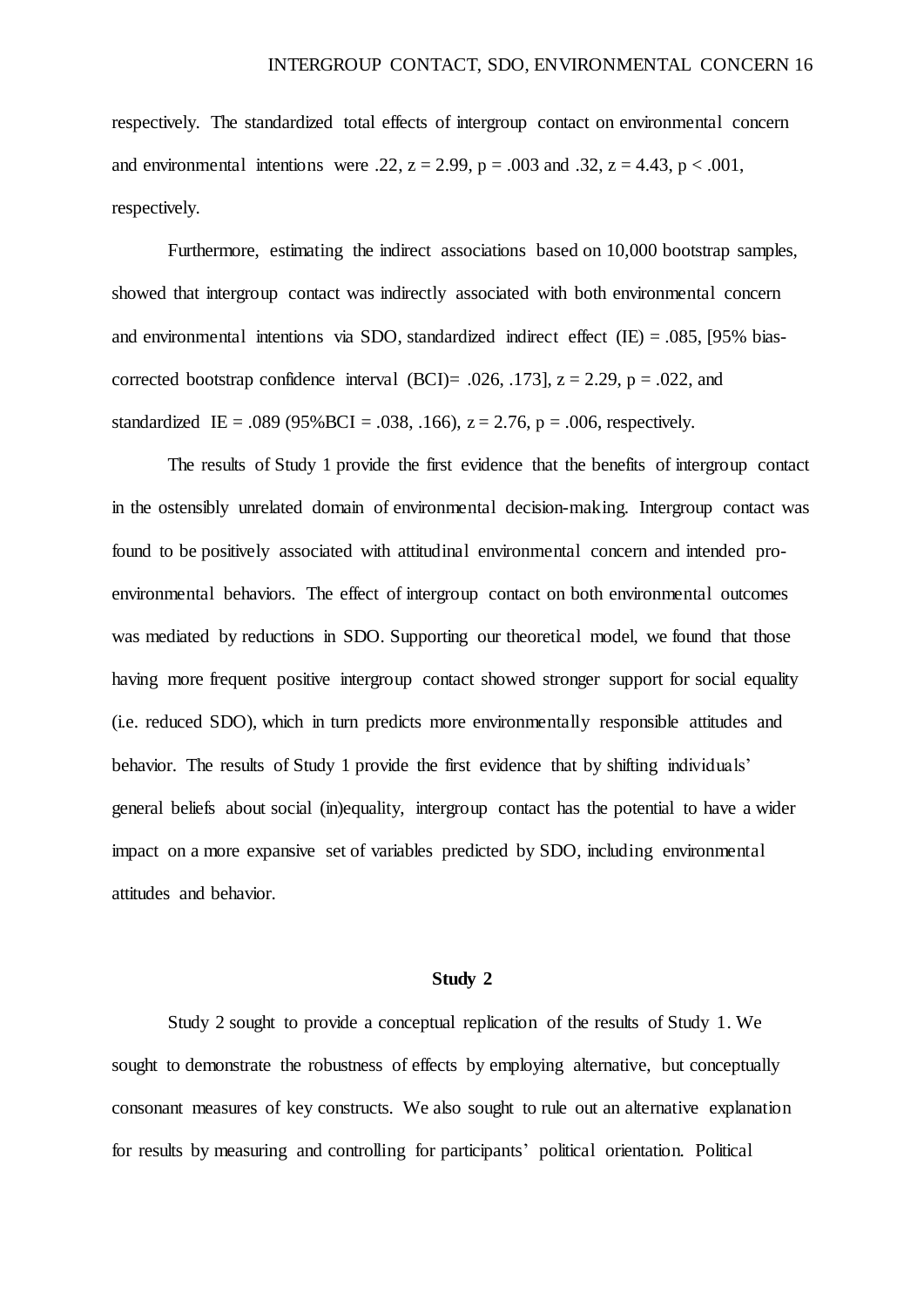conservatism is an important predictor of both intergroup negativity (Sibley & Duckitt, 2008; Hodson & Dhont, 2015), and environmental concern (Hornsey, Harris, Bain, & Fielding, 2016; Milfont, Milojev, Greaves, & Sibley, 2015). It could therefore be argued that intergroup contact is associated with environmental outcomes only because politically liberal people are more likely to be environmentally friendly and also more likely to engage in intergroup contact. Study 2 aimed to rule out this alternative explanation and confirm that intergroup contact explains a unique amount of variance in environmental outcomes, over and above political orientation.

#### **Method**

Participants. Data was collected from 152 undergraduate participants from a UK University. As in Study 1, the recruitment aim was 150. Participation was restricted to individuals who had not taken part in previous studies within this investigation. The target group for contact in Study 2 was 'ethnic minorities' and so only White British participants were recruited. The sample included 22 male and 130 female participants, aged between 18 and 45 ( $M = 19.76$ ,  $SD = 3.16$ ). Participants received partial course credit in exchange for their participation.

**Procedure**. Intergroup contact was measured with the same items as used in Study 1. Participants reported on both the quantity ( $\alpha = .90$ ) and quality ( $\alpha = .75$ ) of their contact with ethnic minorities which were then combined into a multiplicative index of intergroup contact. Rather than environmental attitudes or intentions, we measured participants' self-reported engagement in pro-environmental behaviors as the outcome variable in Study 2. Participants indicated how often they had performed ten pro-environmental behaviors in the last year on a 5-point scale (1=never, 2=rarely, 3=sometimes, 4=often, 5=very often,  $\alpha$  = 84). Behaviors included recycling behaviors, conservation behaviors, consumer behaviors, and transportation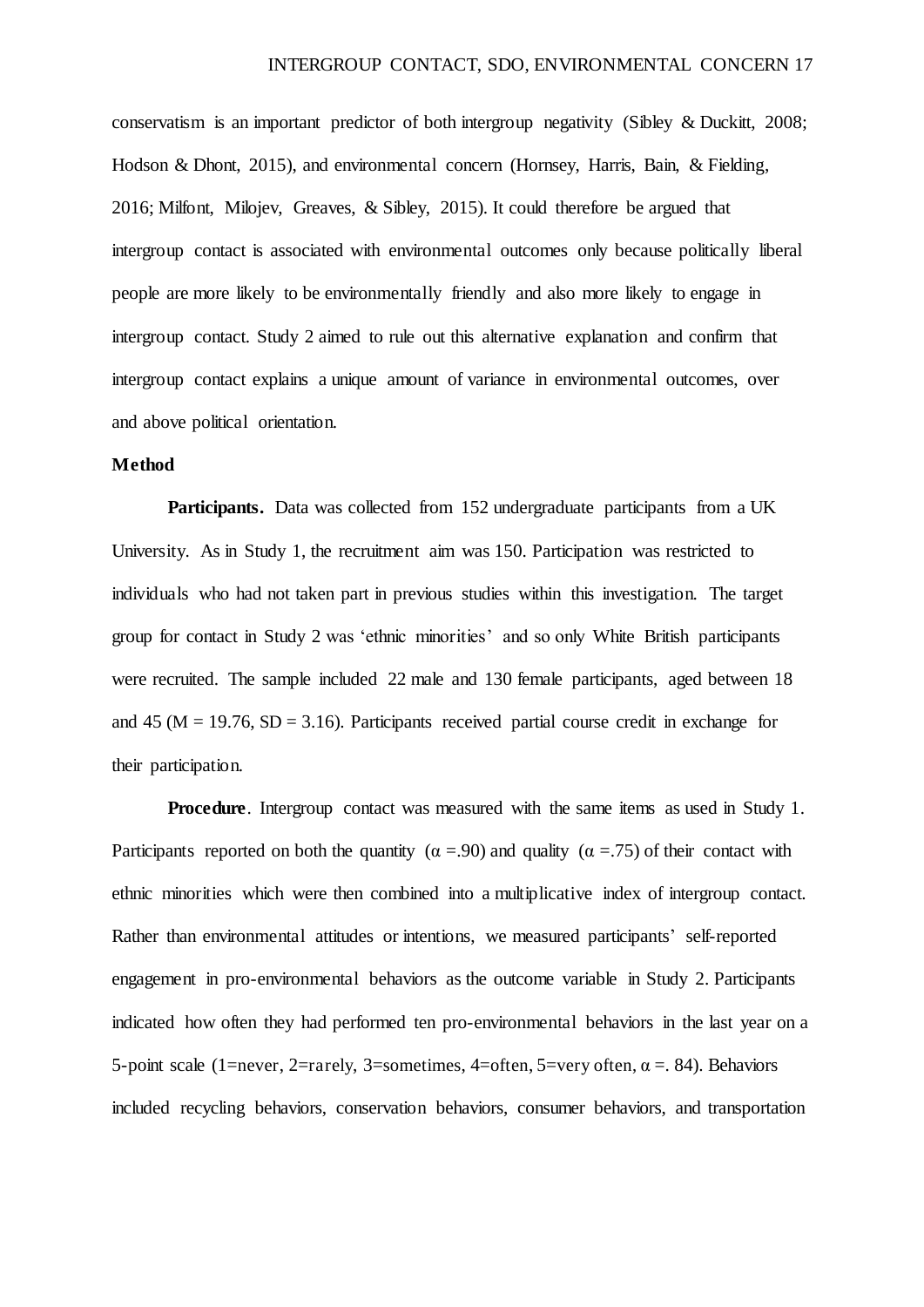behaviors, e.g. "Looking for ways to reuse things", "Composting food scraps", "Conserved fuel by walking or cycling" (Schultz & Zelezny, 1998).

The hypothesized mediating mechanism, egalitarian attitudes, was measured with Katz and Hass's (1988) Humanitarianism-Egalitarianism scale which measures peoples' endorsement of equality of opportunity, social justice, and concern for the well-being of other individuals regardless of their respective group membership. Participants rated their agreement with 10 statements including "There should be equality for everyone – because we are all human beings" and "Everyone should have an equal chance and an equal say in most things" (1= Strongly disagree 7=Strongly agree,  $\alpha$  = .90). Finally, Study 1 did not directly measure the effect of intergroup contact on outgroup evaluation. To confirm this effect in Study 2, participants were asked to indicate how they felt towards people from ethnic minorities, in general, on six, seven-point semantic-differential scales (cold-warm, suspicious-trusting, positive-negative, friendly-hostile, respect-contempt and admirationdisgust  $\alpha$  = .88; Wright, Aron, McLaughlin-Vope, & Ropp, 1997). Finally, participants were asked to indicate their overall political orientation by placing themselves on a political spectrum from  $1 = \text{Very liberal to } 7 = \text{Very conservative.}$ 

#### **Results**

We first examined the zero-order correlations amongst variables (see Table 2). Replicating the traditional contact effect, intergroup contact was positively correlated with outgroup evaluation. Intergroup contact was also positively correlated with egalitarianism and self-reported environmental behavior. There was also a significant positive association between egalitarianism and environmental behavior.<sup>2</sup>

Path analysis using MLR in Mplus was then conducted to examine whether the association between intergroup contact and environmental behavior could be explained by higher levels of egalitarianism, while controlling for political orientation. As in Study 1, we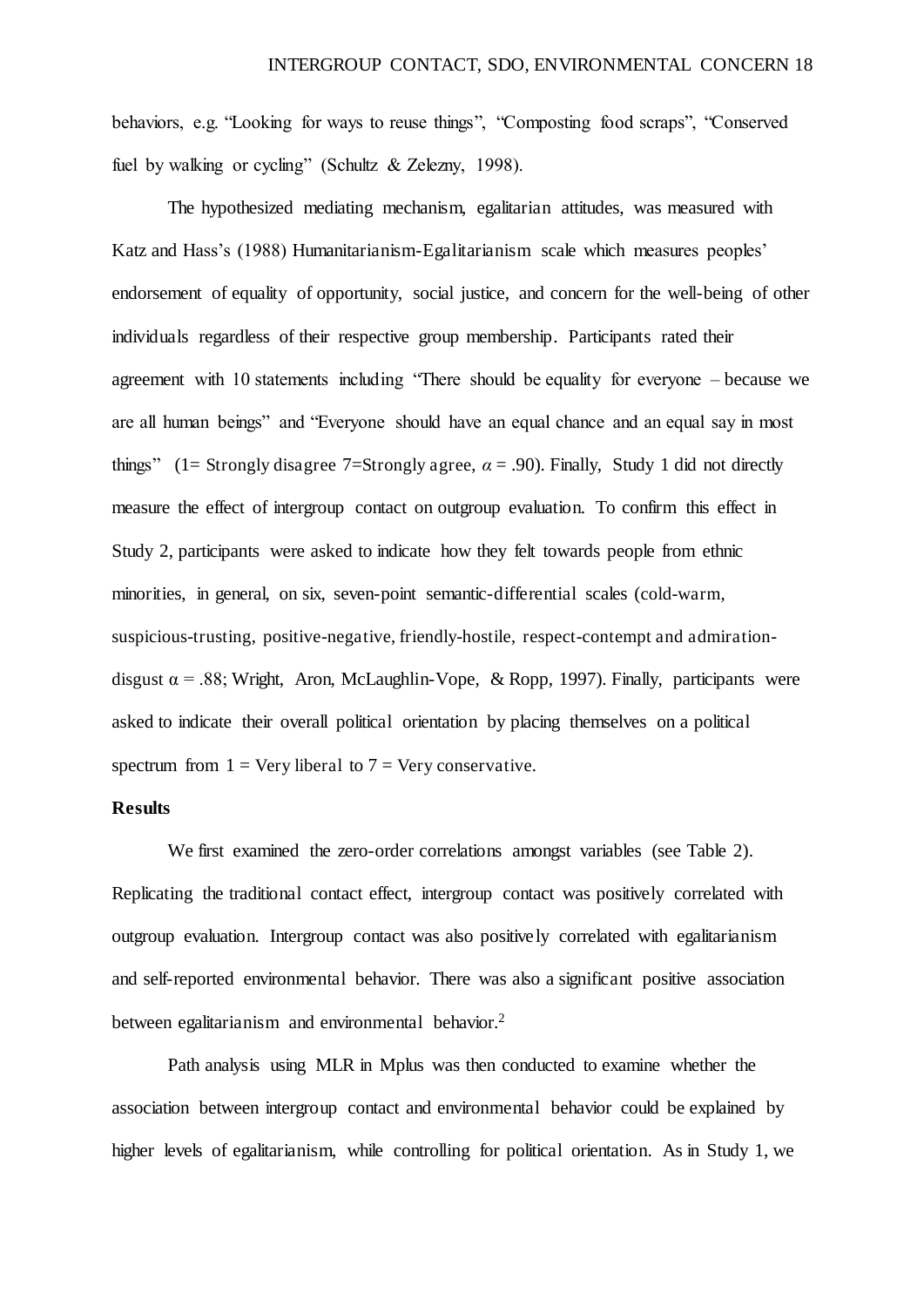estimated all associations between the constructs, resulting in a fully saturated model (df = 0). The results, presented in Figure 2, confirmed that those reporting more positive contact experiences, more strongly endorsed egalitarian values,  $\beta = 33$ ,  $z = 5.85$ ,  $p < .001$ , and in turn, also reported more pro-environmental behavior,  $\beta = .18$ ,  $z = 2.12$ ,  $p = .034$ . The standardized total effect of intergroup contact on environmental behavior was .22,  $z = 2.94$ ,  $p = .003$ . Moreover, as hypothesized, intergroup contact was indirectly positively related to environmental behavior through egalitarianism, standardized IE = .06 (95% BCI = 005, .125),  $z = 1.99$ ,  $p = .047$  (based on 10,000 bootstrap samples).

#### **Discussion**

The results of Study 2 provide a conceptual replication of the results of Study 1. The impact of intergroup contact on environmental outcomes was replicated when we measured contact with a different target outgroup and self-reports of past pro-environmental behaviors rather than environmental attitudes or intentions. The mediational role of an alternative, but conceptually consonant, egalitarianism construct was also established. Importantly, effects held after controlling for political orientation. Findings therefore increase confidence that intergroup contact is not associated with environmental outcomes merely because more politically liberal people are more likely to engage in intergroup contact and also more likely to be concerned with environmental issues, but instead intergroup contact explains a unique amount of variance in environmental conduct over and above political ideology.

#### **Study 3**

In Study 3 we sought to provide a stricter test of the proposed model by employing the new measurement and conceptualization of SDO that distinguishes between two subdimensions – intergroup dominance (SDO-D) and intergroup anti-egalitarianism (SDO-E) (Ho et al., 2015). While it could be argued that the SDO-environmental association is reflective of a dominance motive (SDO-D) that transfers from human-human relations to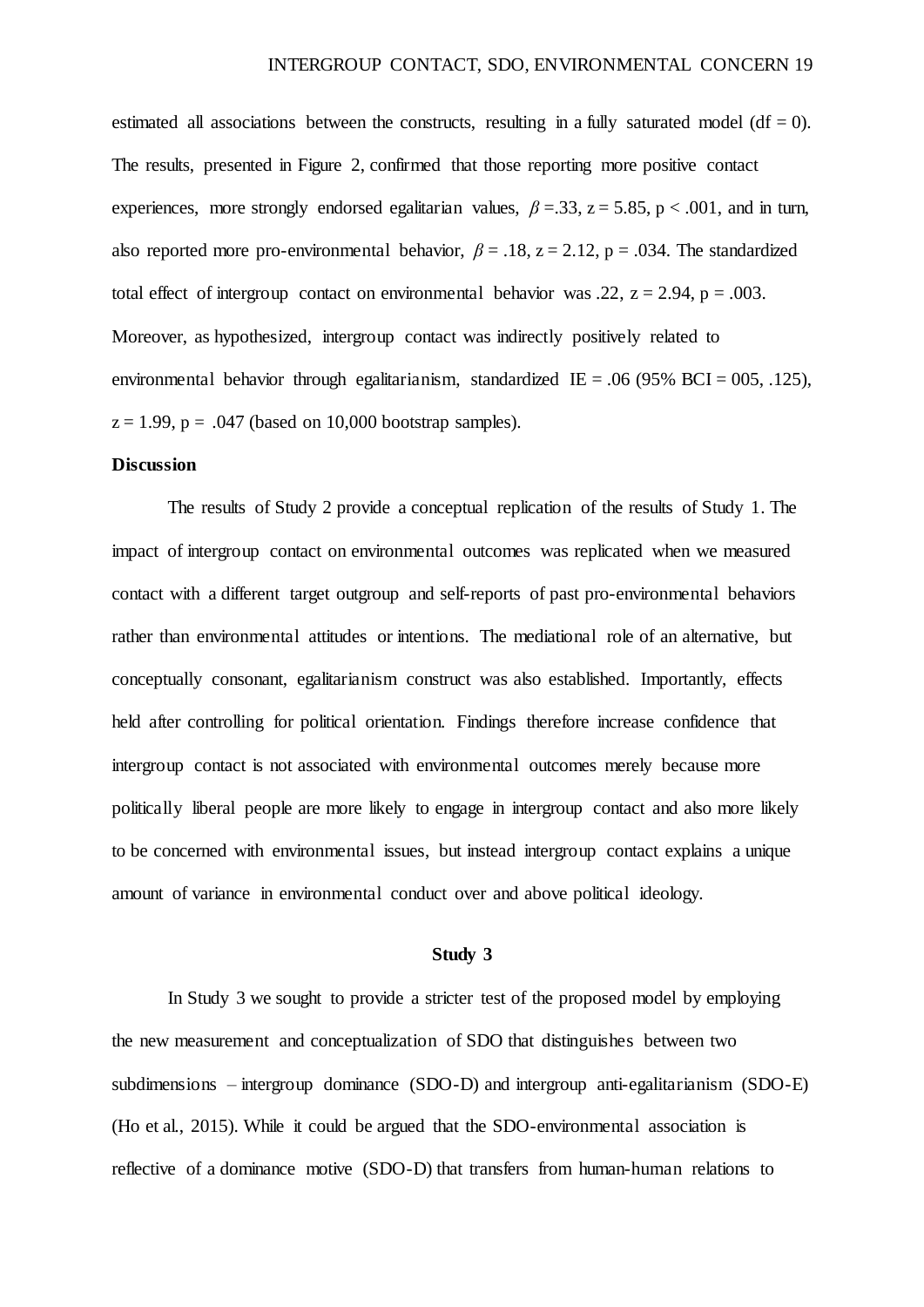human-nature relations, previous findings and theoretical argumentation suggest that an antiegalitarian motive (SDO-E) is a stronger predictor of environmental conduct (Milfont & Sibley, 2014; Stanley et al., 2017). We therefore expect the association between intergroup contact and environmental outcomes to be explained by reductions in SDO-E, and to a lesser extent SDO-D.

We also considered the valence of intergroup contact more focally in Study 3. Recent advancements in intergroup contact theory have highlighted the importance of recognizing positive and negative contact experiences as distinct dimensions of intergroup contact. While the former may reduce prejudice, the latter can increase it (e.g. Barlow et al., 2012; Dhont & Van Hiel, 2009; Graf, Paolini, & Rubin, 2014). In this study we considered how the consequences of both positive and negative contact encounters may generalize beyond focal intergroup outcomes. Specifically, whereas positive contact may increase concern for environmental issues by attenuating SDO levels, negative contact may be associated with the denial of environmental problems through increases in SDO.

#### **Method**

**Participants.** In order to obtain a more heterogeneous sample in Study 3 data was collected from a commercial platform, Prolific Academic. Sample size was increased to allow us to test the hypothesized mediation model using structural equation modeling (SEM) with latent variables rather manifest variables. The final sample included 501 participants. It consisted of 149 males and 352 females, aged between 18 and 69 ( $M = 36.56$ ,  $SD = 13.12$ ). The target outgroup in Study 3 was again 'ethnic minorities' and so only White British participants were eligible to participate.

**Procedure.** Participants indicated the frequency of their positive contact with people from ethnic minority backgrounds with three items concerning how often they have had pleasant, positive, and friendly interactions with people from ethnic minorities on a scale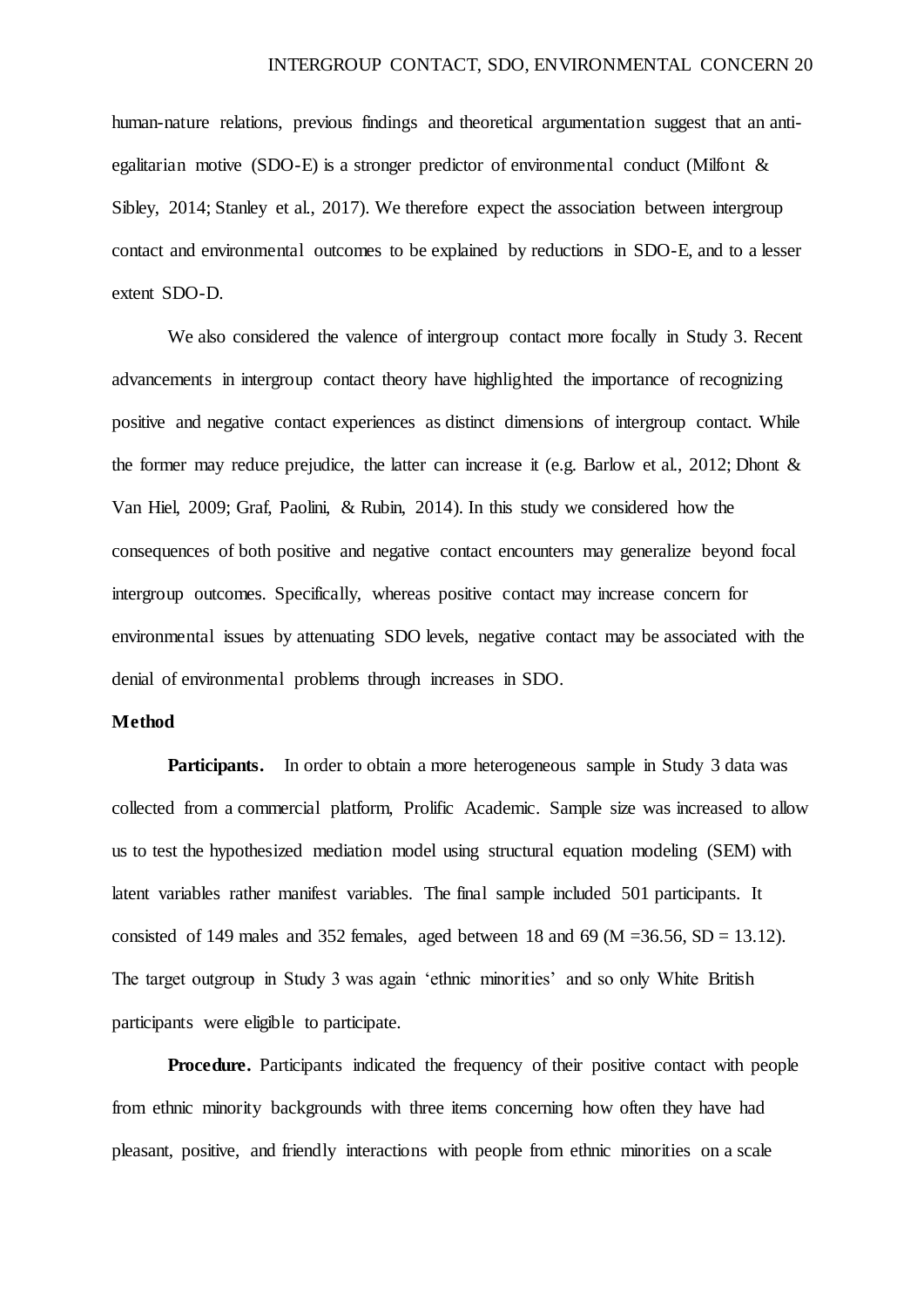from 1 (Never) to 7 (Very often) ( $\alpha = .88$ ). Similarly participants indicated the frequency of their negative contact with people from ethnic minorities by responding to three items concerning how often they have had unpleasant, negative, and hostile interactions with people from ethnic minorities on the same scale ( $\alpha = .91$ , Dhont & Van Hiel, 2009; Meleady & Vermue, in press).

SDO was measured with the new SDO7 scale developed by Ho and colleagues (2015). In contrast to previous measures of SDO which were designed to be unidimensional, the new measure embeds the dominance and anti-egalitarianism subdimensions. Eight items measured SDO-D (e.g. pro-trait: "Some groups of people must be kept in their place", con trait: "No one group should dominant in society") ( $\alpha = .85$ ), and eight items measured SDO-E (protrait: "We should not push for group equality", con-trait: "We should do what we can to try and equality conditions for different groups"),  $(\alpha = .91)$ . Participants indicated how much they favored or opposed each statement on a scale from 1 (Strongly oppose) to 7 (Strongly favor).

Environmentalism was measured with a measure of climate change denial (Hakkinen & Akrami, 2014). The measure consisted of sixteen items that were constructed to capture different forms of denial, such as denial of human effect (e.g. "Climate change is natural and not due to human influence"), and denial of seriousness (e.g. "Climate change will not affect life on Earth in any significant way", e.g. McCright & Dunlap, 2011). Participants responded to all items on a Likert-like scale ranging from 1 (Strongly disagree) to 7 (Strongly agree). Items were coded so that higher scores always indicated greater climate change denial ( $\alpha$  = .94). Political orientation was again measured as per Study 2.

#### **Results**

 Descriptive statistics and correlations between all variables are shown in Table 3. Positive contact was negatively associated with climate change denial, SDO-E and SDO-D.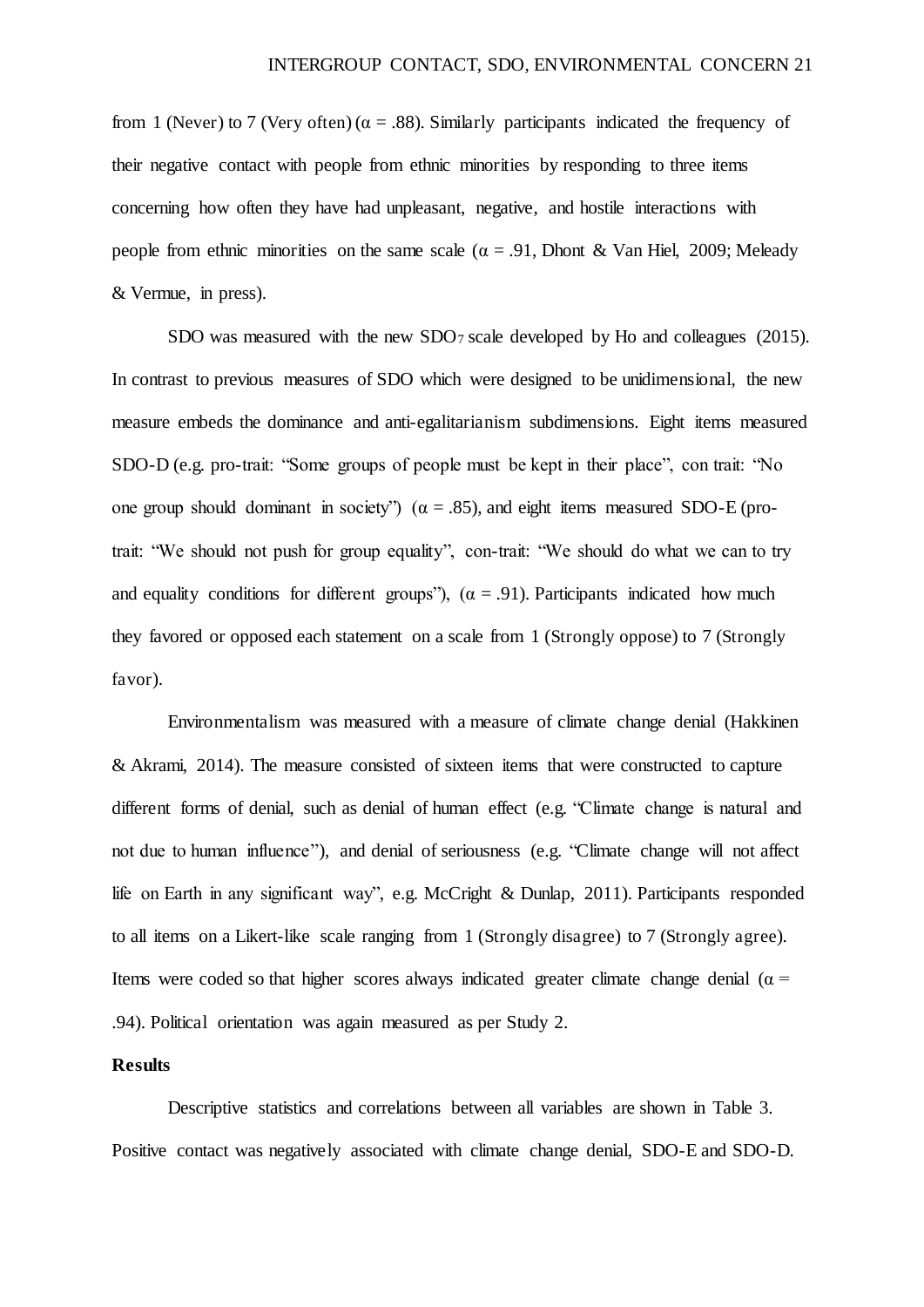Negative contact, meanwhile, was positively associated with climate change denial, SDO-E and SDO-D. All associations held when controlling for political orientation.

We tested the hypothesized mediational model using SEM analysis with latent variables. We used the robust maximum likelihood estimator in Mplus (version 8). To smooth measurement error and to maintain an adequate ratio of cases to parameters (Little, Cunningham, Shahar, & Widaman, 2002), we created three indicator parcels for the latent factors of each of the two SDO dimensions and three indicator parcels for the latent factor of climate change denial. The latent factors of positive and negative contact were indicated by the observed items (i.e. three items for each contact measure). The Chi-square test statistic  $(\chi^2)$ , the comparative fit index (CFI), the root-mean-square error of approximation (RMSEA), and the Standardized Root-Mean-Square residual (SRMR) were used to evaluate the goodness-of-fit of the tested model. A satisfactory fit is indicated by a CFI value greater than .95, an RMSEA value close to or lower than .06, an SRMR close to or lower than .08 (Hu & Bentler, 1999), and a  $\chi^2$ /df ratio smaller than three (Kline, 2010). The measurement model showed a good model fit,  $\chi^2(80) = 124.96$ ,  $p = .001$ ; RMSEA = .034 (90%CI = 0.22, 0.045);  $SRMR = .023$ ;  $CFI = .990$ .

We tested a model in which we included the paths from positive and negative intergroup contact (i.e. the predictors), to SDO-E and SDO-D (i.e. the mediators), and the paths from SDO-E and SDO-D to climate change denial (i.e. the criterion variable). Also the direct paths from positive and negative contact to climate change denial were included and the disturbance terms of SDO-E and SDO-D were allowed to be correlated. Furthermore, we controlled for political orientation (indicated by the manifest scores on the item) by including paths from political orientation to the mediators and criterion variable.

Figure 3 and Table 4 report the results of this model test, which resulted in a good model fit,  $\chi^2(90) = 136.74$ ,  $p = .001$ ; RMSEA = .032 (90%CI = .021, .043); SRMR = .022;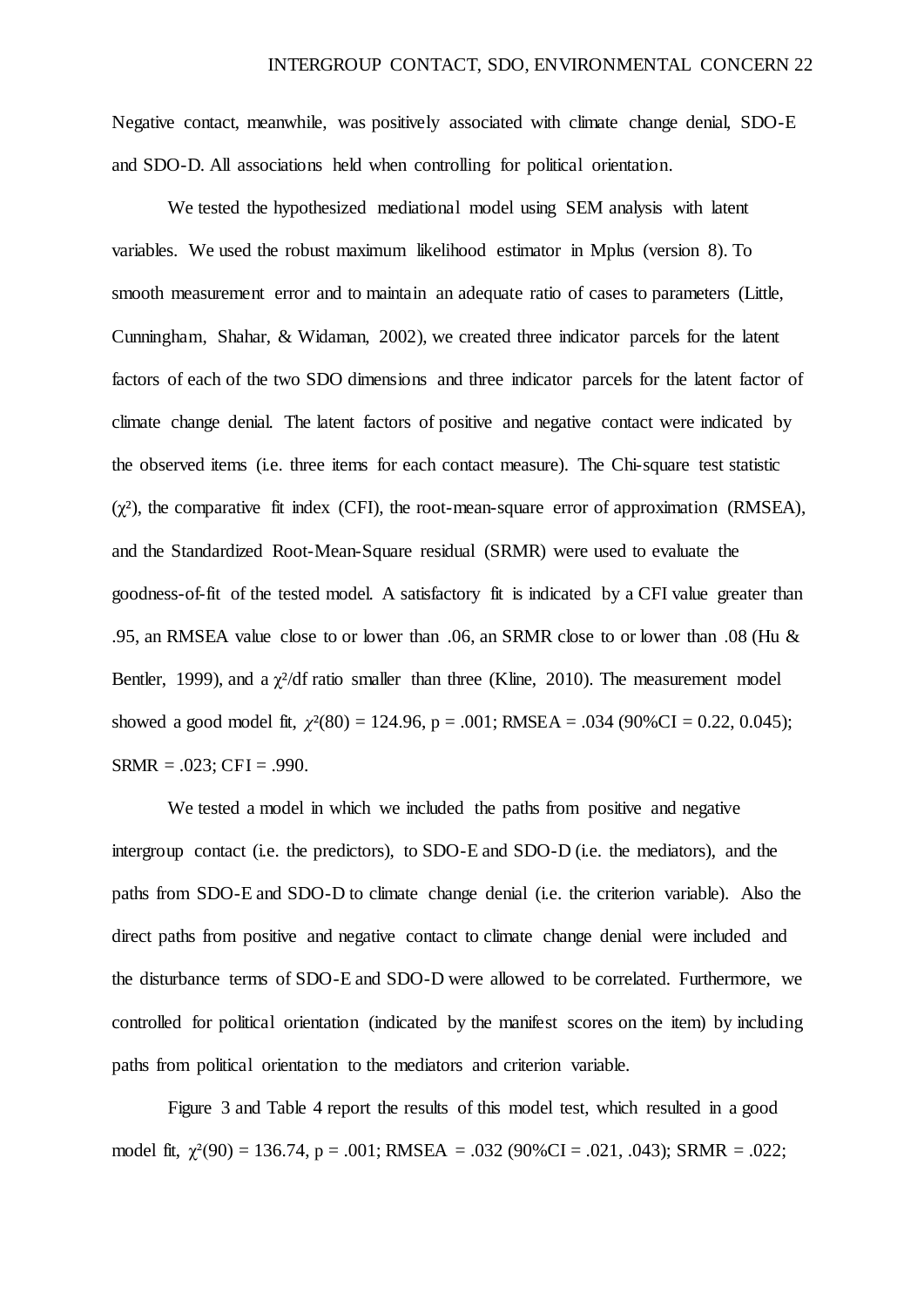$CFI = .990$ . The results demonstrated that positive contact was negatively associated with both SDO-E and SDO-D, while negative contact was positively associated with both SDO sub-dimensions. Furthermore, both SDO-E and SDO-D were in turn, significantly positively associated with climate change denial. The direct paths from positive and negative contact to climate change denial were not significant (see Table 4).

Estimating the indirect associations based on 10,000 bootstrap samples, confirmed that positive contact was indirectly negatively associated with climate change denial, through both SDO-E and SDO-D, standardized IE =  $-.09 (95\% \text{ BCI} = -.153, -.049$ ,  $z = -3.51, p < .001$ and standardized IE =  $-.05 (95\% BCI = -.11, -.011)$ ,  $z = -2.14$ ,  $p = .032$ , respectively. Furthermore, negative contact was indirectly positively with climate change denial, through both SDO-E and SDO-D, standardized IE = .10 (95% BCI= .054, .166),  $z = 3.60$ ,  $p < .001$ and standardized IE = .05 (95% BCI = .010, .098),  $z = 2.17$ ,  $p = .030$ , respectively.

#### **Discussion**

The results of Study 3 provide evidence that both positive and negative intergroup contact are independently associated with environmental outcomes. While positive contact was associated with lower climate change denial, negative contact was associated with higher climate change denial. Moreover, whereas previous examinations of the effect of intergroup contact on SDO have employed a uni-dimensional measurement approach, we adopted a bidimensional measurement approach in Study 3. Both SDO subdimensions served as significant mediators of the effect of positive and negative intergroup contact on environmental outcomes, however, in both cases, the indirect effects of SDO-E was larger than SDO-D. Although these findings warrant follow up, they provide initial evidence that the effect of intergroup contact on environmental outcomes is more strongly driven by an egalitarian motive than a dominance motive.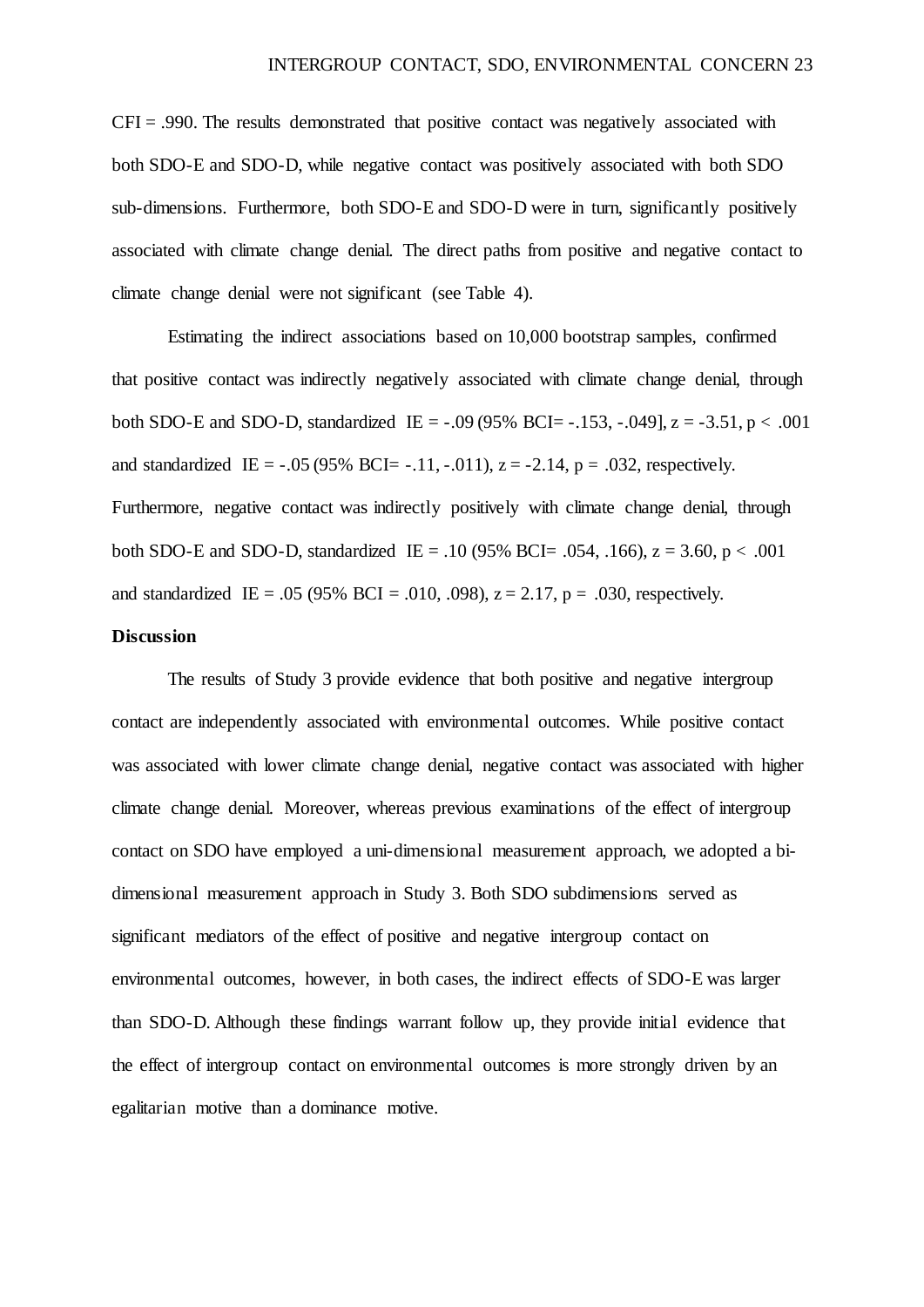#### **Study 4**

Three studies have now provided evidence of an association between intergroup contact and environmentally relevant attitudes and behavior. The principle aim of Study 4 was to provide a longitudinal replication of this effect. All previous studies have been crosssectional and thus cannot speak to causality. We can be more confident that intergroup contact (positive and negative) has a causal impact on environmental outcomes if contact at Time 1 is predictive of environmental attitudes at Time 2, while environmental outcomes at Time 1 are controlled for. Findings will also help clarify the role of SDO-E and SDO-D in this association, as well as whether the association between intergroup contact and environmental outcomes is unidirectional or bidirectional.

#### **Method**

Participants. Data was collected from a mixture of undergraduate participants from a university panel, and from Prolific Academic. Participants recruited from the university panel received partial course credit, whereas those recruited via Prolific Academic received a small payment in exchange for their participation. Sample size was increased relative to Study 3 given the longitudinal design and uncertain attrition rates. We recruited a total of 654 participants at Wave 1. This included 212 male and 442 female participants, aged between 18 and 84 (M = 32.24, SD = 13.05). Only White British participants were eligible to participate. All respondents from Time 1 were contacted again approximately 100 days later (Time 2) with a request to complete a second questionnaire. This inter-survey interval is consistent with other recent longitudinal studies of intergroup contact (Reimer et al., 2017). A total of 74% of the initial sample ( $N_{Time2} = 487$ ) participated at Time 2 ( $Ns = 206$  and 128 from undergraduate panel at T1 and T2 respectively,  $Ns = 448$  and 359 from Prolific Academic panel at T1 and T2 respectively).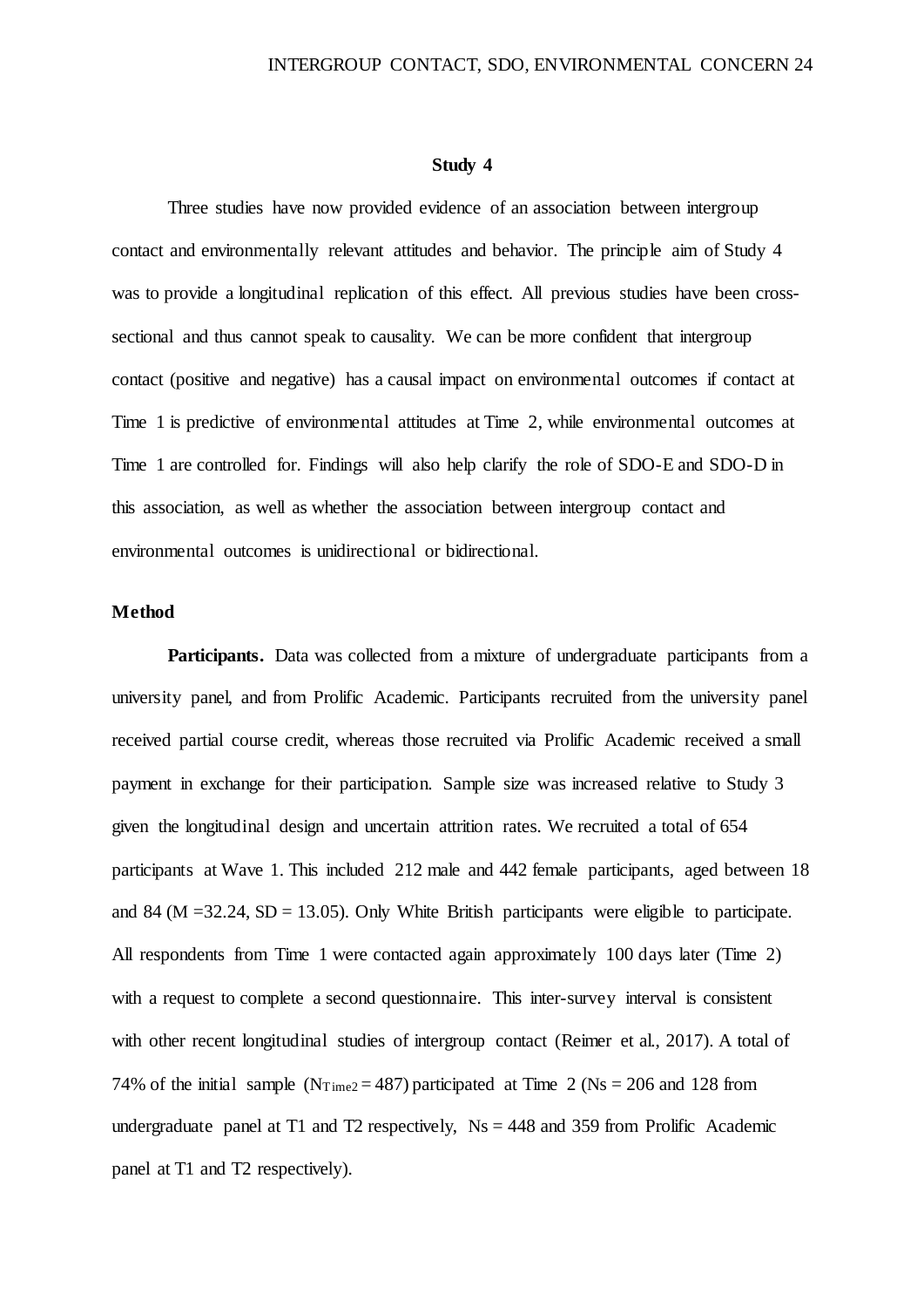**Procedure.** Participants in each wave were asked to complete an identical questionnaire. Participants indicated the frequency of their positive contact with ethnic minorities ( $\alpha$ s = .88 and .90 at T1 and T2 respectively) and the frequency of their negative contact with ethnic minorities ( $\alpha$ s = .90 and .92 at T1 and T2 respectively) on the same scales used in Study 3. SDO was again measured with the same SDO7 scale. Eight items measured SDO-D ( $\alpha$ s = .87 and .87 at T1 and T2 respectively), and eight items measured SDO-E ( $\alpha$ s = .90 and .92 at T1 and T2 respectively).

Three measures of environmentalism were included in Study 4 mirroring those used throughout the three preceding studies. All items were answered on a seven point scale from  $1 =$  Strongly disagree, to  $7 =$  Strongly agree. Environmental concern was assessed with six items including "People have been giving far too light attention to how human progress has been damaging the environment" and "The benefits of modern consumer products are more important than the pollution that results from their production and use" (adapted from Milfont & Duckitt, 2010, αs = .80 and .81 at T1 and T2 respectively). Self-reported environmental behavior was also measured with two items, "In my daily life, I try to find ways to conserve water and/or power" and "In my daily life, I'm just not interested in trying to conserve water and/or power" ( $\alpha$ s = .82 and .85 at T1 and T2 respectively). Climate change denial was measured with two items (reverse coded), "Climate change is real" and "Climate change is caused by humans" (Stanley et al.,  $2017$ ,  $\alpha s = .85$  and  $.83$  at T1 and T2 respectively).

#### **Results**

**Cross-sectional analyses.** Means and standard deviations for all manifest variables at T1 and T2 and their correlations are reported in Table 5. Before conducting the longitudinal analyses, we first cross-sectionally tested the mediation hypothesis using Time 1 data. We followed the same statistical procedures as in Study 3 by conducting SEM analyses with latent variables in Mplus (with MLR). We created three indicator parcels for each of the two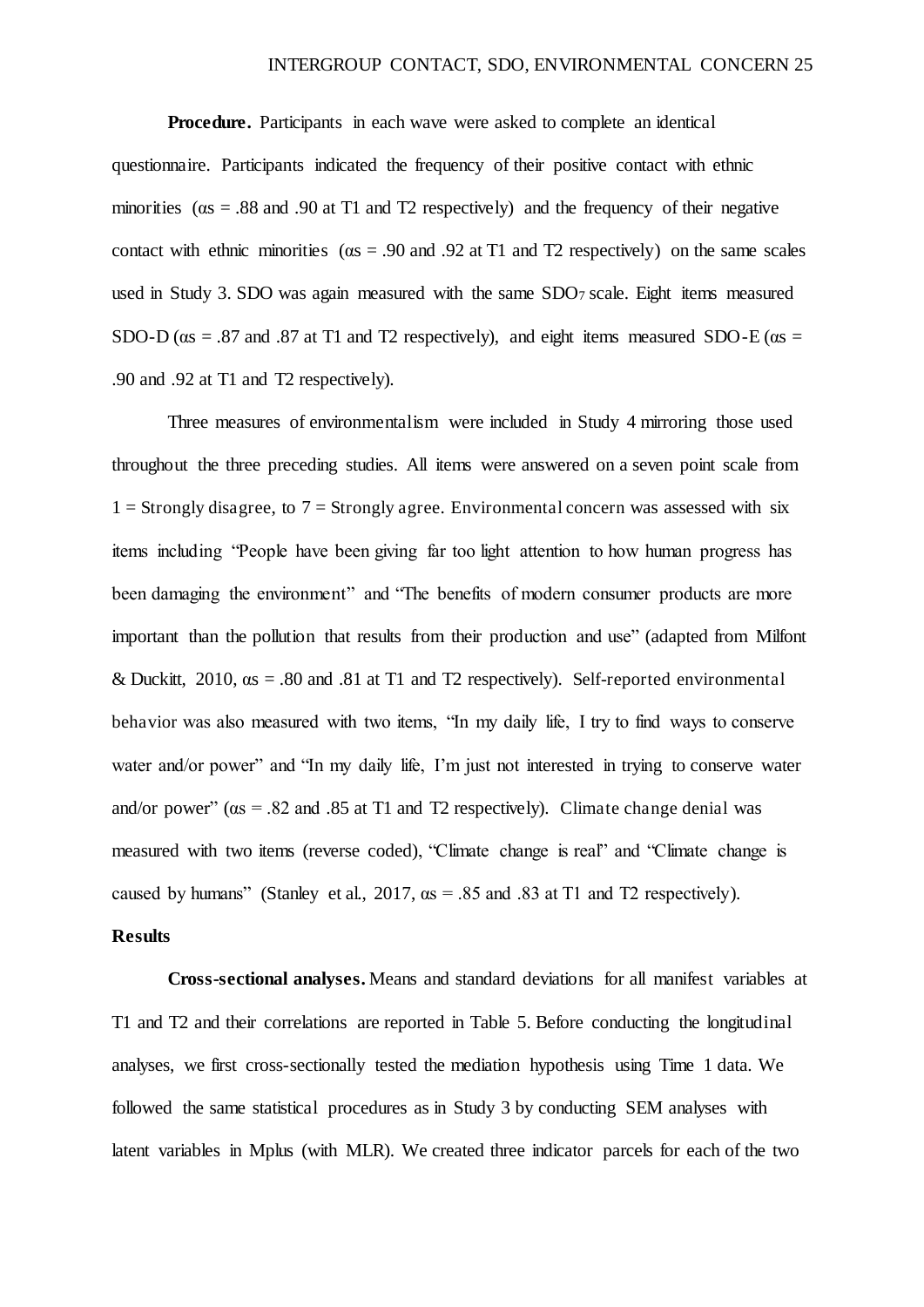SDO dimensions. The pro-environmentalism factor was indicated by the scores on environmental concern, environmental behavior, and climate change denial. The latent factors of positive and negative contact were indicated by the observed items (i.e. three items for each contact measure). The measurement model showed satisfactory model fit,  $\chi^2(80) =$ 141.29, p < .001; CFI = .987; RMSEA = .038 (90%CI = .025, 0.043); SRMR = .044.

Similar to Study 3, we tested a model including the paths from positive and negative intergroup contact (i.e. the predictors), to SDO-E and SDO-D (i.e. the mediators), and the paths from SDO-E and SDO-D to pro-environmentalism (i.e. the criterion variable). Also the direct paths from positive and negative contact to pro-environmentalism were included and the disturbance terms of SDO-E and SDO-D were allowed to be correlated.

The results, reported in Figure 4 and Table 6, demonstrated that positive contact was negatively associated with both SDO-E and SDO-D, while negative contact was positively associated with SDO-E and SDO-D. Furthermore, in this sample, SDO-E was significantly positively associated with pro-environmentalism, while the effect of SDO-D on proenvironmentalism was weaker and not significant. Also the direct paths from positive and negative contact to pro-environmentalism were not significant (see Table 6).

Moreover, estimating the indirect associations (10,000 bootstrap samples), demonstrated that positive contact was indirectly positively related to pro-environmentalism, through SDO-E, standardized IE = .11 (95% BCI= .021, .226),  $z = 2.18$ ,  $p = .030$ , but not through SDO-D, standardized IE = .06 (95% BCI= -.017, .139),  $z = 1.47$ ,  $p = .142$ . Furthermore, negative contact was indirectly negatively related to pro-environmentalism, through SDO-E, standardized IE =  $-.08 (95\% \text{ BCI} = -.171, -.014)$ ,  $z = -2.02$ ,  $p = .044$ , but not through SDO-D, standardized IE =  $-.05 (95\% \text{ BCI} = -.137, .057)$ , z =  $-1.46$ , p =  $.144$ , respectively.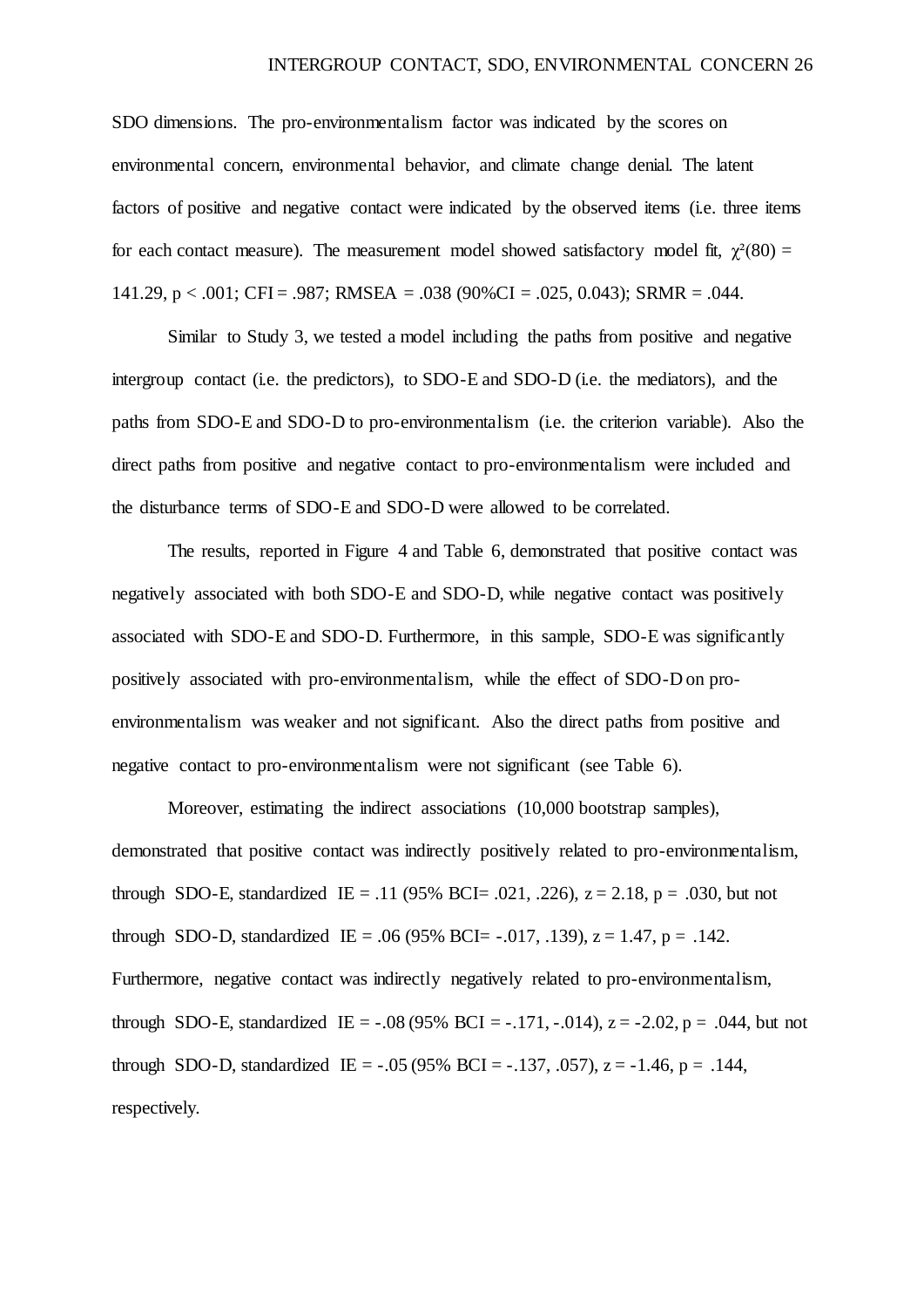**Longitudinal analyses.** Before testing the longitudinal models between the latent constructs of positive and negative contact, SDO-E, SDO-D, and pro-environmentalism, we determined whether the respondents who participated at both time points differed significantly from the respondents who dropped out after Time 1 along any of these variable indicators. The results of Little's Missing Completely At Random test was non-significant,  $\gamma^2(15) = 23.90$ , p = .067, indicating no significant multivariate differences between both groups. Hence, it is unlikely that selective attrition played a significant role in subsequent findings and we used full information maximum likelihood estimates to deal with missing values. Furthermore, also tests of the cross-sectional measurement model at Time 2, which included all the Time 2 latent factors yielded a satisfactory model fit,  $\chi^2(80) = 141.35$ , p < .001; CFI = .983; RMSEA = .040 (90%CI= .029, .050); SRMR = .032.

In the longitudinal models, the residual errors of parallel indicators were allowed to correlate, reflecting stability in systematic error over time. To establish longitudinal measurement invariance (MI) (Byrne, Shavelon, & Muthén, 1989; Little, Preacher, Selig, & Card, 2007), we compared a model including the latent factors from each time point with freely estimated parameters with a second model in which factor loadings of corresponding indicators across time were constrained to be invariant (Brown, 2006; Christ & Wagner, 2013; see also Dhont et al., 2014; Swart, Hewstone, Christ, & Voci, 2011). Both models showed good model fit,  $\chi^2(345) = 445.13$ ,  $p < .001$ ; CFI = .991; RMSEA = .021 (90%CI = .015, .027); SRMR = .044 and  $\chi^2(355) = 452.25$ , p < .001; CFI = .991; RMSEA = .020  $(90\%CI = .014, .026)$ ; SRMR = .044, respectively and were not significantly different from each other, scaled  $\Delta \chi^2(10) = 7.38$ , p = .69, confirming metric MI over time. We then tested whether the constructs showed relatively equivalent stability over time, by gradually constraining the autoregressive associations between constructs over time. The model fit did not significantly worsen when imposing these additional equality constrains, all scaled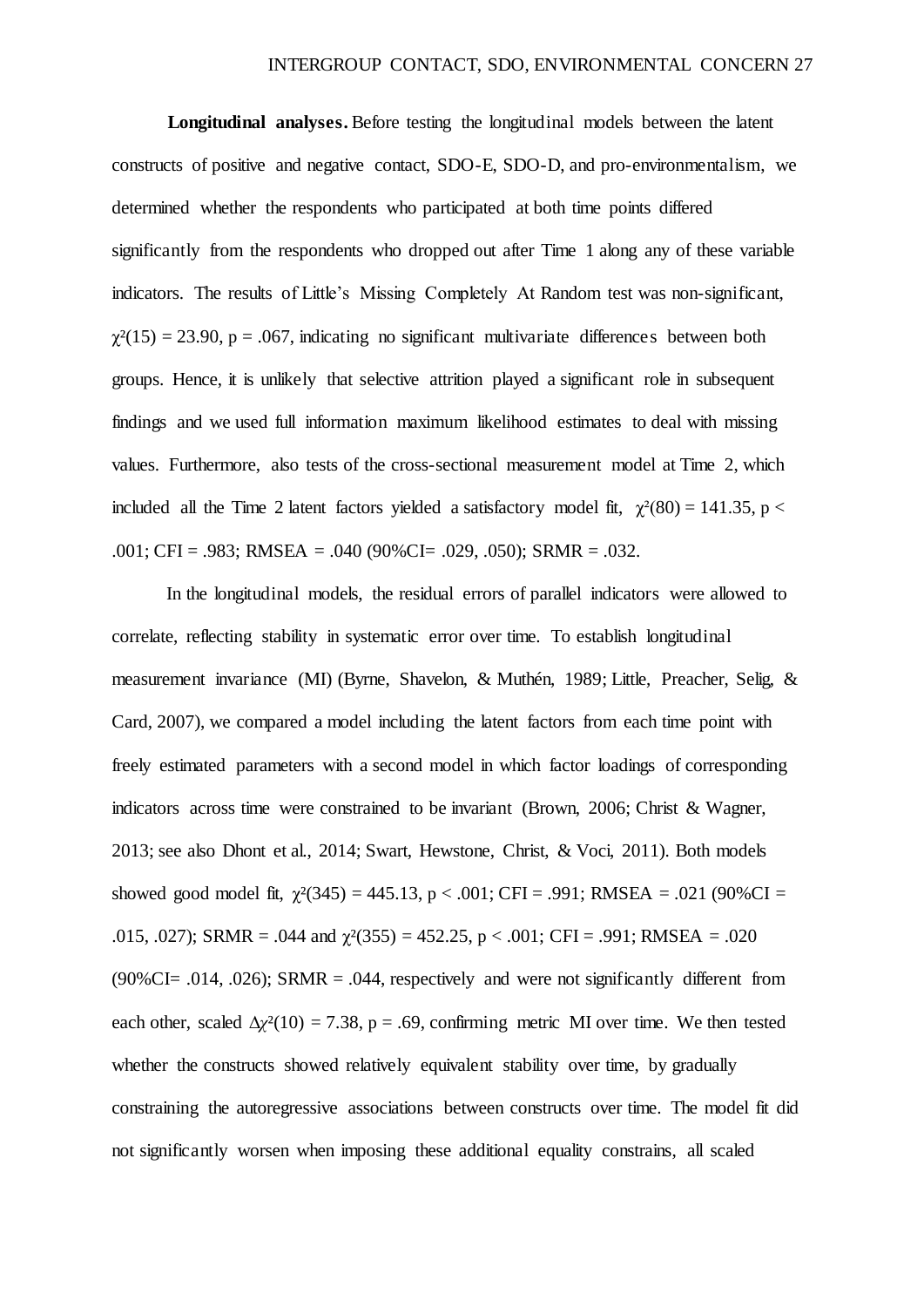$\Delta \chi^2$ s(1) < 3.30, ps > .068. Furthermore, the model fit of the more parsimonious model with all autoregressive paths constrained to be equal between constructs was satisfactory,  $\chi^2(359)$  = 462.67, p < .001; CFI = .990; RMSEA = .021 (90%CI = .015, .026); SRMR = .046, indicating that the constructs were of equivalent stability over time (see also Swart et al., 2011). Hence, also in the following longitudinal models, the stability of the constructs over time was assumed to be equivalent.

**Longitudinal associations between intergroup contact and SDO.** In a first longitudinal model, we investigated the effects of the contact factors (positive and negative contact) and SDO factors (SDO-E and SDO-D) at Time 1 on the contact and SDO factors at Time 2. This model thus included all autoregressive and cross-lagged paths from these Time 1 factors to the Time 2 factors (i.e. full cross-lagged model). The latent variables at Time 1 were allowed to be correlated and the latent variable residuals (the disturbance terms) at Time 2 were allowed to be correlated. Figure 5 depicts the results (i.e., standardized estimates) of this analysis,  $\chi^2(223) = 256.92$ , p = .059; CFI = .996; RMSEA = .015 (90%CI= .000, .023);  $SRMR = .025$  (for full results, see Table 7). As expected, positive contact had a significant negative longitudinal effect on SDO-E,  $\beta$  = -.08, z = -2.51, p = .012, but not on SDO-D,  $\beta$  = .03,  $z = 0.82$ ,  $p = .410$ . Consistent with previous findings (e.g. Dhont et al., 2014), neither SDO-E, nor SDO-D showed a significant longitudinal effect on positive contact,  $\beta = -0.05$ ,  $z =$  $-0.58$ , p = .564, and  $\beta$  =  $-0.02$ , z =  $-0.28$ , p = .780, respectively. Furthermore, the longitudinal effects of negative contact on SDO-E and SDO-D, and from SDO-E and SDO-D to negative contact were not significant (see Table 7). In sum, these results replicated the cross-sectional findings indicating that those having more positive contact Time 1 scored lower on antiegalitarianism at Time 2.

**Longitudinal associations between intergroup contact and environmentalism**. In the second full cross-lagged model, we investigated the longitudinal associations between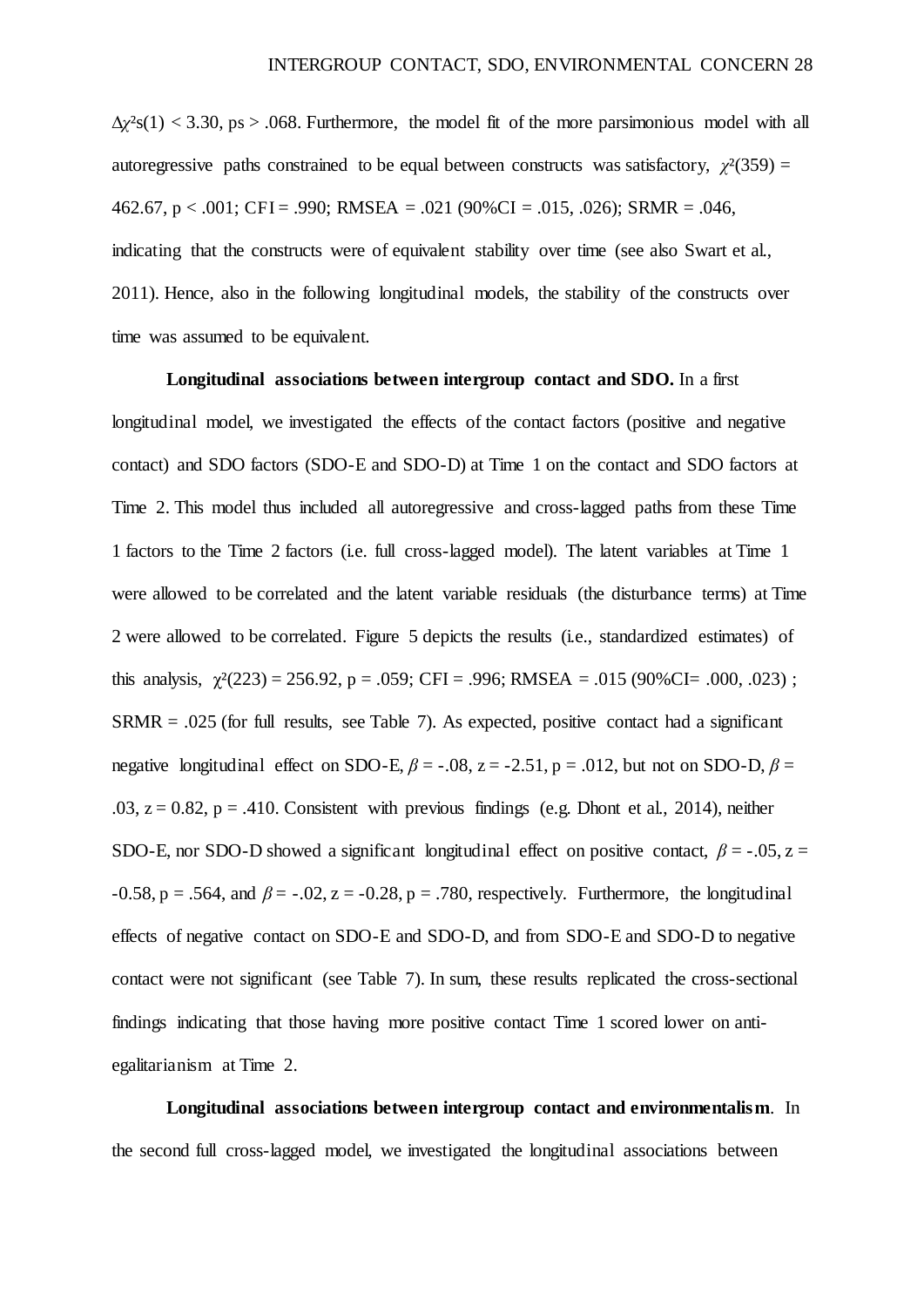positive and negative contact and environmentalism. Again, the latent variables at Time 1, and the latent variable residuals (the disturbance terms) at Time 2 were allowed to be correlated. Figure 6 depicts the model results (i.e., standardized estimates),  $\gamma^2(119) = 176.55$ ,  $p < .001$ ; CFI = .989; RMSEA = .027 (90%CI = .018, .035); SRMR = .052, only showing the estimates for significant paths (for full results, see Table 8). As predicted, positive contact had a significant positive longitudinal effect on pro-environmentalism,  $\beta = .10$ ,  $z = 2.99$ ,  $p =$ .003, whereas negative contact did not predict environmentalism over time (Table 8). Also the longitudinal associations from environmentalism to positive and negative contact were not significant. These results are consistent with the cross-sectional results, demonstrating an effect of positive contact on pro-environmentalism, such that those reporting more positive contact at Time 1 expressed more pro-environmental attitudes at Time 2. No support was found for the idea that those higher in environmentalism would seek out more positive contact.

#### **Longitudinal associations between intergroup contact, SDO-E, and**

**environmentalism.** Having established that positive contact predicted heightened egalitarianism (i.e. lower SDO-E) and environmentalism over time, we tested a third and final model including all possible cross-lagged paths between the contact variables, SDO-E, and pro-environmentalism at Times 1 and 2. The model fit was satisfactory,  $\chi^2(223) = 304.28$ , p < .001; CFI = .990; RMSEA = .024 (90%CI = .016, .030); SRMR = .049. Figure 7 illustrates the results of this model, only showing the significant standardized estimates, with full results reported in Table 9. In line with our main hypotheses, positive contact at Time 1 was significantly negatively related to SDO-E at Time 2,  $\beta$  = -.12, z = -3.69, p < .001. Moreover, SDO-E at Time 1 was significantly negatively related to pro-environmentalism at Time 2,  $\beta$  =  $-17$ ,  $z = -3.35$ ,  $p = .001$ , indicating that participants who had lower SDO-E scores at Time 1 endorsed greater environmentalism at Time 2. Furthermore, the results also revealed that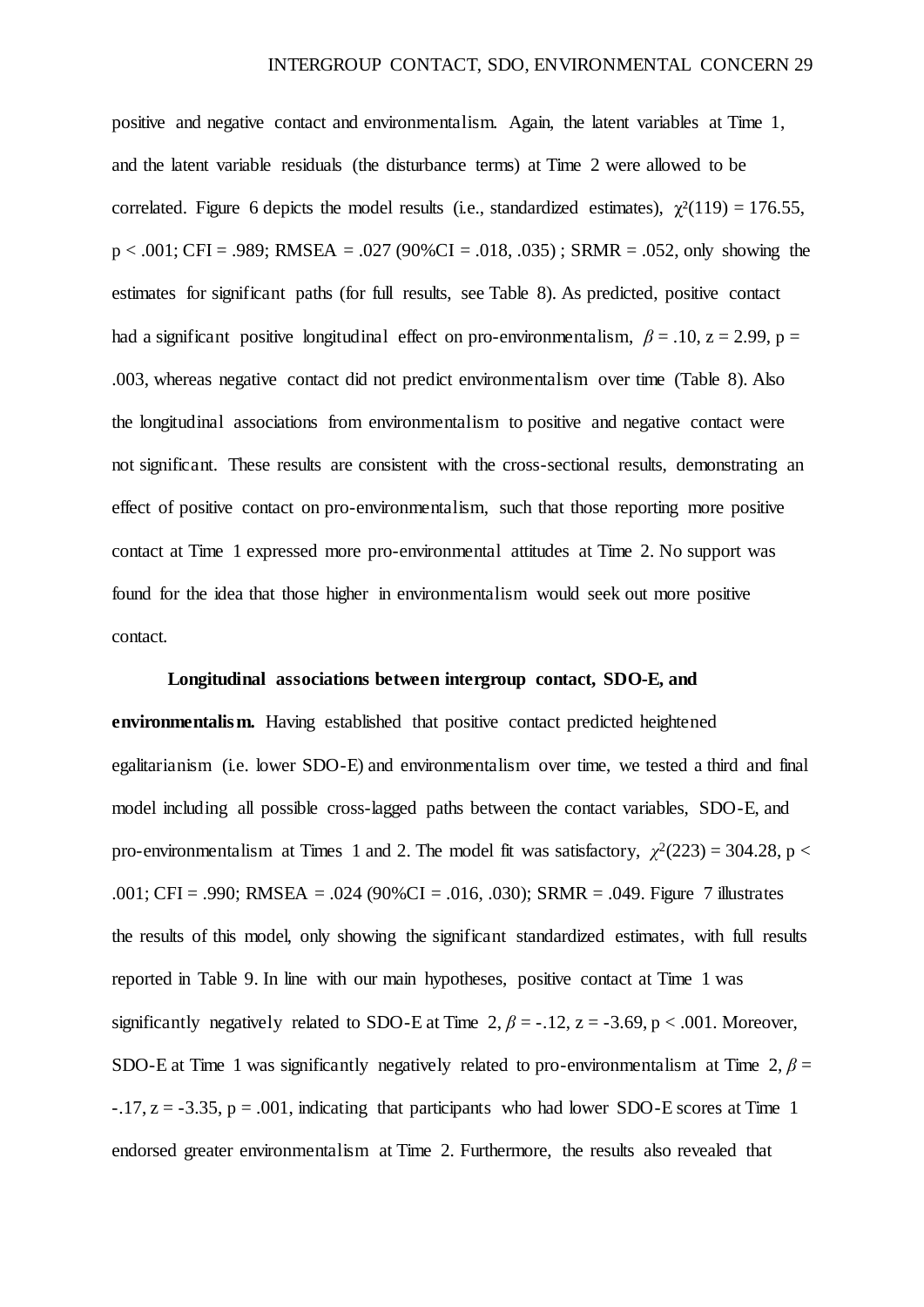environmentalism at Time 1 was negatively related to SDO-E at Time 2 and that positive contact at Time 1 was negatively related to negative contact at Time 2 (see Table 9).

Finally, we estimated the longitudinal indirect effect of positive contact on proenvironmentalism via the mediating role of SDO-E. Given the two-wave panel design, the longitudinal indirect effect can be estimated by calculating the product term of the path from positive contact at Time 1 to SDO-E at Time 2, and the path from SDO-E at Time 1 to proenvironmentalism at Time 2 (Cole & Maxwell, 2003; Little, Preacher, Card, & Selig, 2007; for another example from the contact literature, see Wölfer et al, 2019). The results showed that positive contact had a significant positive indirect effect on pro-environmentalism via SDO-E,  $b = .009$ ,  $SE = .004$ ,  $z = 2.24$ ,  $p = .025$ . A bootstrap analysis with 10,000 samples confirmed the mediation effect with a 95% BCI =[.003, .020].

#### **Discussion**

The results of Study 4 provide longitudinal evidence that positive intergroup contact predicts greater pro-environmentalism over time. There was no support for the reverse pattern of causation where those higher in environmental concern seek out more outgroup contact the longitudinal association from environmentalism to positive and negative contact were not significant. Notably, there was also no longitudinal effect of negative intergroup contact on environmental outcomes. If we look at the cross-sectional results using just the Time 1 data we see that both positive and negative contact had a significant indirect effect on environmentalism, as per Study 3. However, in the longitudinal model, only positive contact had an effect on environmentalism and SDO over time. There was no longitudinal effect of negative contact on either environmental outcomes or SDO. Although these findings warrant follow up, they suggest that the effect of positive contact may be more longitudinally robust than that of negative contact, at least in terms of the more distal outcomes of intergroup contact.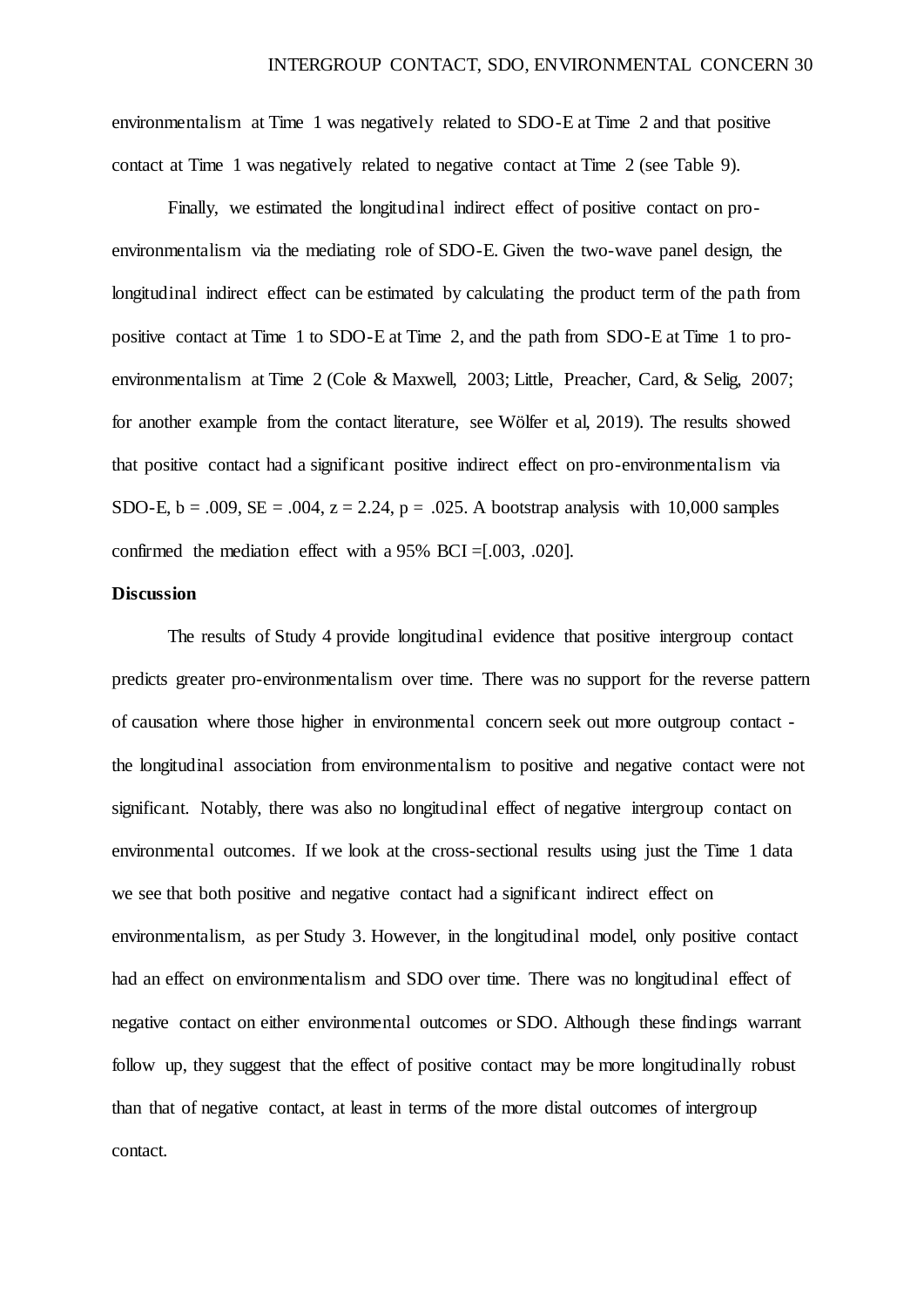Critically, also in line with our hypotheses, the longitudinal effect of positive contact on pro-environmentalism was mediated by greater endorsement of egalitarianism (i.e. lower SDO-E). In Study 3 we found that the association between intergroup contact and environmental outcomes were mediated by SDO-E, and to a lesser extent SDO-D. The crosssectional model tested in Study 4 we find that positive and negative contact had significant indirect effects on environmentalism through SDO-E, but the indirect effect through SDO-D was non-significant. In the longitudinal model positive contact had a significant longitudinal effect on SDO-E, but not on SDO-D. Together with the result of Study 3, these findings therefore support the conclusion that the association between intergroup contact and environmental outcomes is largely driven by the (negative) effect of intergroup contact on opposition to social equality rather than on support for group dominance.

#### **General Discussion**

A host of studies have previously examined the relationships between intergroup contact and a range of focal intergroup variables (e.g. outgroup attitudes, intergroup anxiety, stereotyping). But critics have urged the field to think beyond prejudice (e.g. Dixon, et al., 2012; Pettigrew & Tropp, 2011; McKeown & Dixon, 2017; Vezzali et al., 2018; Wright & Lubensky, 2009). In this paper, we embrace this critique, and adopt an admittedly broader approach by exploring the implications of intergroup contact on environmental attitudes and behavior. Recent theoretical models suggest that intergroup contact has the potential not only to increase tolerance, but to shape ideologies and liberalize thinking (Hodson et al., 2018). It is argued that contact with outgroup members is relevant not only for shaping the content or valence of intergroup attitudes, but for promoting individuals' to question their own set of beliefs and provide impetus for mental change and integration of new ideas. This paper provides a test of this cognitive-liberalization hypothesis by exploring the impact of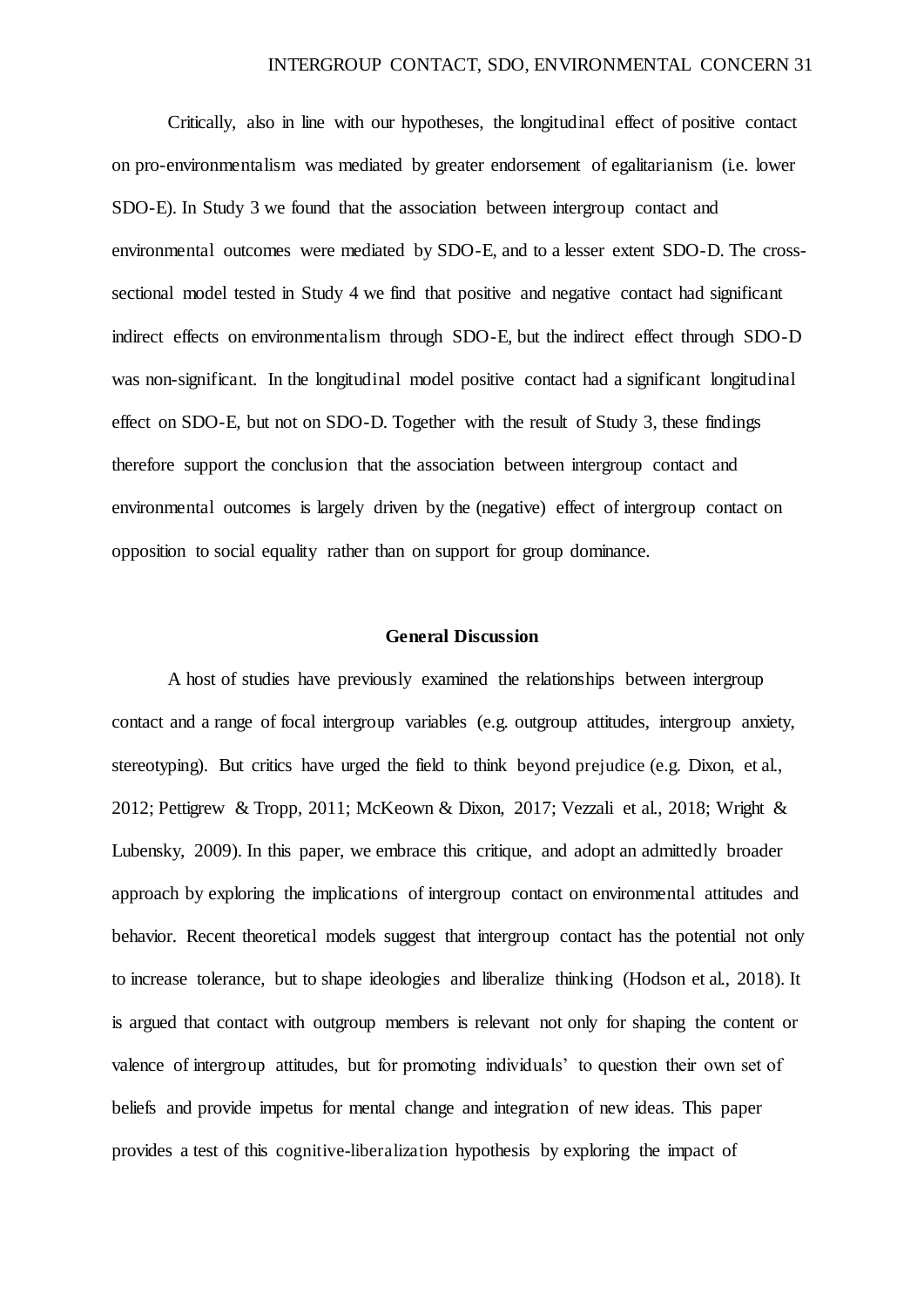intergroup contact on environmentally relevant attitudes and behaviors. Previous research suggests that ideological views about hierarchy have important implications for environmental conduct with individuals higher in SDO being more willing to exploit the environment in unsustainable ways because doing so aids the production and maintenance of hierarchical social structures (e.g. Pratto et al., 1994; Milfont et al., 2017; Milfont & Sibley; 2014). It follows that if intergroup contact promotes less hierarchical viewpoints, it may also encourage more environmentally responsible attitudes and behavior. Across four studies we provide both cross-sectional and longitudinal evidence that intergroup contact not only reduces prejudice, but also encourages greater environmentalism.

Repeated testing of this effect across different populations, in different intergroup contexts, and with different measures of key constructs provides converging evidence to support this conclusion. Study 1 provided support for a positive association between intergroup contact and environmental concern, and support for the proposed mediational model in which intergroup contact predicts a reduction in SDO, which in turn is positively associated with environmental outcomes. Study 2 replicated this model and confirmed the robustness of this effect by using alternative measures of key constructs and controlling for the role of political orientation. In Study 3 both positive and negative intergroup contact were separately cross-sectionally associated with environmentalism, and the effects of both types of contact were more strongly explained by an egalitarianism motive (SDO-E), rather than a dominance motive (SDO-D). Finally, Study 4 increased confidence in the hypothesised direction of causality by providing evidence of a longitudinal association between intergroup contact and environmentalism. Only positive and not negative contact was longitudinally associated with environmentalism. The longitudinal effect of positive contact on proenvironmentalism was mediated by reductions in SDO-E, but not SDO-D.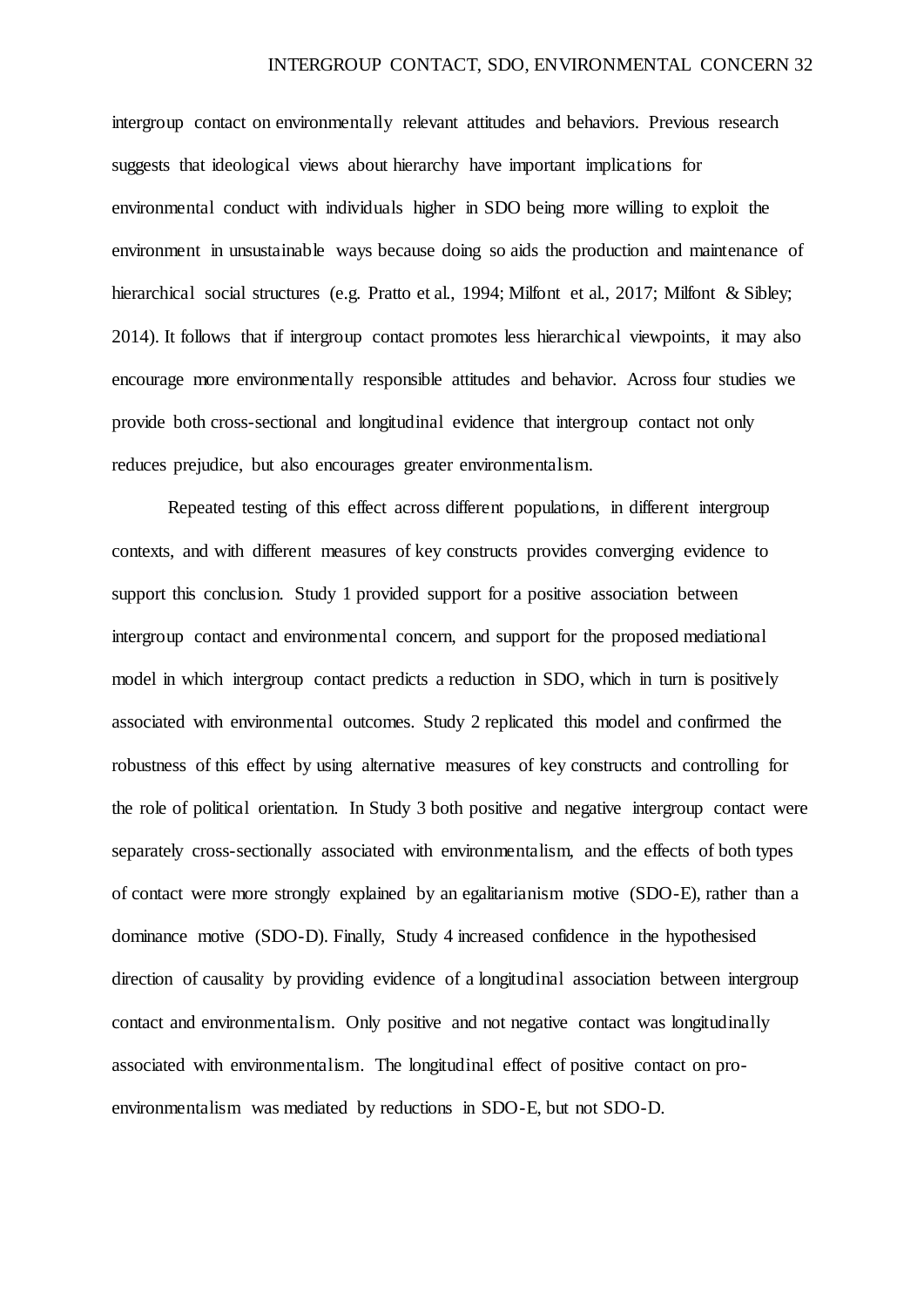By exploring the impact of intergroup contact on environmental outcomes this research provides a (perhaps unconventional) response to calls to harness psychological knowledge to tackle environmental issues (e.g., Oskamp, 2001; Swim et al., 2011). A clear and repeated message from previous research is that attempts to improve individuals' understanding and appreciation of environmental issues rarely influence actions (e.g. Weber & Stern,  $2011$ ). The present findings suggest it may be possible to indirectly shift opinion on environmental issues by targeting individuals' broader perspectives on society. Specifically, by reducing support for an ideology of inequality, intergroup contact may also promote more socially responsible use of natural resources. Climate change is increasingly recognized by scientists and policymakers as a social issue requiring social solutions (Pearson, Schuldt, & Romero-Canyas, 2016). The present research adds to our understanding of the social drivers of climate change, and how psychological research on cultural ideologies and group hierarchies can help inform strategies to redress environmental injustice.

There are some limitations to the present research that should be acknowledged. Firstly, whilst we measured and controlled for participants' political orientation in two studies (Study 2 and 3) the role of political conservatism in the contact-environmental association cannot be fully ruled out by statistically controlling for it. A stronger test would be to only recruit people who identify as politically conservative and to explore whether the effects observed here still hold. There may also be other, third variables that exist. For instance, it may be the case that the effect of intergroup contact on environmental concern is more distal than found here with contact acting on the general value systems of the individual (e.g. self-transcendence, universalism) and these general values, more than SDO, are responsible for the effect on environmental outcomes. It should also be noted that although confidence in the causal impact of intergroup contact on environmentalism is increased by the inclusion of longitudinal data in Study 4, a full test of longitudinal mediation should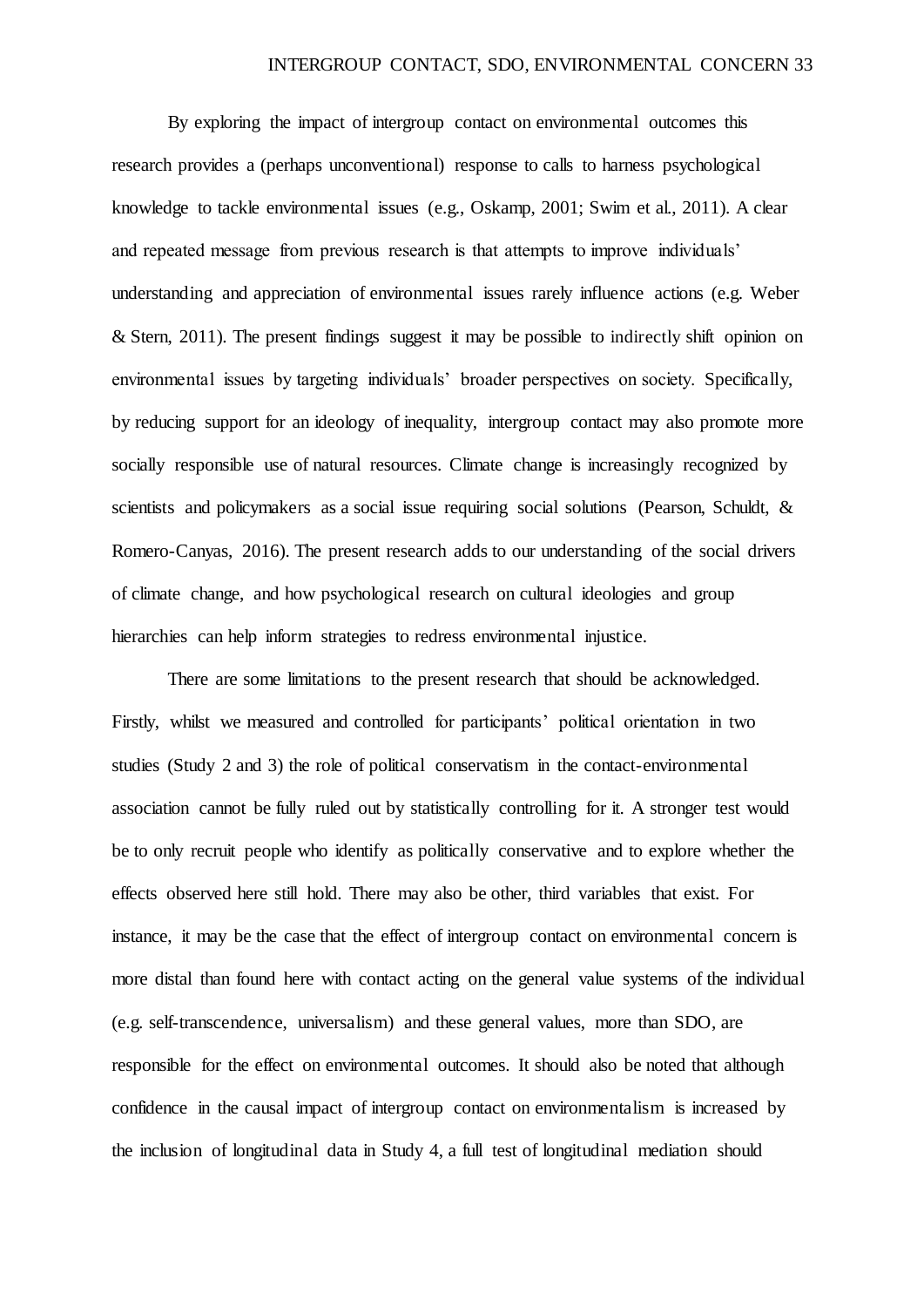ideally include at least three waves of data collection in which intergroup contact at Time 1 predicts SDO at Time 2, which, in turn, predicts environmentalism at Time 3 enabling the generalization of intergroup contact effects to environmental outcomes.

Future research should go on to explore the benefits of intergroup contact within other domains ostensibly unrelated to intercultural relations, as well as providing more valuable information about the mechanisms underlying these generalized effects. In the present studies reduced support for an ideology of inequality (i.e. reduced SDO) represented the core mechanism under investigation. Future research should consider how intergroup contact may influence a range of other variables also predicted by SDO, as well as effects enabled by other ideological, affective, and cognitive consequences of intergroup contact. The accumulated evidence shows that contact is not a single-purpose phenomenon, but in its capacity to promote openness and divergent thinking the benefits of intergroup contact should be observable across multiple domains (Hodson et al., 2018). Rather than the benefits of contact being overstated (see Dixon, Durrheim & Tredoux, 2005), we argue that the benefits of contact are under-recognized. Contact can be about more than mere attitudes or evaluations of the other; rather, contact can meaningfully and substantially shape one's worldview and thinking style.

#### **Conclusion**

The present findings demonstrate that the promise of intergroup contact may be much broader than originally conceived by Allport in 1954. In four studies we provide evidence consistent with the idea intergroup contact can serve as an agent of cognitive-liberalization with implications that extend beyond the realm of intergroup relations. Four studies show that by promoting less hierarchical and more egalitarian viewpoints, intergroup contact has the potential not only to improve tolerance, but to encourage more environmentally responsible attitudes and behavior. Effects emerge more consistently for positive contact compared to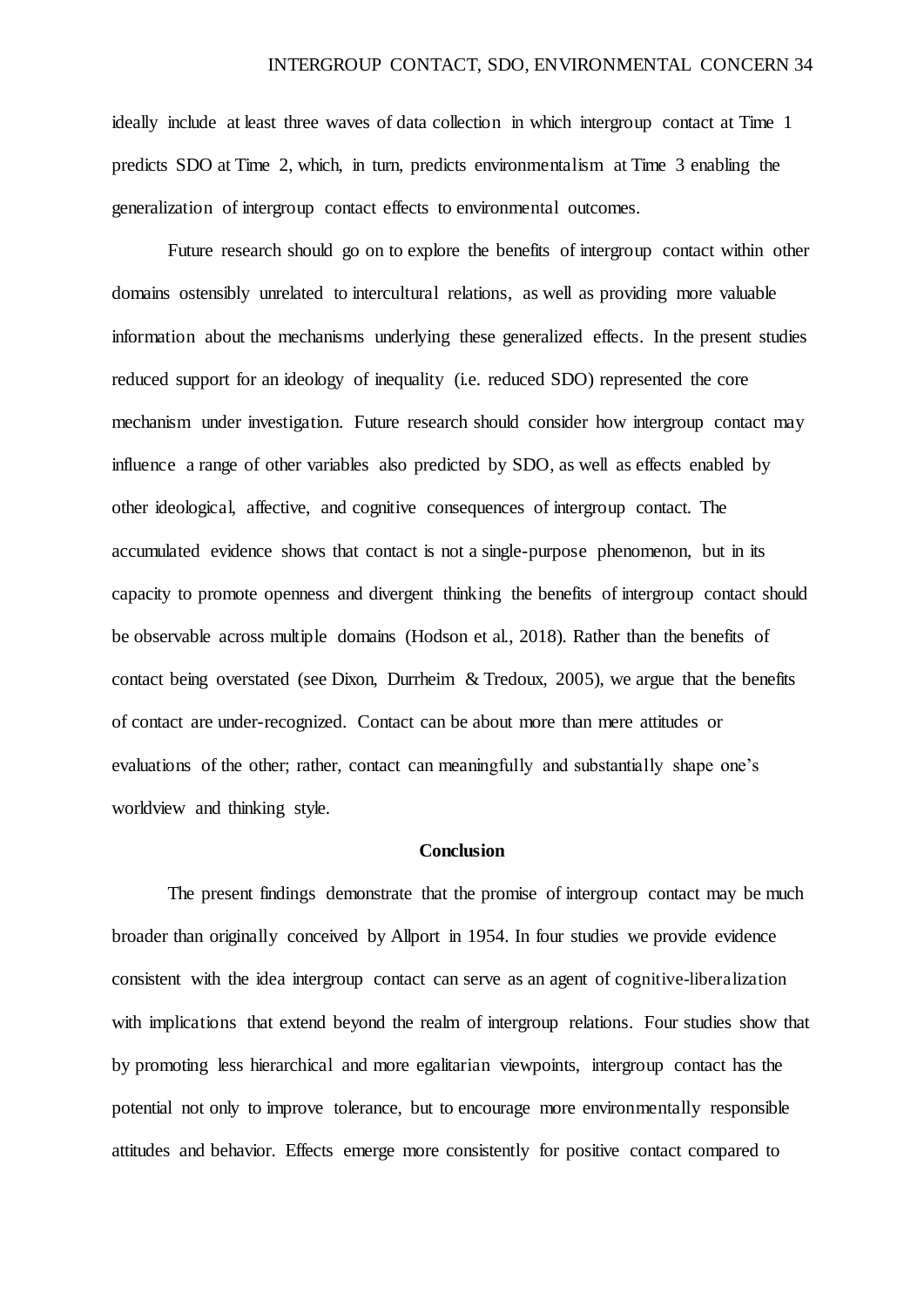negative contact, and are more strongly explained reductions in an anti-egalitarian motive (SDO-E) than a dominance motive (SDO-D). We hope these findings will help re-frame discussions of the value of contact, not only as a means of increasing social harmony, but playing a fundamental role in changing the way people think about the world and solve social problems more generally.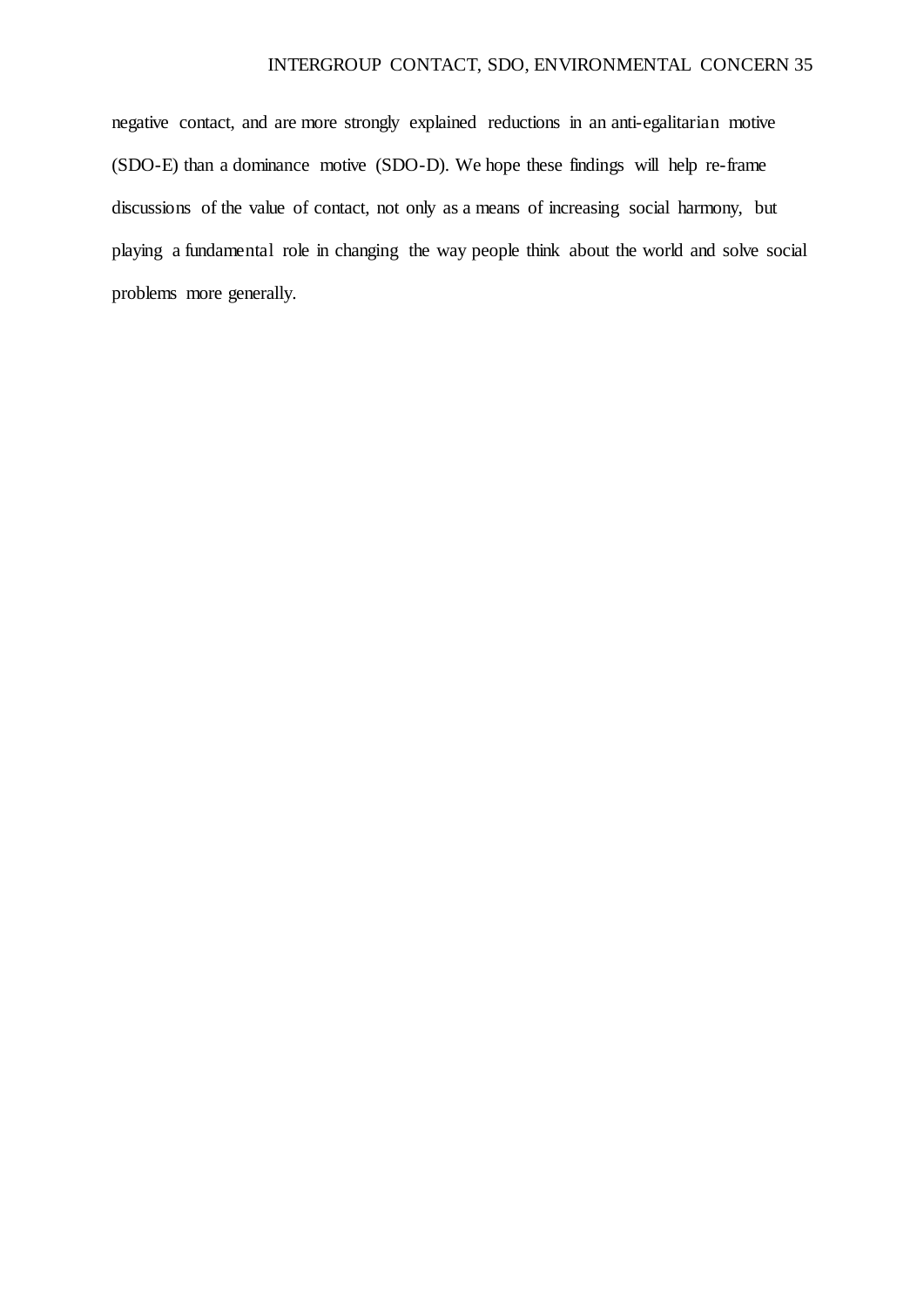#### **References**

- Allen, M.W., Wilson, M.S., Ng, S.H., & Dunne, M. (2000). Values and beliefs of vegeterians and omnivores. The Journal of Social Psychology, 140, 405-422. doi: 10.1080/00224540009600481
- Allport G. W. (1954). The nature of prejudice. Cambridge, MA: Addison–Wesley.
- Antonio, A.L., Chang, M.L., Hakuta, K., Kenny, D.A., Levin, S., & Milem, J.F. (2004). Effects of racial diversity on complex thinking in college students. Psychological Science, 15, 507-510. doi: 10.1111/j.0956-7976.2004.00710.x
- Barlow, F. K., Paolini, S., Pedersen, A., Hornsey, M. J., Radke, H. R., Harwood, J., ... & Sibley, C. G. (2012). The contact caveat negative contact predicts increased prejudice more than positive contact predicts reduced prejudice. Personality and Social Psychology Bulletin, 38, 1629-1643. doi:10.1177/0146167212457953
- Beelmann, A., & Heinemann, K.S. (2014). Preventing prejudice and improving intergroup attitudes: A meta-analysis of child and adolescent training programs. Journal of Applied Developmental Psychology, 35, 10-24. doi:10.1016/j.appdev.2013.11.002
- Bowman, N.A. (2010). College diversity experiences and cognitive development: A metaanalysis. Review of Educational Research, 80, 4-33. doi: 10.3102/0034654309352495
- Brown, R., & Hewstone, M. (2005). An integrative theory of intergroup contact. In M.Zanna (Ed.) Advances in experimental social psychology (pp. 255-343). San Diego, CA: Academic Press.
- Brown, T.A.(2006). Confirmatory factor analysis for applied research. New York, NY: Guilford Press.
- Byrne, B. M., Shavelson, R. J., & Muthén, B. (1989). Testing for the equivalence of factor covariance and mean structures: The issue of partial measurement invariance. Psychological Bulletin, 105, 456–466. doi:10.1037/0033-2909.105.3.456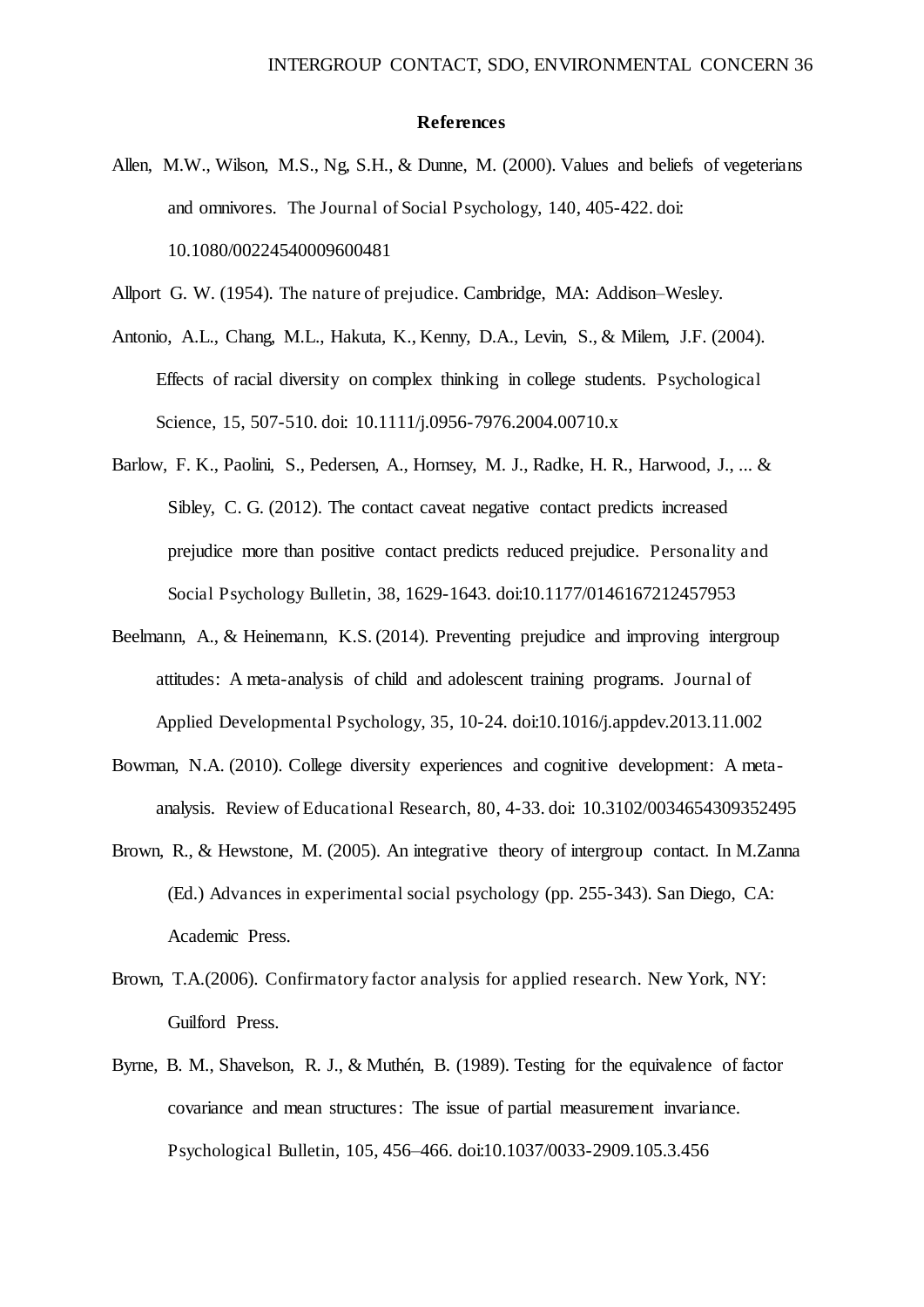- Christ, O., & Wagner, U. (2013). Methodological issues in the study of intergroup contact: Towards a new wave of research. In G. Hodson & M. Hewstone (Eds.), Advances in intergroup contact (pp. 233–261). London, UK: Psychology Press.
- Cole, D. A., & Maxwell, S. E. (2003). Testing mediational models with longitudinal data: Questions and tips in the use of structural equation modeling. Journal of Abnormal Psychology, 112, 558-577
- Davies, K., Tropp, L.R., Aron, A., Pettigrew, T.F., & Wright, S.C. (2011). Cross-group friendships and intergroup attitudes: A meta-analytic review. Personality and Social Psychology Review, 15, 332-351. doi: 10.1177/1088868311411103
- Dhont, K., & Hodson, G. (2014). Why do right-wing adherents engage in more animal exploitation and meat consumption? Personality and Individual Differences, 64, 12- 17. doi:10.1016/j.paid.2014.02.002
- Dhont, K., Hodson, G., Costello, K., & Macinnis, C. (2014). Social dominance orientation connects prejudicial human–human and human–animal relations. Personality and Individual Differencess, 61*–*62. 105–108. doi: 10.1016/j.paid.2013.12.020.
- Dhont, K., Hodson, G., & Leite, A. (2016). Common ideological roots of speciesism and generalized ethnic prejudice: The social dominance human–animal relations model (SD-HARM). European Journal of Personality, 30, 507-522. doi:10.1002/per.2069
- Dhont, K., & Van Hiel, A. (2009). We must not be enemies: Interracial contact and the reduction of prejudice among authoritarians. Personality and Individual Differences, 46, 172–177. doi:10.1016/j.paid.2008.09.022
- Dhont, K., & Van Hiel, A. (2011). Direct contact and authoritarianism as moderators between extended contact and reduced prejudice: Lower threat and greater trust as mediators. Group Processes & Intergroup Relations 14, 223-237. doi:

10.1177/1368430210391121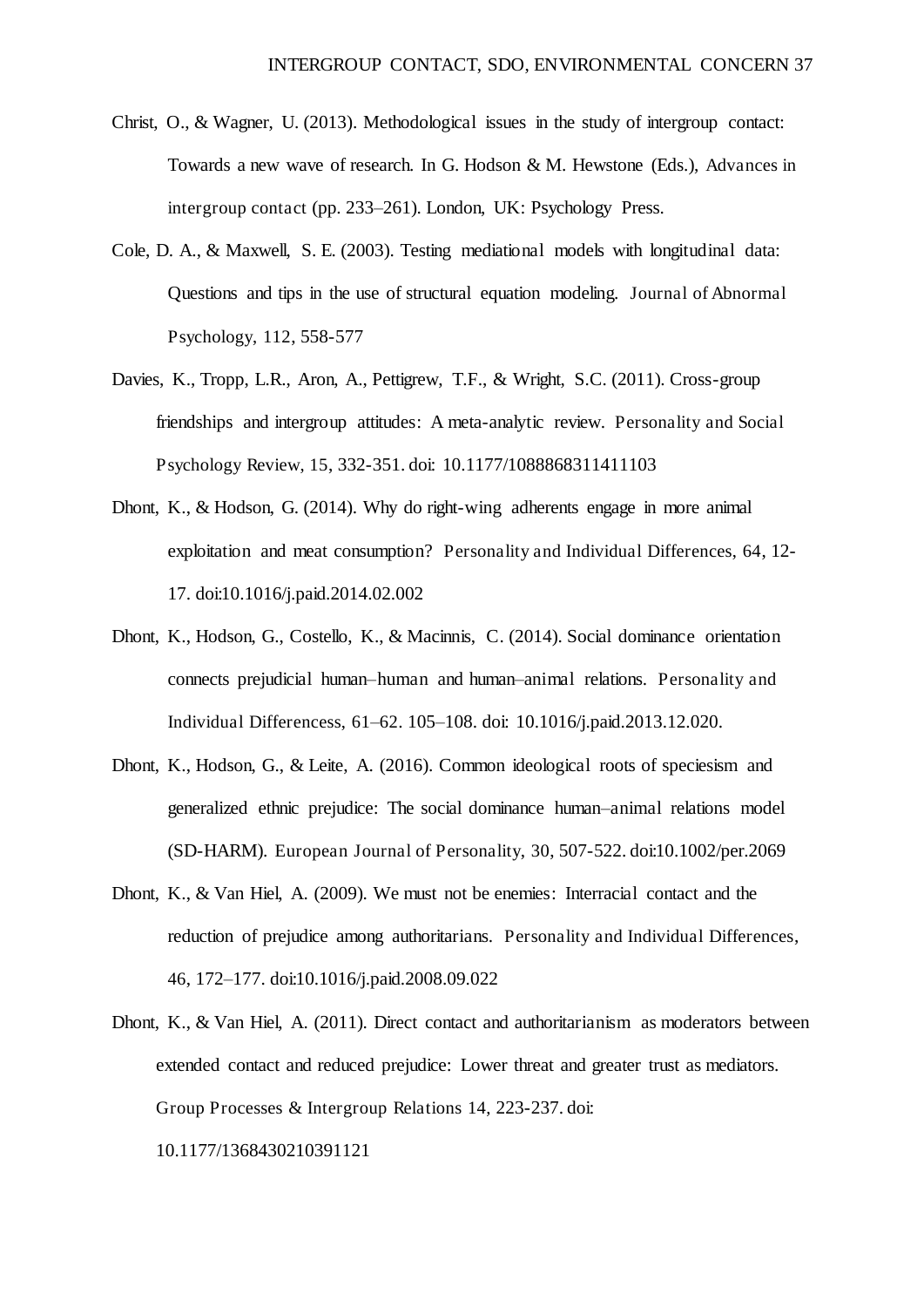- Dhont, K., Van Hiel, A., & Hewstone, M. (2014). Changing the ideological roots of prejudice: Longitudinal effects of ethnic intergroup contact on social dominance orientation. Group Processes & Intergroup Relations, 17, 27-44. doi:10.1177/1368430213497064
- Dixon, J., Durrheim, K., & Tredoux, C. (2005). Beyond the optimal contact strategy: A reality check for the contact hypothesis. American Psychologist, 60, 697–711. doi:10.1037/0003-066X.60.7.697
- Dixon, J., Levine, M., Reicher, S., & Durrheim, K. (2012). Beyond prejudice: Are negative evaluations the problem and is getting us to like one another more the solution? Behavioral and Brain Sciences, 35(06), 411-425. doi: 10.1017/S0140525X11002214
- Douglas, M., & Wildavsky, A. (1982). Risk and culture. An essay on the selection of technical and environmental dangers. Berkeley: University of California Press.
- Duckitt, J. (2001). A dual process cognitive-motivational theory of ideology and prejudice. In M. Zanna (Ed.), Advances in experimental social psychology, Vol. 33. (pp. 41–113). San Diego: Academic Press. doi: 10.1016/S0065-2601(01)80004-6
- Dutcher, D. D., Finley, J. C., Luloff, A. E., & Johnson, J. B. (2007). Connectivity with nature as a measure of environmental values. Environment and Behavior, 39, 474–493. doi: 10.1177/0013916506298794.
- Fritz, M.S., & Mackinnon, D.P., (2007). Required sample size to detect the mediated effect. Psychological Science, 18 (3), 233-239. doi: 10.1111/j.1467-9280.2007.01882.x
- Graf, S., Paolini, S., & Rubin, M. (2014). Negative intergroup contact is more influential, but positive intergroup contact is more common: Assessing contact prominence and contact prevalence in five Central European countries. European Journal of Social Psychology, 44, 536-547. doi: 10.1002/ejsp.2052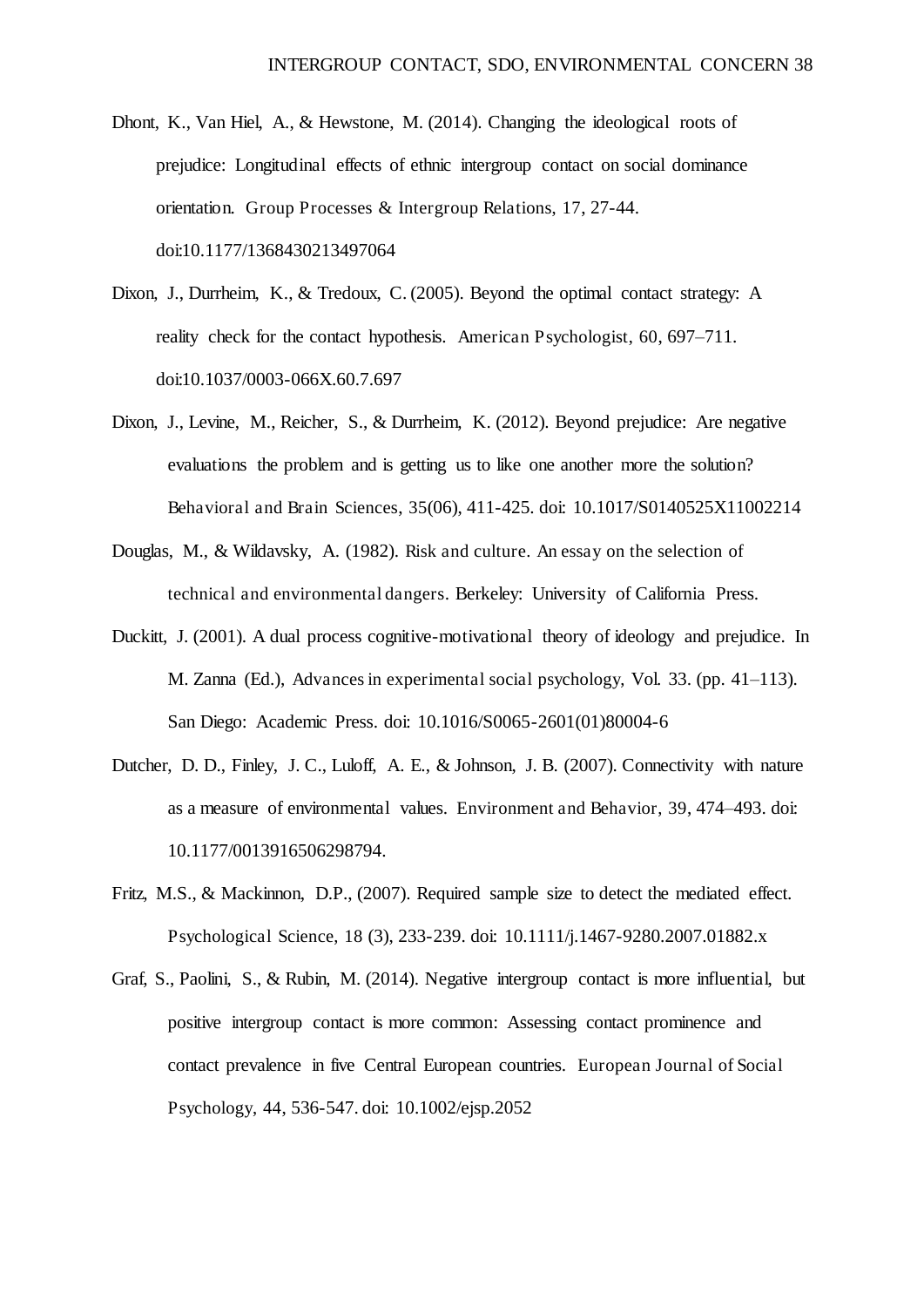- Häkkinen, K., & Akrami, N. (2014). Ideology and climate change denial. Personality and Individual Differences, 70, 62–65. doi: [10.1016/j.paid.2014.06.030](https://doi.org/10.1016/j.paid.2014.06.030)
- Haley, H., Sidanius, J. (2005). Person-organisation congruence and the maintainance of group-based social hierarchy: A social dominance perspective. Group Processes and Intergroup Relations, 8, 187-203. doi: [10.1177/1368430205051067](https://doi.org/10.1177%2F1368430205051067)
- Ho, A.K., Sidanius, J., Pratto, F., Levin, S., Thomsen, L., Kteily, N., & Sheehy-Skeffington, J. (2012). Social dominance orientation: Revisiting the structure and function of a variable predicting social and political attitudes. Personality and Social Psychology Bulletin, 38, 583-606. doi: 10.1177/0146167211432765
- Ho, A.K., Sidanius, J., Kteily, N., Sheehy-Skeffington, J., Pratto, F., Henkel., K.E....Stewart, A.L. (2015). The nature of social dominance orientation: Theorizing and measuring preferences for intergroup inequality using the new SDO7 scale. Journal of Personality and Social Psychology, 109, doi: 10.1037/pspi0000033.
- Hodson, G. (2008). Interracial prison contact: The pros for (socially dominant) cons. British Journal of Social Psychology, 47, 325–351. doi:10.1348/014466607X231109
- Hodson, G. (2011). Do ideologically intolerant people benefit from intergroup contact? Current Directions in Psychological Science, 20, 154-159. doi: 10.1177/0963721411409025
- Hodson, G., & Dhont, K. (2015). The person-based nature of prejudice: Individual difference predictors of intergroup negativity. European Review of Social Psychology, 26, 1-42. doi:10.1080/10463283.2015.1070018
- Hodson, G., & Hewstone, M. (Eds.) (2013). Advances in intergroup contact. London, UK: Psychology Press.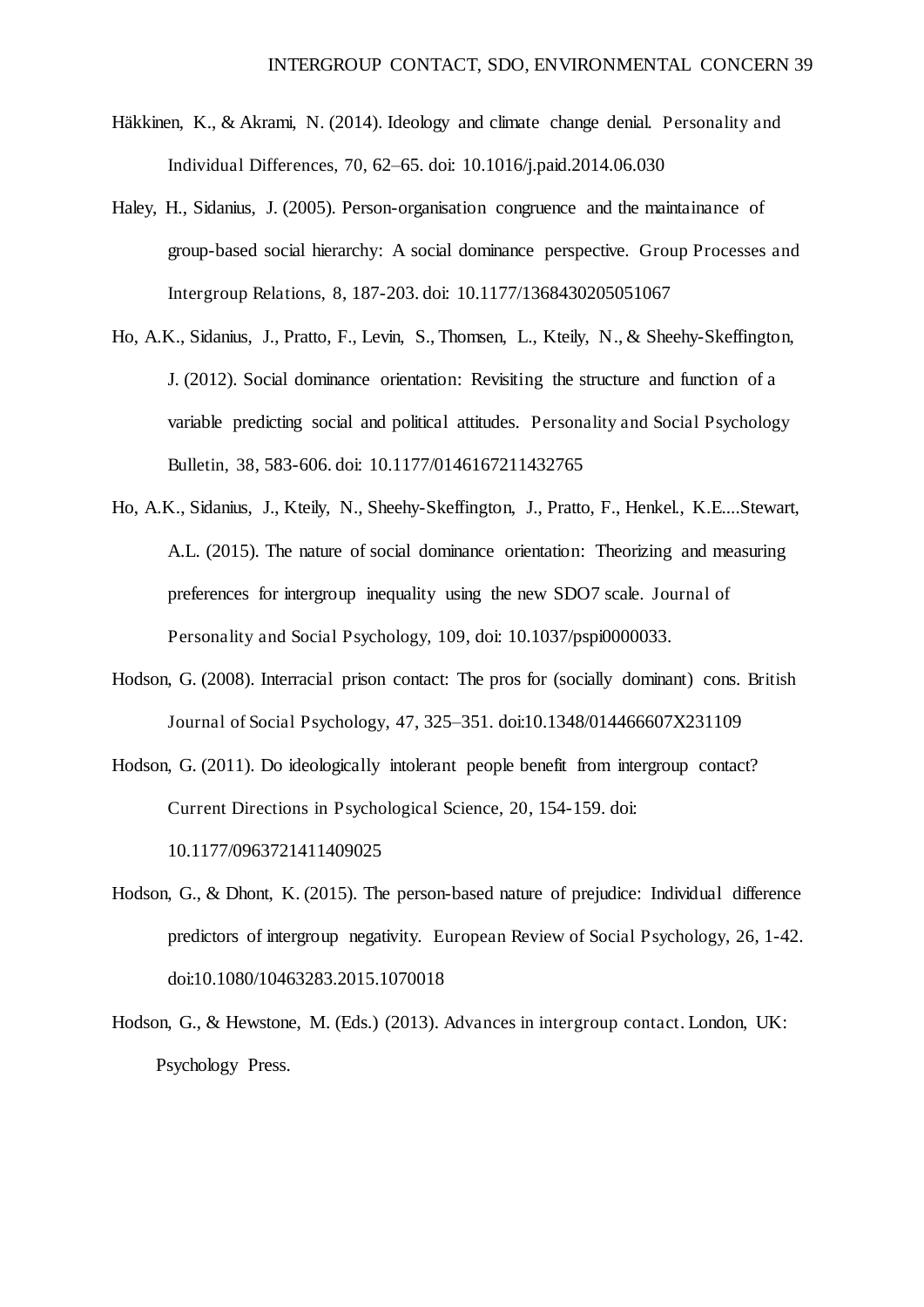- Hodson, G., Crisp, R., Meleady, R., & Earle, M. (2018). Intergroup contact as an agent of cognitive liberalization. Perspectives on Psychological Science. Advance online publication. doi: 10.1177/1745691617752324
- Hoffarth, M.R. and Hodson, G. (2016) Green on the outside, red on the inside: Perceived environmentalist threat as a factor explaining political polarization of climate change. Journal of Environmental Psychology, 45, 40-49. doi:[10.1016/j.jenvp.2015.11.002](https://doi.org/10.1016/j.jenvp.2015.11.002)
- Hu, L., & Bentler, P. M. (1999). Cutoff criteria for fit in- dexes in covariance structure analysis: Conventional criteria versus new alternatives. Structural Equation Modeling, 6, 1–55. doi:10.1080/10705519909540118
- Hornsey, M.,, Harris, E., & Bain, P., Fielding, K. (2016). Meta-analyses of the determinants and outcomes of belief in climate change. Nature Climate Change. 6. doi:10.1038/nclimate2943.
- Jackson, L.M., Bitacola, L.M., Janes, L.M., & Esses, V.M. (2013). Intergroup ideology and environmental inequality. Analyses of Social Issues and Public Policy, 13 (1), 327- 346. doi: 10.1111/asap.12035
- Joireman, J., Lasane, T. P., Bennett, J., Richards, D., & Solaimani, S. (2001). Integrating social value orientation and the consideration of future consequences within the extended norm activation model of pro-environmental behavior. British Journal of Social Psychology, 40, 133-155. doi:10.1348/014466601164731
- Jylhä, K. M., & Akrami, N. (2015). Social dominance orientation and climate change denial: The role of dominance and system justification. Personality and Individual Differences, 86, 108–111. doi: [10.1016/j.paid.2015.05.041](https://doi.org/10.1016/j.paid.2015.05.041)
- Jylhä, K. M., Cantal, C., Akrami, N., & Milfont, T. L. (2016). Denial of anthropogenic climate change: Social dominance orientation helps explain the conservative male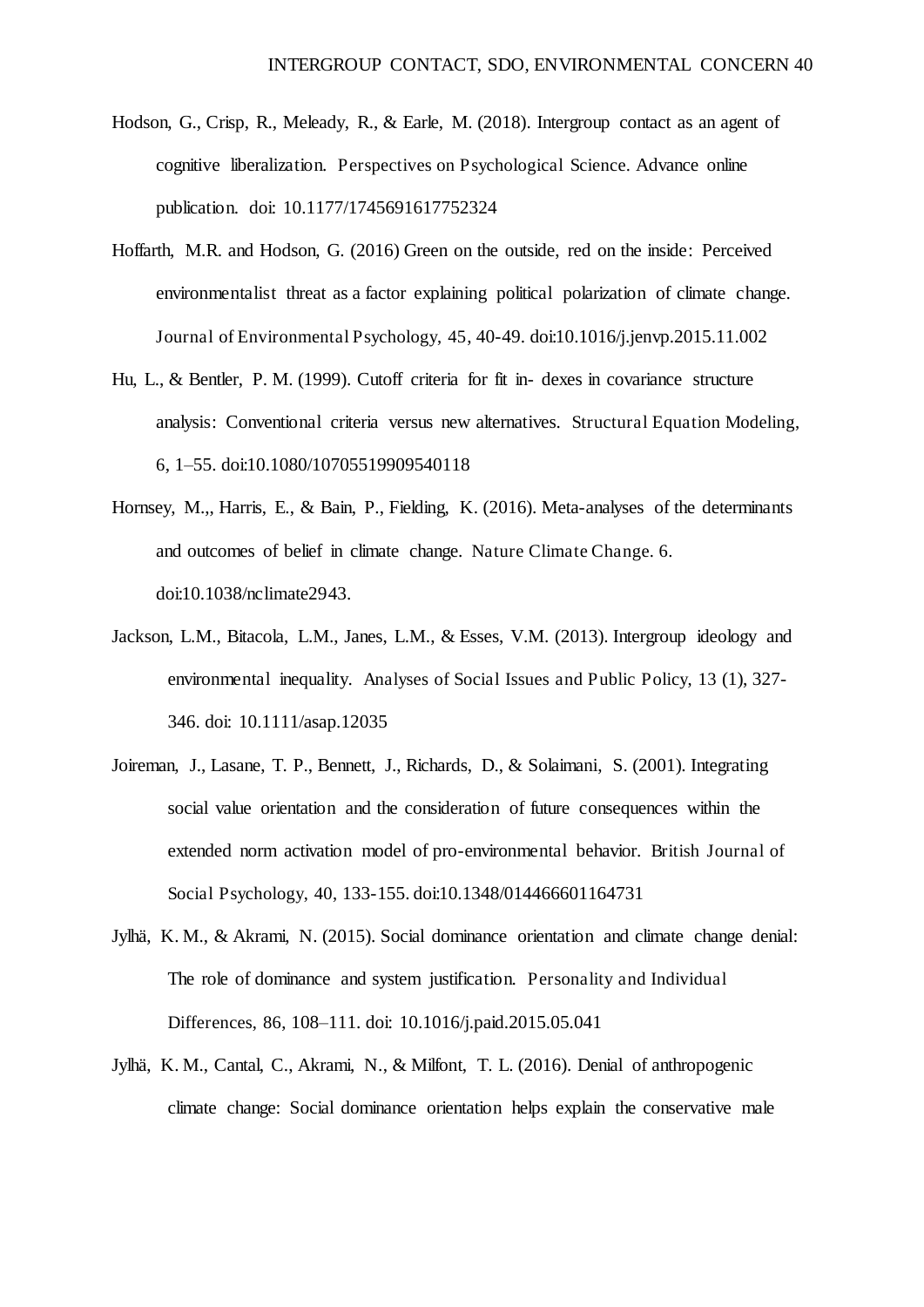effect in Brazil and Sweden. Personality and Individual Differences, 98, 184-187. doi: [10.1016/j.paid.2016.04.020](https://doi.org/10.1016/j.paid.2016.04.020) 

- Katz, I., & Hass, R. (1988). Racial ambivalence and American value conflict: Correlational and priming studies of dual cognitive structures. Journal of Personality and Social Psychology, 55, 893-905. doi: 10.1037/0022-3514.55.6.893.
- Kauff, M., Schmid, K., Lolliot, S., Al Ramiah, A., & Hewstone, M. (2016). Intergroup contact effects via ingroup distancing among majority and minority groups: Moderation by social dominance orientation. PLoS ONE, 11, e0146895. doi:10.1371/journal.pone.0146895
- Kteily, N., Hodson, G., Dhont, K., & Ho, A. (2019). Predisposed to prejudice but responsive to intergroup contact? Testing the unique benefits of intergroup contact across different types of individual differences. Group Processes & Intergroup Relations, 22, 3-25. Advance online publication. doi: 10.1177/1368430217716750
- Kline, R. B. (2010). Principles and practice of structural equation modeling. New York, NY: Guilford Press.
- Kteily, N., Ho, A. K., & Sidanius, J. (2012). Hierarchy in the mind: The predictive power of social dominance orientation across social contexts and domains. Journal of Experimental Social Psychology, 7, 543-549. doi: 10.1016/j.jesp.2011.11.007
- Lee, I., Pratto, F., & Johnson, B. T. (2011). Support of social hierarchy: Individualistic cultures, liberal political environments, and decreased power increase intergroup dissension. Psychological Bulletin, 137, 1029–1064.
- Lemmer, G., & Wagner, U. (2015). Can we really reduce ethnic prejudice outside the lab? A meta-analysis of direct and indirect contact interventions. European Journal of Social Psychology, 45, 152-168. doi: 10.1002/ejsp.2079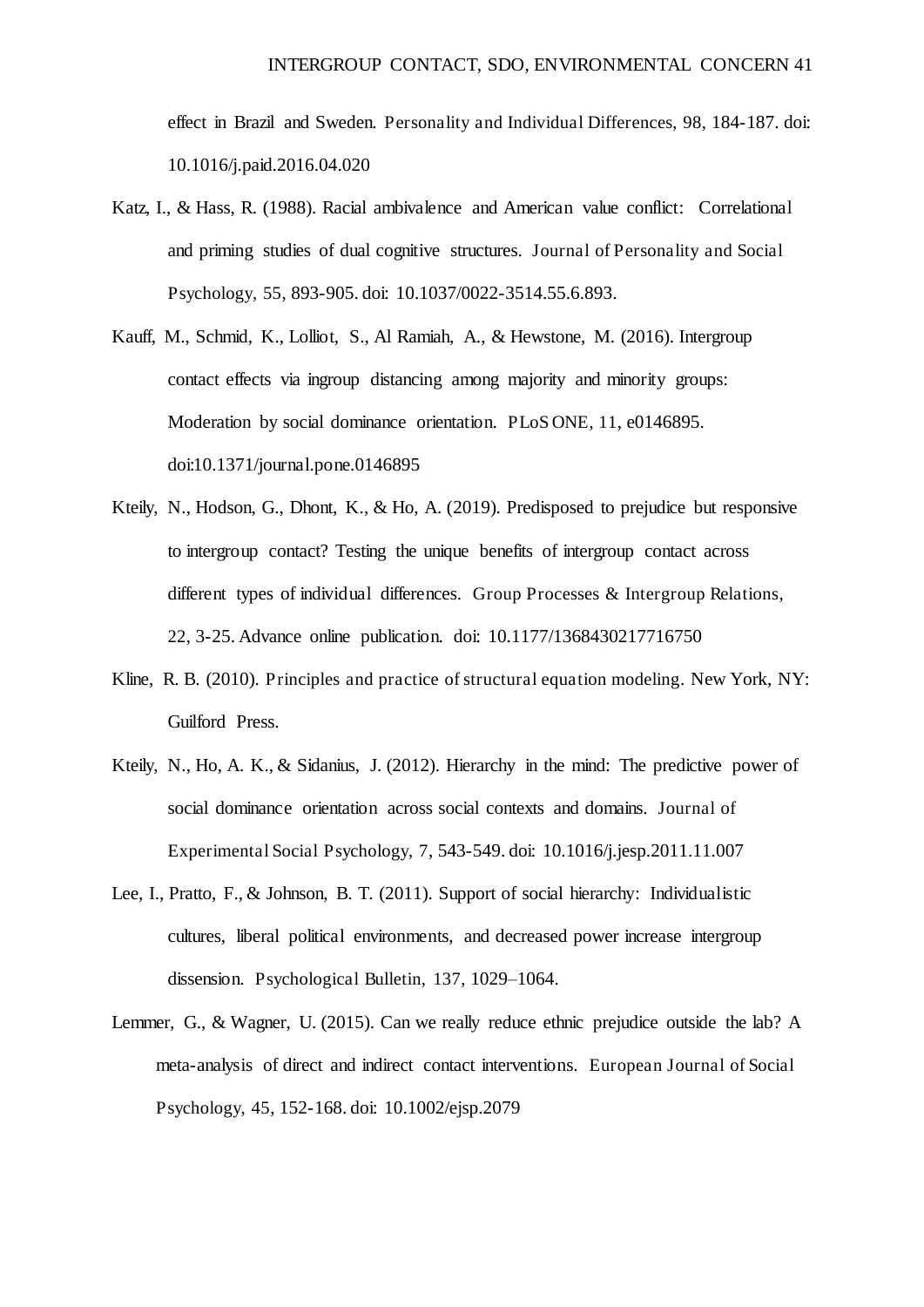- Little, T. D., Cunningham, W. A., Shahar, G., & Widaman, K. F. (2002). To parcel or not to parcel: Exploring the question and weighing the merits. Structural Equation Modeling, 9, 151–173. doi:10.1207/ S15328007SEM0902\_1
- Little, T. D., Preacher, K. J., Selig, J. P., & Card, N. A. (2007). New developments in latent variable panel analyses of longitudinal data. Journal of Behavioral Development, 31, 357–365. doi:10.1177/0165025407077757
- McCright, A. M., & Dunlap, R. E. (2011). Cool dudes: The denial of climate change among conservative white males in the United States. Global Environmental Change, 21, 1163–1172. doi: 10.1016/j.gloenvcha.2011.06.003
- McKeown, S., & Dixon, J. (2017). The "contact hypothesis": Critical reflections and future directions. Social and Personality Psychology Compass, 11(1), 1-13, doi:10.1111/spc3.12295
- Meleady, R., & Vermue, M., (in press). Effect of intergroup contact on solidarity-based collective action is mediated by reductions in SDO. Journal of Applied Social Psychology.
- Miles, E., & Crisp, R. J. (2014). A meta-analytic test of the imagined contact hypothesis. Group Processes & Intergroup Relations, 17, 3-26. doi: 10.1177/1368430213510573
- Milfont, T., Bain, P. G., Kashima, Y., Corral-Verdugo, V., Pasquali, C.,…Einarsdottir, G. (2017). On the relation between social dominance orientation and environmentalism: A 25-nation study. Social Psychological and Personality Science. Doi: 10.1177/1948550617722832.
- Milfont, T. L., & Duckitt, J. (2010). The environmental attitudes inventory: A valid and reliable measure to assess the structure of environmental attitudes. Journal of Environmental Psychology, 30 (1), 80-94. doi:10.1016/j.jenvp.2009.09.001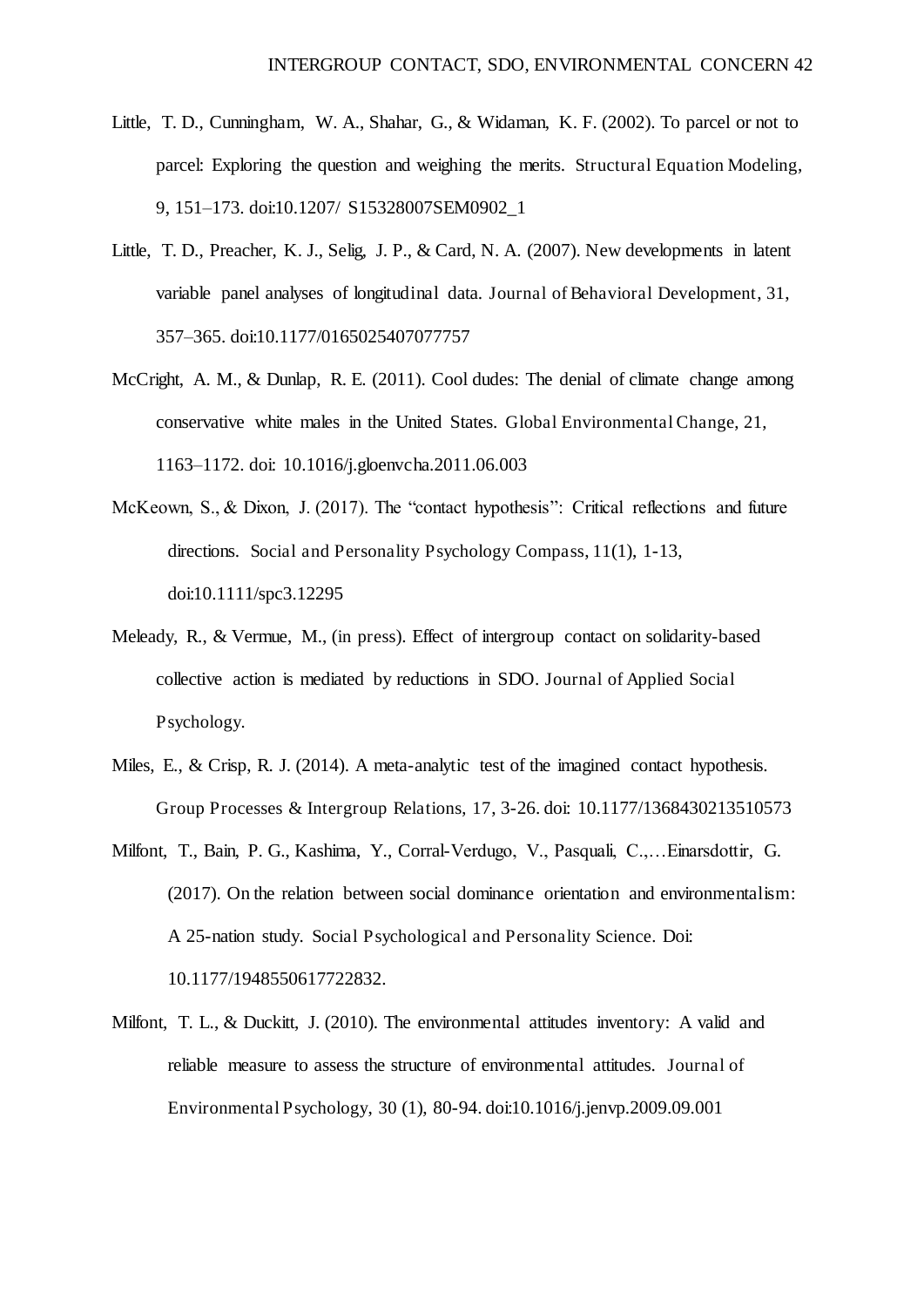- Milfont, T. L., & Sibley, C. G. (2014). The hierarchy enforcement hypothesis of environmental exploitation: A social dominance perspective. Journal of Experimental Social Psychology, 55, 188-193. doi:10.1016/j.jesp.2014.07.006
- Milfont, T. L., Richter, I., Sibley, C. G., Wilson, M. S., & Fischer, R. (2013). Environmental consequences of the desire to dominate and be superior. Personality and Social Psychological Bulletin, 39, 1127-1138. doi:10.1177/0146167213490805
- Milfont, T. & Milojev, P., Greaves, L. & Sibley, C. (2015). Socio-structural and psychological foundations of climate change beliefs. New Zealand Journal of Psychology, 44. 17-30.
- Muthén, L. K. & Muthén, B. O. (1998-2017). Mplus User's Guide. (8th ed.). Los Angeles, CA: Muthén & Muthén
- Oskamp, S. (2000). A sustainable future for humanity? How can psychology help? American Psychologist, 55, 496-508. doi: [10.1037/0003-066X.55.5.496](http://psycnet.apa.org/doi/10.1037/0003-066X.55.5.496)
- Paolini, S., Harwood, J., & Rubin, M. (2010). Negative intergroup contact makes group memberships salient: explaining why intergroup conflict endures. Personality and Social Psychology Bulletin, 36, 1723–1738. doi:10.1177/0146167210388667
- Pearson, A. R., Schuldt, J. P, & Romero-Canyas, R. (2016). Social climate science: A new vista for psychological science. Perspectives on Psychological Science, 11, 632-650. doi: [10.1177/1745691616639726](https://doi.org/10.1177%2F1745691616639726)
- Pettigrew, T. F. (1997). Generalized intergroup contact effects on prejudice. Personality & Social Psychology Bulletin, 23, 173-185. doi:10.1177/0146167297232006
- Pettigrew, T. F. (1998). Intergroup contact theory. Annual Review of Psychology, 49, 65-85. doi:10.1146/annurev.psych.49.1.65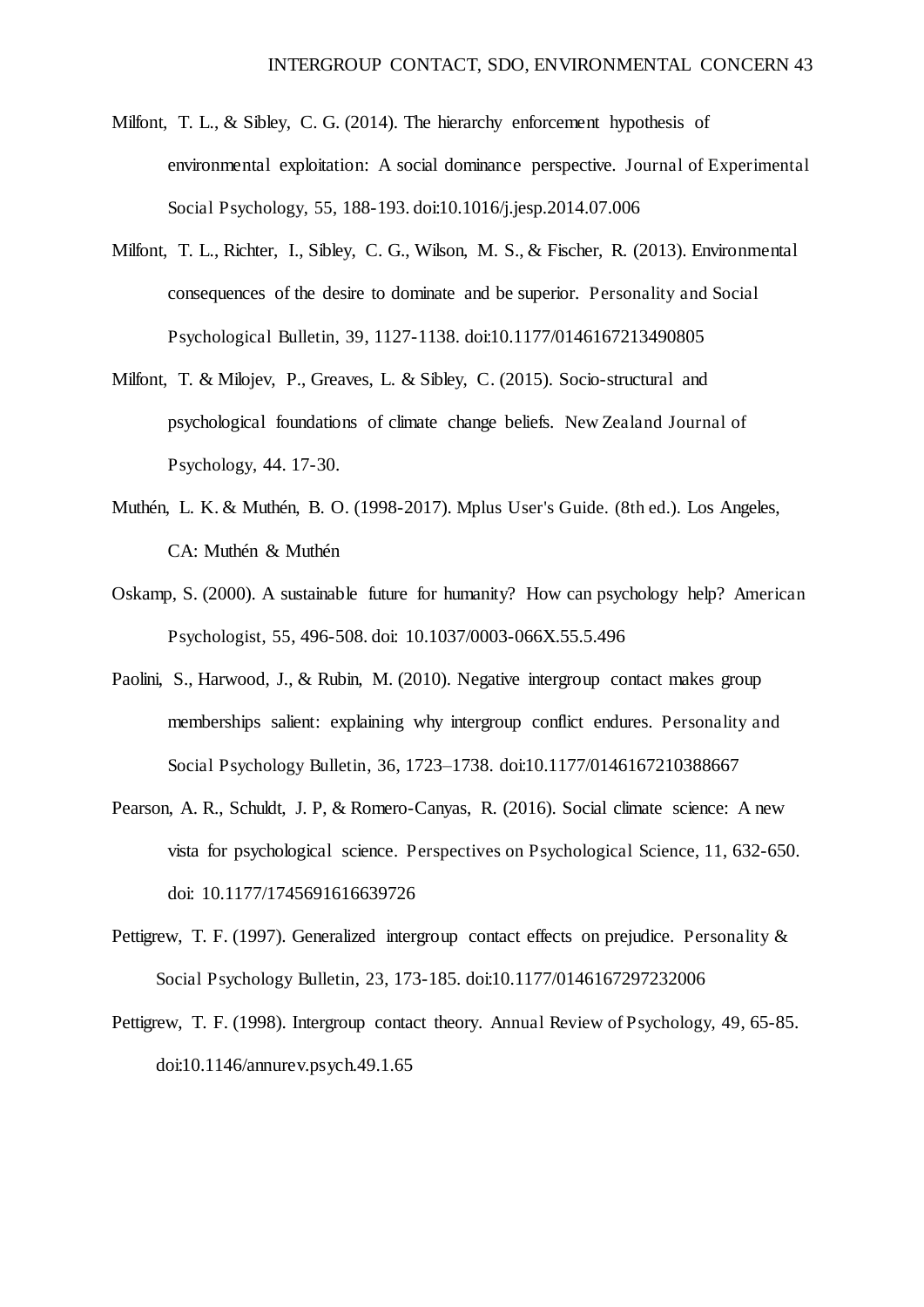- Pettigrew, T. F. (2008). Future directions for intergroup contact theory and research. International Journal of Intercultural Relations, 32(3), 187-199. doi:10.1016/j.ijintrel.2007.12.002
- Pettigrew, T. F. (2009). Secondary transfer effect of contact: Do intergroup contact effects spread to noncontacted outgroups? Social Psychology, 40, 55–65. doi:10.1027/1864- 9335.40.2.55
- Pettigrew, T. F., & Tropp, L. R. (2011). When groups meet: The dynamics of intergroup contact. New York: Psychology Press.
- Pettigrew, T. F., & Tropp, L. R. (2006). A meta-analytic test of intergroup contact theory. Journal of Personality and Social Psychology, 90, 751-783. doi: 10.1037/0022- 3514.90.5.751
- Pratto, F., Sidanius, J., Stallworth, L. M., & Malle, B. F. (1994). Social dominance orientation: A personality variable predicting social and political attitudes. Journal of Personality and Social Psychology, 67, 741-763. doi: 10.1037/0022-3514.67.4.741
- Reimer, N. K., Becker, J. C., Benz, A., Christ, O., Dhont, K., Klocke, U., … Hewstone, M. (2017). Intergroup contact and social change: Implications of negative and positive contact for collective action in advantaged and disadvantaged groups. Personality and Social Psychology Bulletin 43, 121-136. doi: 10.1177/0146167216676478
- Schultz, P. W., & Zelezny, L. (1998). Values and proenvironmental behavior: A five-country survey. Journal of Cross-Cultural Psychology, 29, 540-558. doi: 10.1177/0022022198294003.
- Shook, N. J., Hopkins, P. D., & Koech, J. M. (2016). The effect of intergroup contact on secondary attitudes and social dominance orientation. Group Processes and Intergroup Relations, 19, 328–342. doi:10.1177/1368430215572266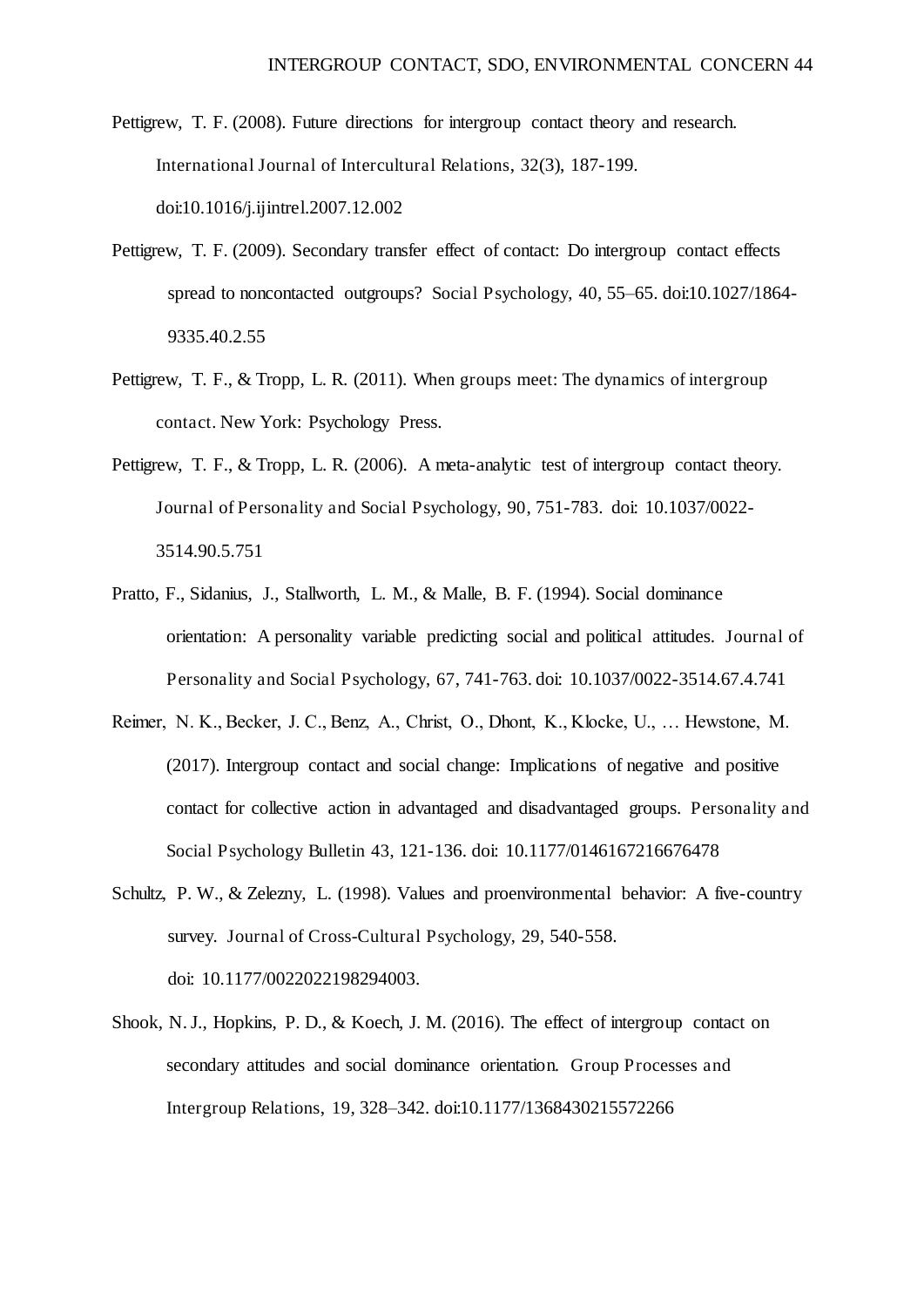- Sibley. C. G., & Duckitt, J. (2008). Personality and prejudice: A meta-analysis and theorectical review. Personality and Social Psychology Review, 12, 248-279. doi: 10.1177/1088868308319226.
- Sidanius, J., & Pratto, F. (1999). Social dominance: An intergroup theory of social hierarchy and oppression. Cambridge, UK: Cambridge University Press.
- Sidanius, J., Levin, S., Liu, J., & Pratto, F. (2000). Social dominance orientation, antiegalitarianism, and the political psychology of gender: An extension and crosscultural replication. European Journal of Social Psychology,  $30$  (1),  $41 - 67$ . doi: 10.2307/3791836
- Sommers, S. R. (1996). On racial diversity and group decision making: Identifying multiple effects of racial composition on jury deliberations. Journal of Personality and Social Psychology, 90, 597-612. doi: 10.1037/0022-3514.90.4.597
- Son Hing, L. S., Bobocel, D. R., Zanna, M. P., & McBride, M. V. (2007). Authoritarian dynamics and unethical decision making: High social dominance orientation leaders and high right-wing authoritarian followers. Journal of Personality and Social Psychology, 92 (1), 67–81. doi 10.1037/0022-3514.92.1.67
- Sparkman, D. J., Eidelman, S., & Blanchar, J. C. (2016). Multicultural experiences reduce prejudice through personality shifts in Openness to Experience. European Journal of Social Psychology, 46, 840-853. doi:10.1002/ejsp.2189
- Stanley, K. S., Wilson, M. S., Sibley, C. G., & Milfont, T. L. (2017). Dimensions of social dominance and their associations with environmentalism. Personality and Individual Differences, 107, 228-236. doi: [10.1016/j.paid.2016.11.051](https://doi.org/10.1016/j.paid.2016.11.051)
- Swart, H., Hewstone, M., Christ, O., & Voci, A. (2011). Affective mediators of intergroup contact: A longitudinal analysis in South Africa. Journal of Personality and Social Psychology, 101, 1221–1238. doi:10.1037/ a0024450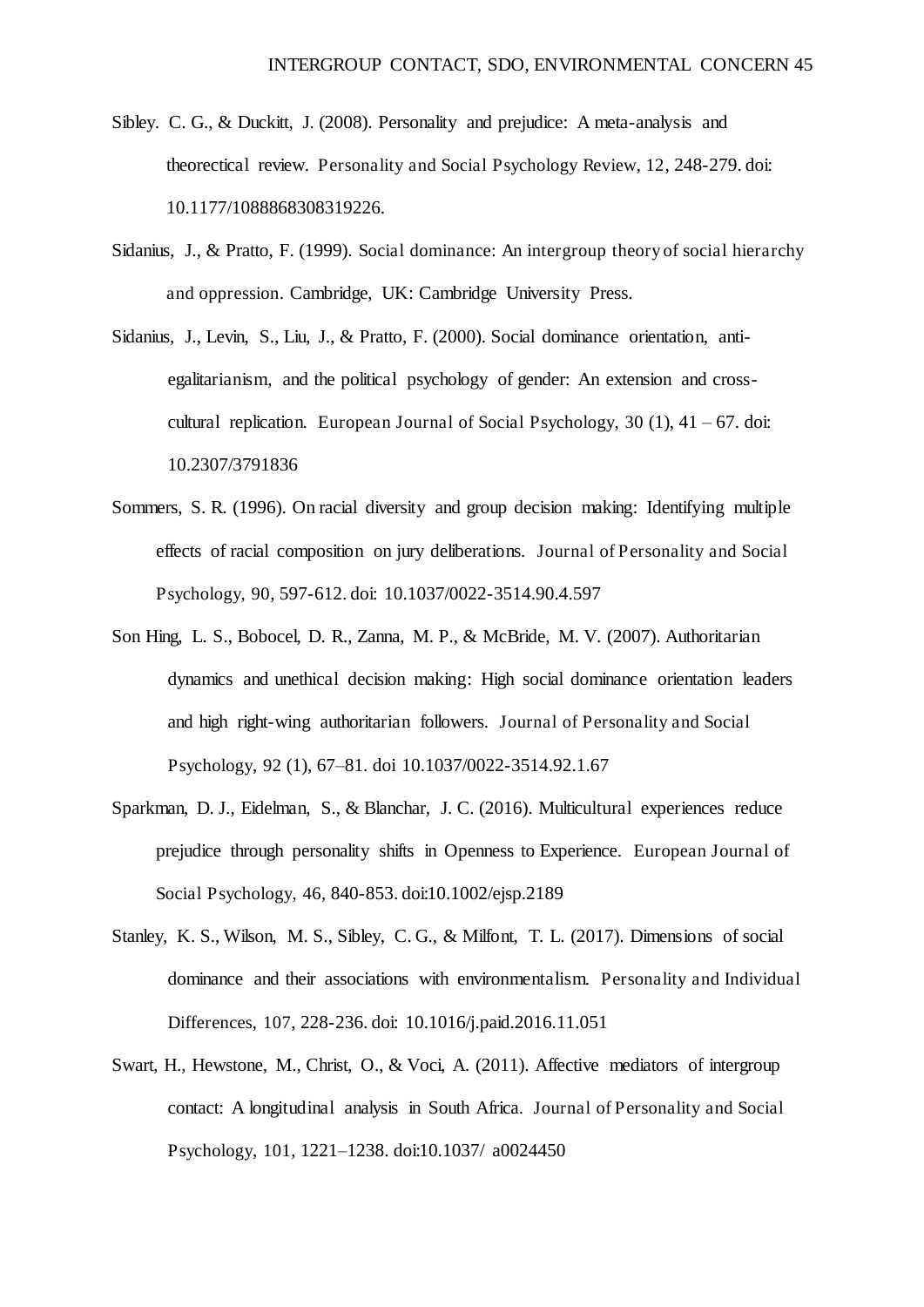- Swim, J. K., Stern, P. C., Doherty, T., Clayton, S., Reser, J. P., Weber, E. U., Gifford, R., & Howard, G. S. (2011). Psychology's contributions to understanding and addressing global climate change mitigation and adaptation. American Psychologist, 66, 241-250. doi: 10.1037/a0023220
- Tausch, N., Hewstone, M., Kenworthy, J. B., Psaltis, C., Schmid, K., Popan, J. R., & ... Hughes, J. (2010). Secondary transfer effects of intergroup contact: alternative accounts and underlying processes. Journal of Personality and Social Psychology, 99, 282-302. doi: 10.1037/a0018553
- Tropp, L. R., & Pettigrew, T. F. (2005). Relationships between intergroup contact and prejudice among minority and majority status groups. Psychological Science, 16, 951– 957. doi: 10.1111/j.1467-9280.2005.01643.x
- Van Laar, C., Levin, S., Sinclair, S., & Sidanius, J. (2005). The effect of university roommate contact on ethnic attitudes and behaviors. Journal of Experimental Social Psychology, 41, 329–345. doi: 10.1016/j.jesp.2004.08.002
- Verkuyten, M., Thijs, J., & Bekhuis, H. (2010). Intergroup contact and ingroup reappraisal: Examining the deprovincialization thesis. Social Psychology Quarterly, 73, 398-416. doi: 10.1177/0190272510389015
- Vezzali, L, Turner, R. N., Capozza, D., & Trifilleti, E. (2018) Does intergroup contact predict personality? A longitudinal study on the bidirectional relationship between intergroup contact and personality traits. European Journal of Social Psychology, 48, 159–173. doi: 10.1002/ejsp.2313
- Voci, A., & Hewstone, M. (2003). Intergroup contact and prejudice toward immigrants in Italy: the mediational role of anxiety and the moderational role of group salience. Group Processes and Intergroup Relations, 6, 37-54. doi:10.1177/1368430203006001011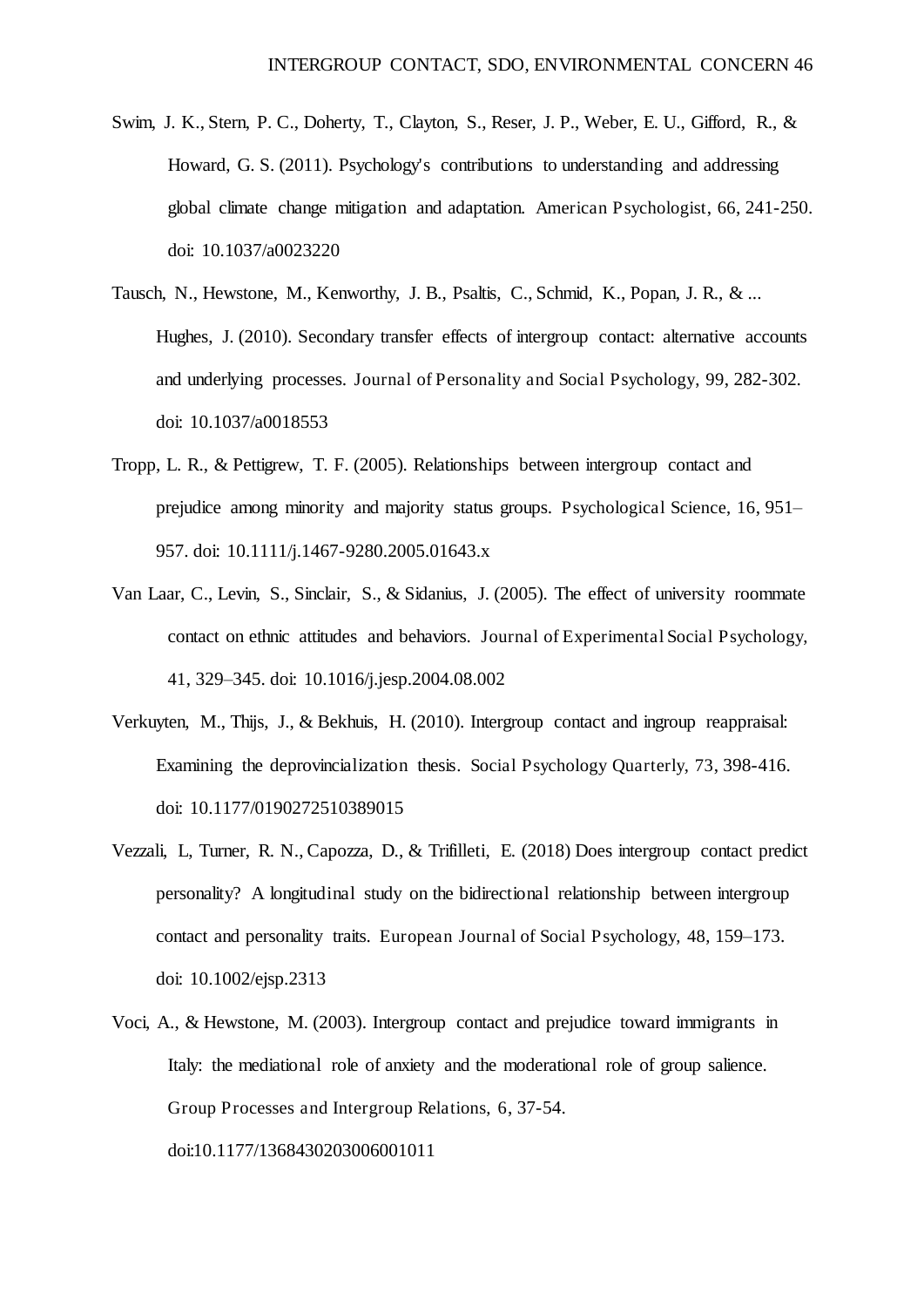- Weber, E. U., & Stern, P.C. (2011). Public understanding of climate change in the United States. American Psychologist, 66, 315-328. doi: 10.1037/a0023253.
- Wölfer, R., Christ, O., Schmid, K., Tausch, N., Buchallik, F. M., Vertovec, S. & Hewstone, M. (2019). Indirect contact predicts direct contact: Longitudinal evidence and the mediating role of intergroup anxiety. Journal of Personality and Social Psychology, 116, 277-295. doi:10.1037/pspi0000146
- Wright, S. C., Aron, A., McLaughlin-Volpe, T., & Ropp, S.A. (1997). The extended contact effect: Knowledge of cross-group friendships and prejudice. Journal of Personality and Social Psychology, 73, 73-90. doi: 10.1037/0022-3514.73.1.73
- Wright, S. C., & Lubensky, M. (2009). The struggle for social equality: Collective action vs. prejudice reduction. In S. Demoulin, J. P. Leyens, & J. F. Dovidio (Eds.), Intergroup misunderstandings: Impact of divergent social realities (pp. 291-310). New York, NY: Psychology Press.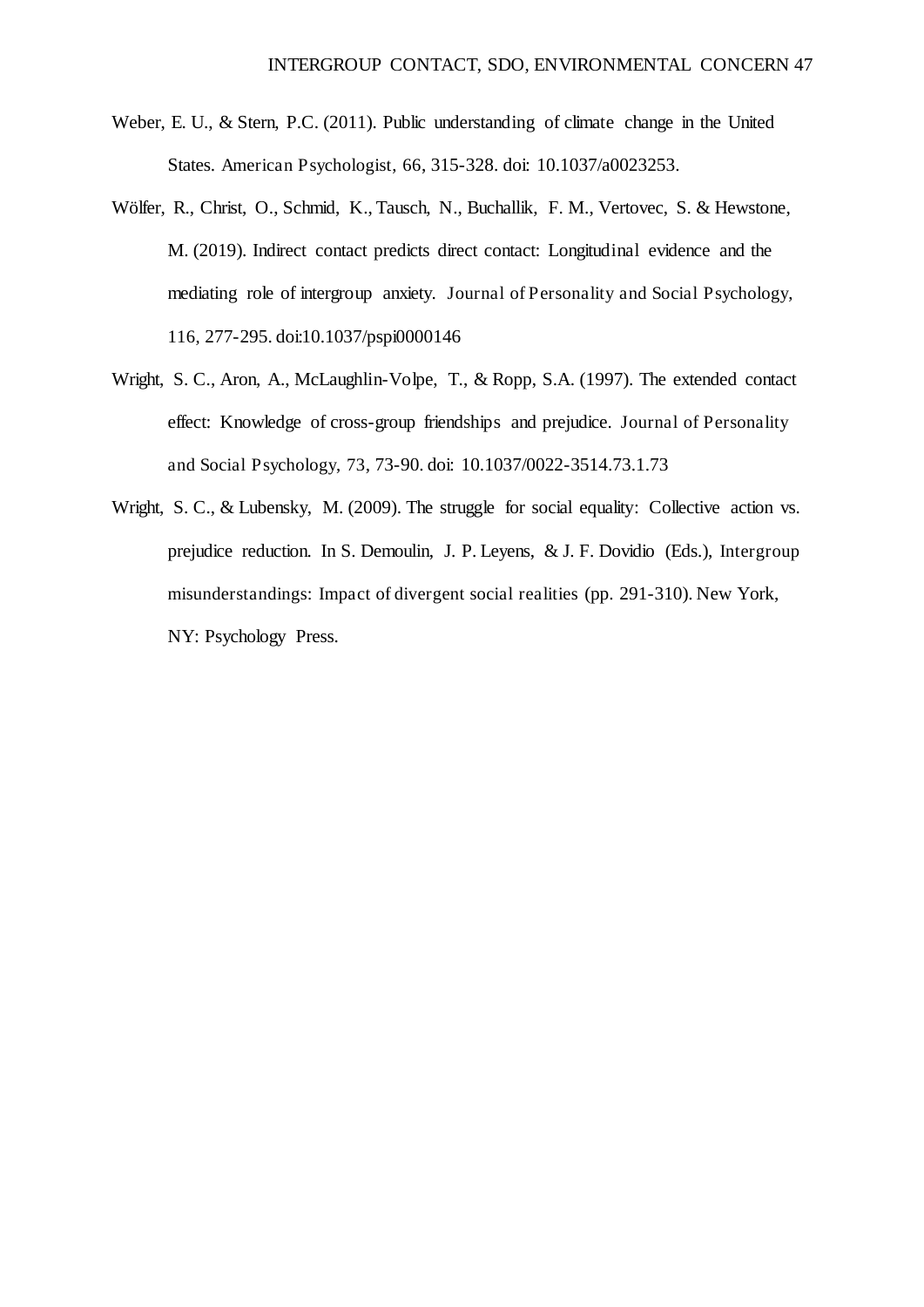#### **Notes**

<sup>1</sup> If analysed separately, the items assessing the quality of intergroup contact in Study 1 ( $M =$ 5.02, SD = 1.05) were significantly associated with environmental concern  $r(164) = .23 p = .003$ , 95% CI [.075, .369], environmental intentions r(164) =.32 p <.001, 95% CI [.167, .447], and SDO r(164) = -.19 p <.001, 95% CI [-.474, -.143]. Quantity of contact (M = 4.38, SD = 1.52) was significantly associated with environmental intentions  $r(164) = .30$  p <.001, 95% CI [.142, .433], and SDO  $r(164) = -.19$  p =.014, 95% CI [-.334, -.034], but not environmental concern  $r(164) = 10 \text{ p} = 185, 95\% \text{ CI}$  [-.064, .264].

<sup>2</sup> If analysed separately, the items assessing the quality of intergroup contact in Study 2 (M = 5.10, SD = 0.83) were significantly associated with pro-environmental behavior  $r(152) = .28$  p  $=0.001$ , 95% CI [.117, .418], egalitarianism  $r(152) = 0.39$  p <.001, 95% CI [.259, .519], and outgroup evaluation  $r(152) = .65$  p <.001, 95% CI [.553, .749]. Quantity of contact (M = 4.36,  $SD = 1.43$ ) was also significantly associated with pro-environmental behavior  $r(152) = 18$  p  $=$ .026, 95% CI [.033, .337], egalitarianism  $r(152) = 0.31$  p <.001, 95% CI [.150, .457], and outgroup evaluation  $r(152) = .34$  p <.001, 95% CI [.175, .500].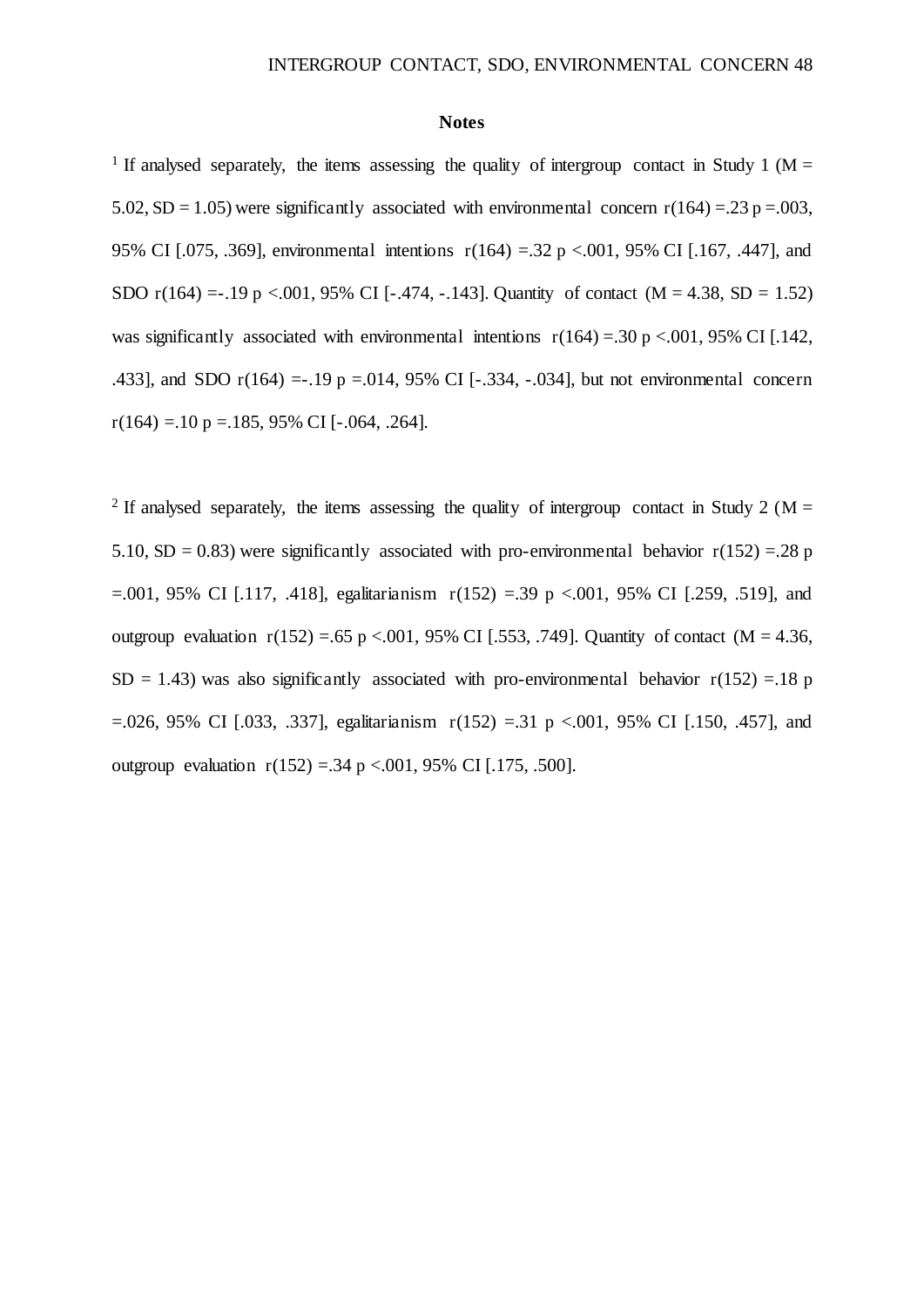Means, standard deviations and correlations for all variables in Study 1.

|                                | M(SD)      | 1                        | $\overline{2}$                                                  | 3         | 4 |
|--------------------------------|------------|--------------------------|-----------------------------------------------------------------|-----------|---|
| 1) Intergroup<br>contact       | 4.19(4.94) |                          |                                                                 |           |   |
| 2) Environmental<br>concern    | 4.06(0.63) | $.22**$<br>[.073, .377]  | $\overline{\phantom{a}}$                                        |           |   |
| 3) Environmental<br>intentions | 3.63(0.68) | $.32***$<br>[.157, .448] | $.59***$<br>[.466, .693]                                        |           |   |
| 4) SDO                         | 2.21(0.99) | $-.32***$                | $-.31***$<br>$[-.454, -.173]$ $[-.473, -.153]$ $[-.476, -.220]$ | $-.35***$ | - |

Notes. Values in square brackets are 95% bias correlated and accelerated confidence intervals for each correlation based on bootstrapping of 1000 iterations. \*p < .05, \*\* p < .01, \*\*\* p < .001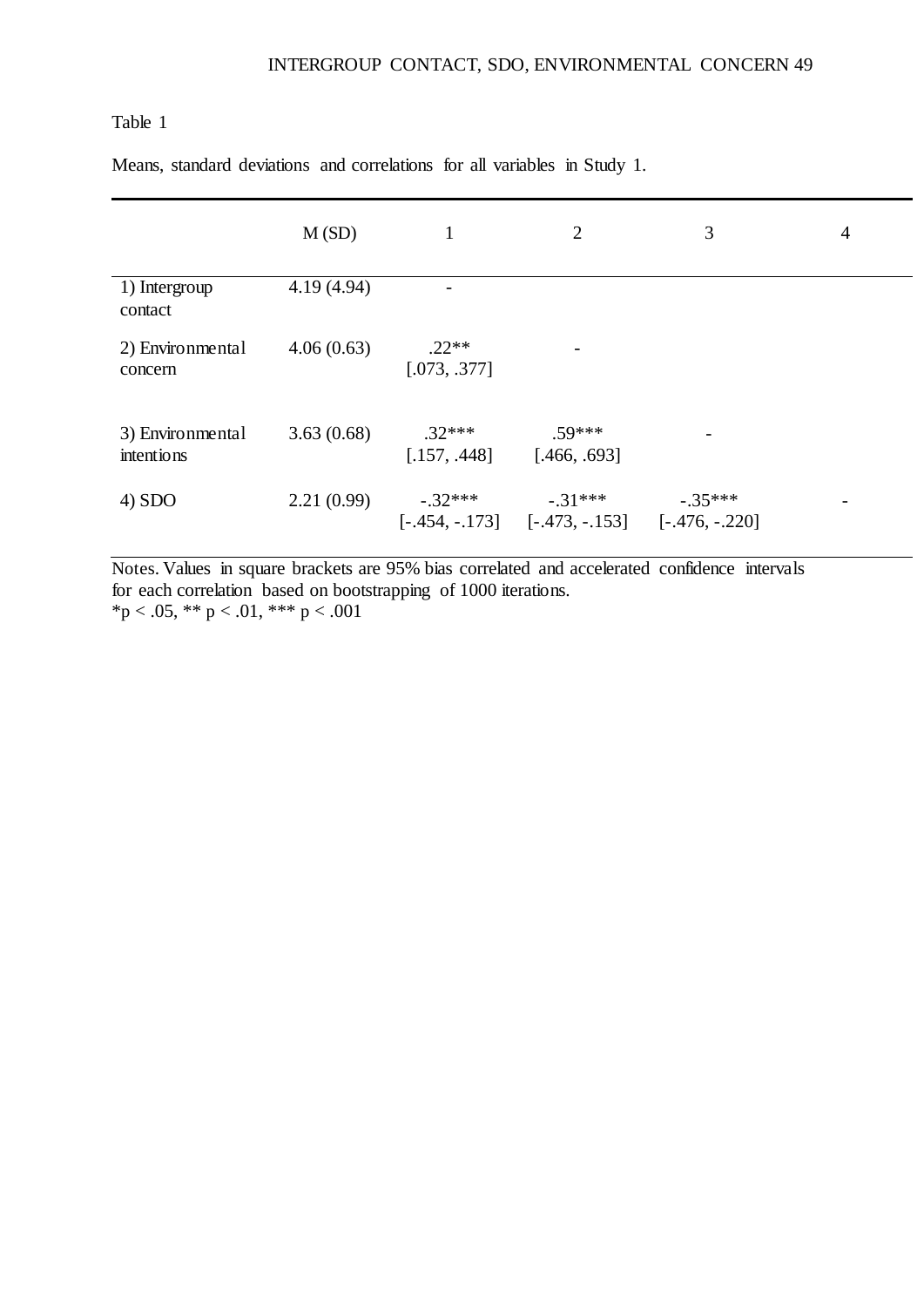Means, standard deviations and correlations for all variables in Study 2.

|                              | M(SD)      | 1                        | 2                        | 3                        | 4                        |
|------------------------------|------------|--------------------------|--------------------------|--------------------------|--------------------------|
| 1) Intergroup<br>contact     | 4.27(4.19) |                          | $.22**$<br>[.063, .366]  | $.34***$<br>[.219, .454] | $.57***$<br>[.463, .664] |
| 2) Environmental<br>behavior | 3.32(0.58) | $.26**$<br>[.102, .407]  |                          | $.23**$<br>[.084, .362]  | $.27**$<br>[.131, .391]  |
| 3) Egalitarianism            | 5.77(0.81) | $.39***$<br>[.264, .514] | $.29***$<br>[.142, .420] |                          | $.38***$<br>[.166, .564] |
| 4) Outgroup<br>evaluation    | 5.65(0.84) | $.59***$<br>[.479, .682] | $.31***$<br>[.163, .435] | $.42***$<br>[.213, .601] |                          |

Notes. Simple correlations are presented below the diagonal, and partial correlations controlling for political orientation as shown above the diagonal. Values in square brackets are 95% bias correlated and accelerated confidence intervals for each correlation based on bootstrapping of 1000 iterations.

\*p < .05, \*\* p < .01, \*\*\* p < .001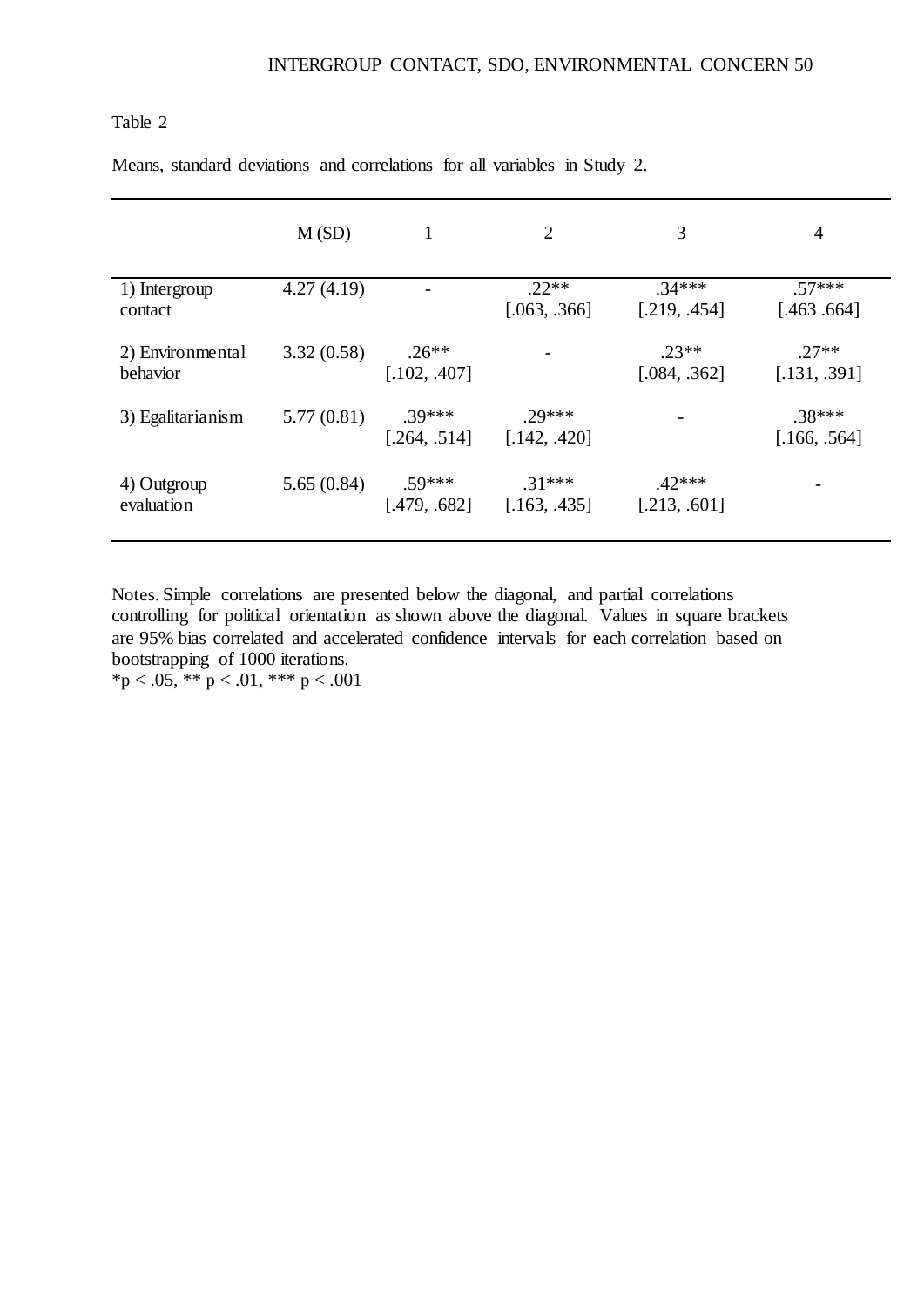Means, standard deviations and correlations for all variables in Study 3.

|                             | M(SD)      | $\mathbf{1}$                                | 2                         | 3                             | $\overline{4}$                | 5                           |
|-----------------------------|------------|---------------------------------------------|---------------------------|-------------------------------|-------------------------------|-----------------------------|
| 1) Positive<br>contact      | 4.66(1.50) | $\overline{\phantom{a}}$                    | $-.02$<br>$[-.072, .117]$ | $-0.12**$<br>$[-.217, -.022]$ | $-.27***$<br>$[-.352 - .180]$ | $-.29***$<br>$[-.370-.199]$ |
| 2) Negative<br>contact      | 2.20(1.05) | $-.01$<br>$[-.102, .092]$                   |                           | $.11*$<br>[.018, .198]        | $.30***$<br>[.224, .384]      | $.25***$<br>[.168, .333]    |
| 3) Climate<br>change denial | 2.33(1.80) | $-18***$<br>$[-.272, -.091]$                | $.18***$<br>[.089, .273]  |                               | $.42***$<br>[.329, .510]      | $.37***$<br>[.284, .456]    |
| $4) SDO-E$                  | 2.32(1.16) | $-31***$<br>$[-.391, -.223]$ $[.263, .427]$ | $.35***$                  | $.55***$<br>[.482, .612]      |                               | $.63***$<br>[.569, .688]    |
| $5) SDO-D$                  | 2.38(1.07) | $-.32***$<br>$[-.410, -.230]$               | $.30***$<br>[.218, .375]  | $.50***$<br>[.428, .573]      | $.70***$<br>[.653, .753]      |                             |

Notes. Simple correlations are presented below the diagonal, and partial correlations controlling for political orientation as shown above the diagonal. Values in square brackets are 95% bias correlated and accelerated confidence intervals for each correlation based on bootstrapping of 1000 iterations.

 $p < .10, \times p < .05, \times p < .01, \times \times p < .001$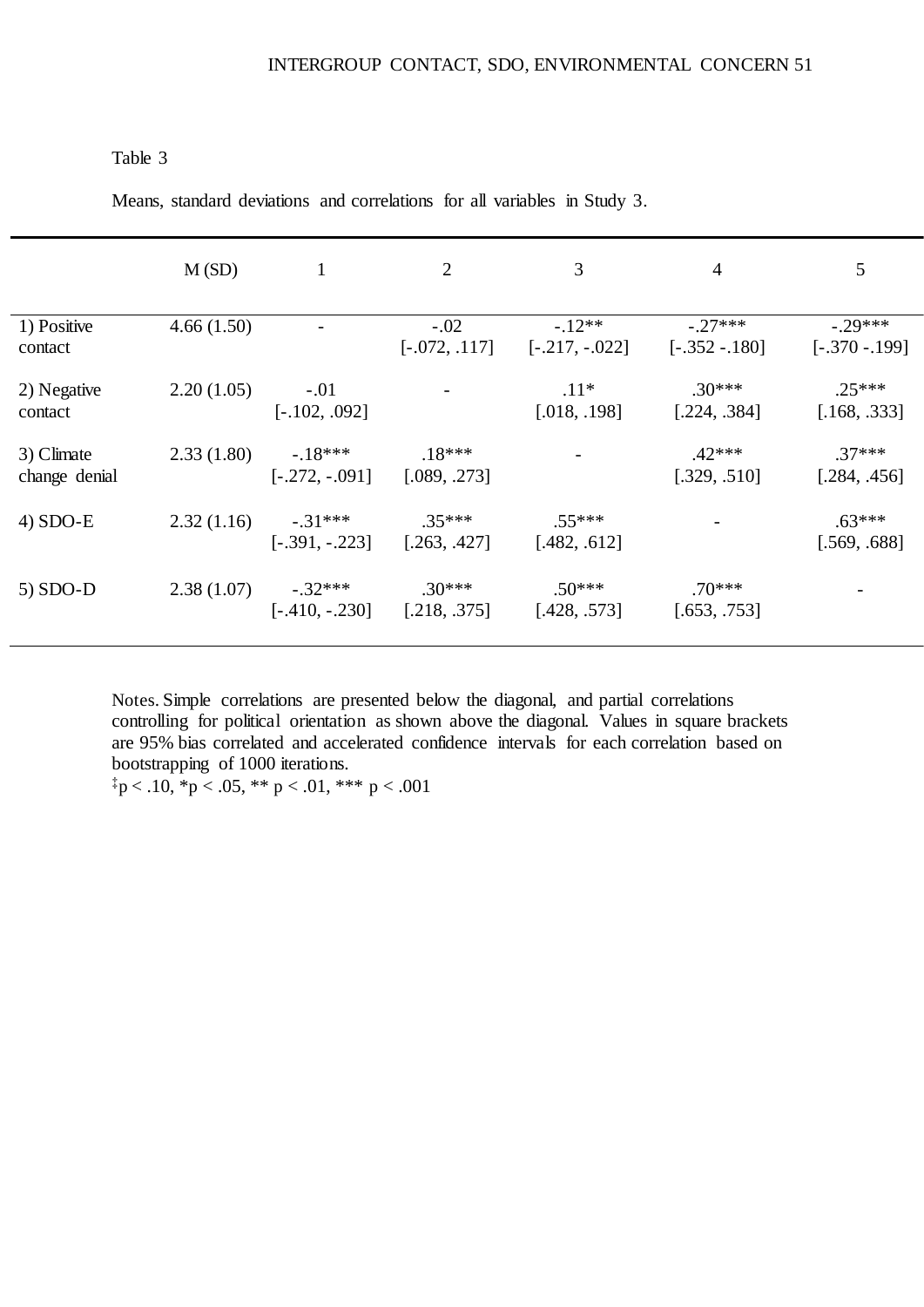Table 4.

Results (standardised estimates) of model testing the associations between positive and negative intergroup contact, SDO-E, SDO-D and climate change denial in Study 3.

|                       | $SDO-E$                     |                    |        | SDO-D                       |         |         | Climate change denial       |         |              |  |
|-----------------------|-----------------------------|--------------------|--------|-----------------------------|---------|---------|-----------------------------|---------|--------------|--|
|                       | $\beta$ [CI <sub>95</sub> ] | Z<br>p             |        | $\beta$ [CI <sub>95</sub> ] | Z       |         | $\beta$ [CI <sub>95</sub> ] | Z       | $\mathbf{p}$ |  |
| Positive contact      | $-26.$ [ $-.335, -.177$ ]   | < 0.001<br>$-6.34$ |        | $-.28$ [ $-.367, -.196$ ]   | $-6.47$ | < .001  | $.02$ [ $-.064, .106$ ]     | 0.49    | .626         |  |
| Negative contact      | $.29$ [.20., .370]          | 6.74<br>< .001     |        | $.25$ [.159, .340]          | 5.41    | < 0.001 | $-.06$ [ $-.145, .016$ ]    | $-1.58$ | .114         |  |
| Political Orientation | .38 [.298, .455]            | 9.37               | < .001 | $.38$ [.301, .460]          | 9.39    | < .001  | $.23$ [.149, .317]          | 5.44    | < .001       |  |
| SDO-E                 |                             |                    |        |                             |         |         | $.36$ [.201, .513]          | 4.48    | < .001       |  |
| SDO-D                 |                             |                    |        |                             |         |         | $.19$ [.041, .344]          | 2.49    | .013         |  |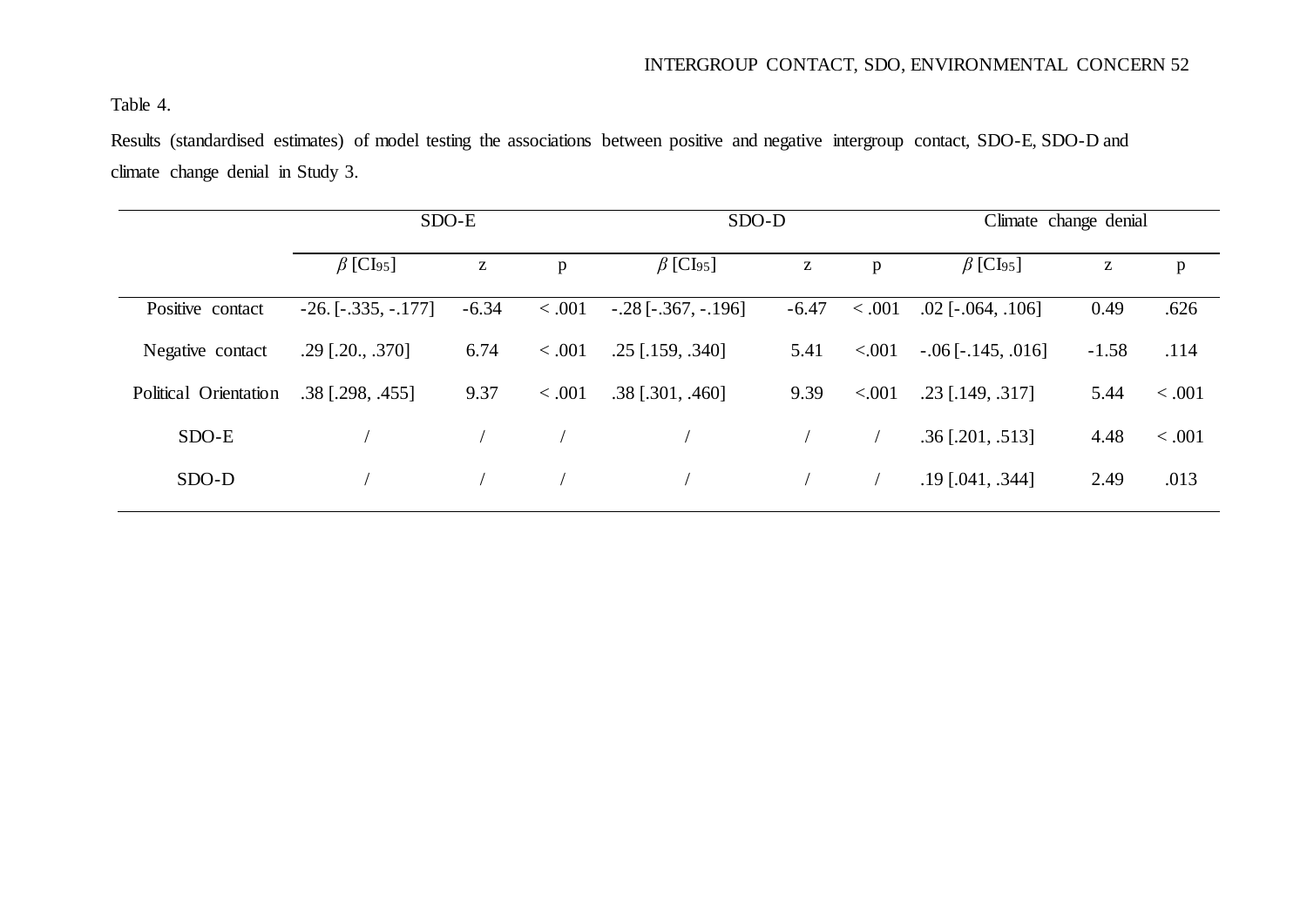|                  |                |            | Positive contact |                 | Negative contact                                                                                                                             |                | $SDO-E$        |                | $SDO-D$        | concern        | Environmental  |                    | Environmental behavior |                  | Climate change denial |
|------------------|----------------|------------|------------------|-----------------|----------------------------------------------------------------------------------------------------------------------------------------------|----------------|----------------|----------------|----------------|----------------|----------------|--------------------|------------------------|------------------|-----------------------|
|                  |                | $M(SD)$ T1 | T <sub>2</sub>   | T1              | T <sub>2</sub>                                                                                                                               | T1             | T <sub>2</sub> | T1             | T <sub>2</sub> | T1             | T <sub>2</sub> | T1                 | T <sub>2</sub>         | T1               | T <sub>2</sub>        |
| Positive contact | T1             | 4.64       | $.75***$         | $-.04$          | $-14**$                                                                                                                                      | $-36***$ [-    | $-.39***$ [-   | $-.32***$ [-   | $-.28***$ [-   | $.14***$       | $.15**$        | $.07 \div [-.011,$ | $.10**$                | $-.27***$ [-     | $-.28***$             |
|                  |                | (1.43)     | [.700, .798]     | $[-.125, .047]$ | $[-.232, -.029]$                                                                                                                             | $.437, -300$ ] | $.460, -.310]$ | $.400, -.264]$ | $.355, -.193]$ | [.068, .212]   | [.061, .250]   | .145]              | [.000, .184]           | $.354, -.184]$   | $[-.372, -.183]$      |
|                  | T <sub>2</sub> | 4.53       |                  | .008            | $-.05$                                                                                                                                       | $-.31***$ [-   | $-39***$ [-    | $-.29***$ [-   | $-.27***$ [-   | $.14**$        | $.18***$       | $.03$ [-           | $.10*$                 | $-.23***$ [-     | $-.24***$             |
|                  |                | (1.41)     |                  | $[-.122, .097]$ | $[-.148, .054]$                                                                                                                              | $.402,-.237]$  | $.476,-.320]$  | $.370,-.202]$  | $.357,-.192]$  | [.053, .230]   | [.088, .272]   | $.055, .108$ ]     | [.005, .182]           | $.316, -.132]$   | $[-.327, -.146]$      |
| Negative         | T1             | 2.14       |                  |                 | $.60***$                                                                                                                                     | $.27***$       | $.20***$       | $.30***$       | $.20***$       | $-15***$ [-    | $-09*$ [-      | $-.10*$ [-         | $-.10*$ [-             | $.13**$          | $.13**$               |
| contact          |                | (1.05)     |                  |                 | [.517, .679]                                                                                                                                 | $.186, .358$ ] | [.093, .313]   | [.218, .383]   | .117, .297     | $.219, -.082$  | $.176,-.006$ ] | $.179,-.005$ ]     | $.212,-.005$           | [.014, .256]     | [.038, .223]          |
|                  | T <sub>2</sub> | 2.22       |                  |                 |                                                                                                                                              | $.25***$       | $.28***$       | $.24***$       | $.25***$       | $-17***$ [-    | $-14**$ [-     | $-.10*$ [-         | $-15**$ [-             | $.17***$         | $.19***$              |
|                  |                | (1.09)     |                  |                 |                                                                                                                                              | [.164, .334]   | [.184, .373]   | [.153, .323]   | .161, .346     | $.249,-.084]$  | $.235,-.052]$  | $.196,-.006$       | $.267,-.024$           | [.049, .238]     | [.087, .280]          |
| $SDO-E$          | T1             | 2.28       |                  |                 |                                                                                                                                              |                | $.79***$       | $.74***$       | $.68***$       | $-36***$ [-    | $-37***$ [-    | $-.11**$           | $-.15**$ [-            | $.41***$         | $.46***$              |
|                  |                | (1.16)     |                  |                 |                                                                                                                                              |                | [.746, .826]   | [.699, .782]   | .623, .722]    | $.430,-.270]$  | $.458,-.280]$  | $[-.197, .030]$    | $.245,-.049$ ]         | [.325, .496]     | [.375, .533]          |
|                  | T <sub>2</sub> | 2.41       |                  |                 |                                                                                                                                              |                |                | $.70***$       | $.74***$       | $-.38***$ [-   | $-42***$ [-    | $-.10*$ [-         | $-.21***$ [-           | $.38***$         | $.44***$              |
|                  |                | (1.22)     |                  |                 |                                                                                                                                              |                |                | [.644, .756]   | .693, .778]    | $.470,-.288]$  | $.501,-.335$ ] | $.190,-.022]$      | $.309,-.110]$          | [.298, 459]      | [.351, .519]          |
| $SDO-D$          | T1             | 2.47       |                  |                 |                                                                                                                                              |                |                |                | $.80***$       | $-.35***$ [-   | $-.36***$ [-   | $-.10*$ [-         | $-14*$ [-              | $.35***$         | $.37***$              |
|                  |                | (1.17)     |                  |                 |                                                                                                                                              |                |                |                | [.755, .833]   | $.420,-.272$ } | $.436,-.282]$  | $.176,-.005$ ]     | $.231,-.049$ ]         | [.266, 4.35]     | [.270, .451]          |
|                  | T <sub>2</sub> | 2.57       |                  |                 |                                                                                                                                              |                |                |                |                | $-.41***$ [-   | $-41***$ [-    | $-.15*$ [-         | $-17***$ [-            | $.35***$         | $.38***$              |
|                  |                | (1.16)     |                  |                 |                                                                                                                                              |                |                |                |                | $.473,-.341]$  | $.483,-.337$ ] | $.240,-.064]$      | $.262,-.079$ ]         | [.266, .435]     | [.285, .463]          |
| Environmental    | T1             | 5.54       |                  |                 |                                                                                                                                              |                |                |                |                |                | $.79***$       | $.46***$           | $.35***$               | $-45***$         | $-45***$              |
| concern          |                | (1.00)     |                  |                 |                                                                                                                                              |                |                |                |                |                | [.749, .827]   | [.388, .525]       | [.275, .428]           | $-.526,-.364]$   | $[-.525, -.361]$      |
|                  | T <sub>2</sub> | 5.47       |                  |                 |                                                                                                                                              |                |                |                |                |                |                | $.41***$           | $.43***$               | $-40***$         | $-48***$              |
|                  |                | (1.00)     |                  |                 |                                                                                                                                              |                |                |                |                |                |                | [.323, .478]       | [.349, .510]           | $-483, -313$ ]   | $[-.560, -.385]$      |
| Environmental    | T1             | 5.18       |                  |                 |                                                                                                                                              |                |                |                |                |                |                |                    | $.61***$               | $-.23***$        | $-.21***$             |
| behavior         |                | (1.36)     |                  |                 |                                                                                                                                              |                |                |                |                |                |                |                    | [.533, .681]           | $-.323,-.123]$   | $[-.300,-.126]$       |
|                  | T <sub>2</sub> | 5.20       |                  |                 |                                                                                                                                              |                |                |                |                |                |                |                    |                        | $-.22***$        | $-.25***$             |
|                  |                | (1.41)     |                  |                 |                                                                                                                                              |                |                |                |                |                |                |                    |                        | $[-.320, -.126]$ | $[-.341,-.161]$       |
| Climate change   | T1             | 1.95       |                  |                 |                                                                                                                                              |                |                |                |                |                |                |                    |                        |                  | $.82***$              |
| denial           |                | (1.15)     |                  |                 |                                                                                                                                              |                |                |                |                |                |                |                    |                        |                  | [.762, .861]          |
|                  | T <sub>2</sub> | 2.01       |                  |                 |                                                                                                                                              |                |                |                |                |                |                |                    |                        |                  |                       |
|                  |                | (1.13)     |                  |                 |                                                                                                                                              |                |                |                |                |                |                |                    |                        |                  |                       |
|                  |                |            |                  |                 | Notes. Values in square brackets are 95% bias correlated and accelerated confidence intervals for each correlation based on bootstrapping of |                |                |                |                |                |                |                    |                        |                  |                       |

### Table 5 Means, standard deviations and correlations for all variables in Study 4

1000 iterations.  $\frac{1}{4}p < .10, \frac{1}{4}p < .05, \frac{1}{4}p < .01, \frac{1}{4}p < .001$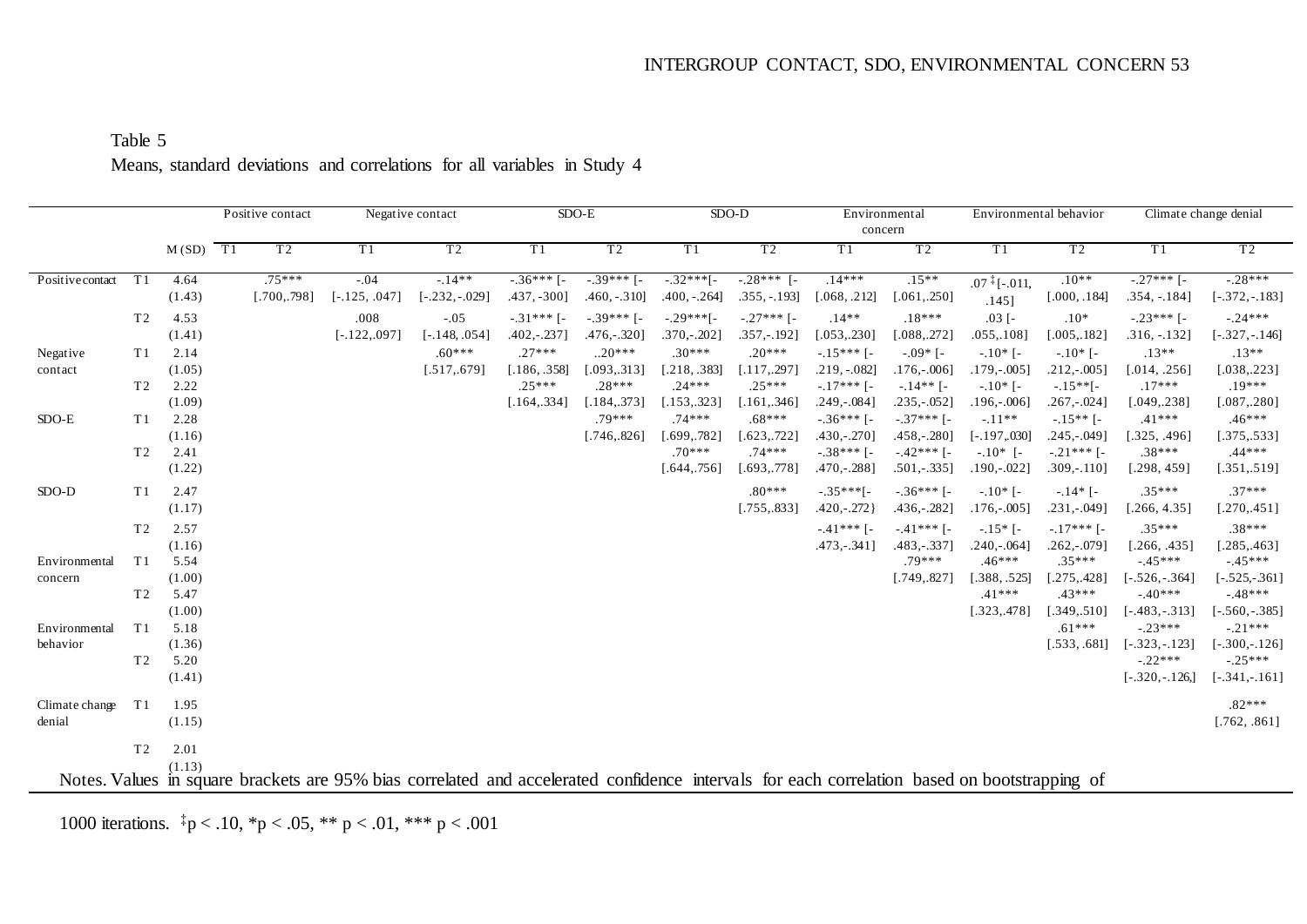Results (standardised estimates) of the cross-sectional model testing the associations between positive and negative intergroup contact, SDO-E, SDO-D and environmentalism at time 1 (T1) in Study 4.

|                                   |                             | SDO-E                                                 |         | SDO-D                       |            |         | Environmentalism            |         |      |  |
|-----------------------------------|-----------------------------|-------------------------------------------------------|---------|-----------------------------|------------|---------|-----------------------------|---------|------|--|
|                                   | $\beta$ [CI <sub>95</sub> ] | $\mathbf{Z}% ^{T}=\mathbf{Z}^{T}\times\mathbf{Z}^{T}$ | p       | $\beta$ [CI <sub>95</sub> ] | Z          | p       | $\beta$ [CI <sub>95</sub> ] | Z       | p    |  |
| Positive contact                  | $-38.[-.456, -.304]$        | $-9.82$                                               | < 0.001 | $-.34$ [ $-.417, -.263$ ]   | $-8.68$    | < 0.001 | $.03$ [ $-.083, .133$ ]     | 0.46    | .649 |  |
| Negative contact .27 [.194, .347] |                             | 6.91                                                  | < .001  | $.31$ [.233, .395]          | 7.62       | <.001   | $-.04$ [ $-.132, .055$ ]    | $-0.81$ | .420 |  |
| SDO-E                             |                             |                                                       |         |                             |            |         | $-.30$ [ $-.551, -.041$ ]   | $-2.28$ | .023 |  |
| SDO-D                             |                             |                                                       |         |                             | $\sqrt{2}$ |         | $-.17$ [ $-.384, .043$ ]    | $-1.57$ | .117 |  |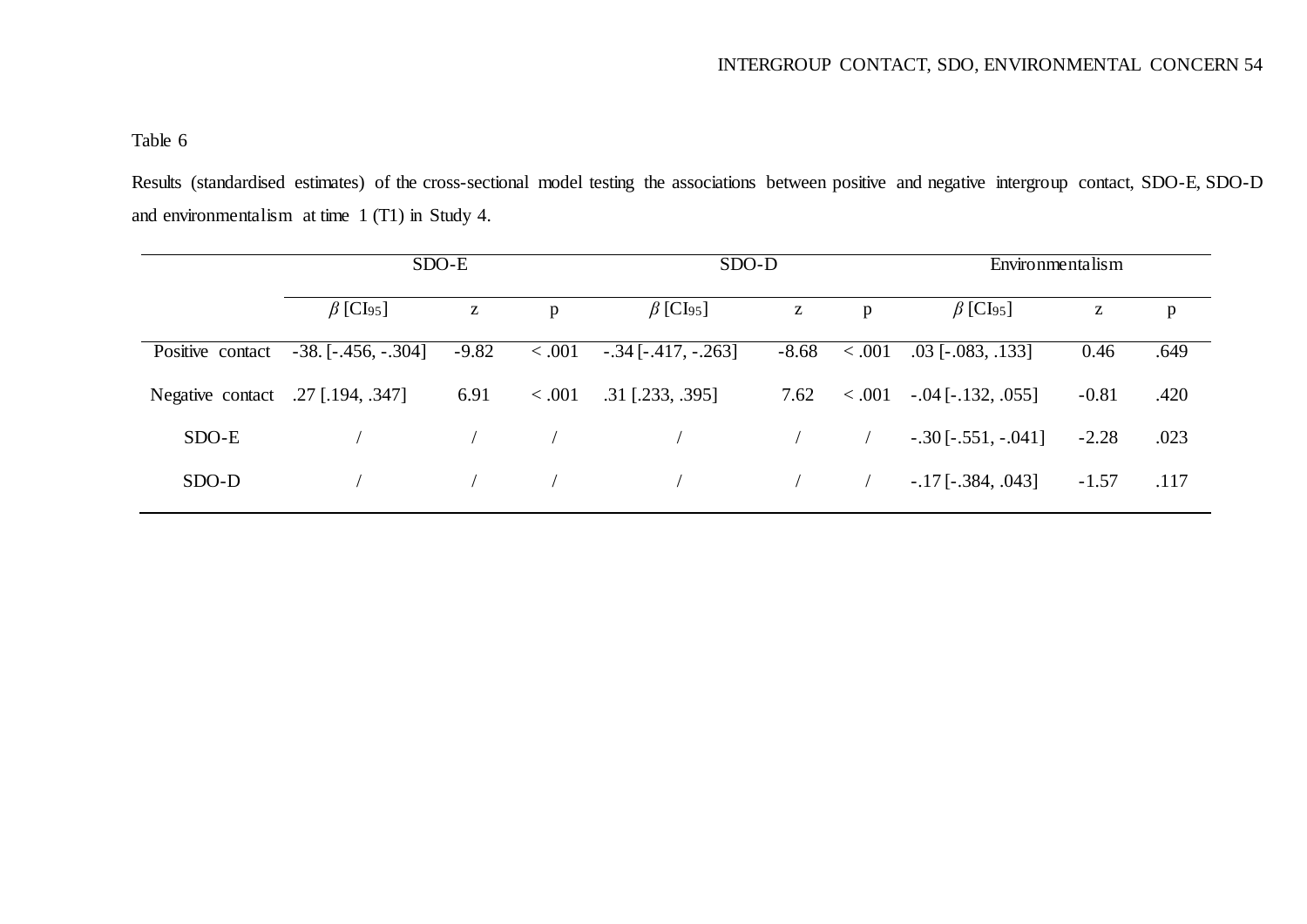Results (standardised estimates) of longitudinal model testing the associations between positive and negative intergroup contact, SDO-E, and SDO-D from time 1 (T1) to time 2 (T2) in Study 4.

|                     | Positive contact T2         |         |         |                                 | Negative contact T2 |        |                              | SDO-ET <sub>2</sub> |        |                             | SDO-DT <sub>2</sub> |          |  |
|---------------------|-----------------------------|---------|---------|---------------------------------|---------------------|--------|------------------------------|---------------------|--------|-----------------------------|---------------------|----------|--|
|                     | $\beta$ [CI <sub>95</sub> ] | Z       | p       | $\beta$ [CI <sub>95</sub> ]     | Z                   | p      | $\beta$ [CI <sub>95</sub> ]  | z                   | p      | $\beta$ [CI <sub>95</sub> ] | Z                   | p        |  |
| Positive contact T1 | $.74$ [.688, .785]          | 29.92   | < 0.001 | $-0.09$ [ $-0.175$ , $-0.011$ ] | $-2.21$             | .027   | $-.08$ [ $-.143, -$<br>.0181 | $-2.51$             | .012   | $.03$ [ $-.042$ ,<br>.1031  | 0.82                | .410     |  |
| Negative contact T1 | $.01$ [ $-.063$ ,<br>.0851  | 0.30    | .766    | $.66$ [ $.600, .724$ ]          | 20.82               | < .001 | $.01$ [ $-.065, .085$ ]      | 0.25                | .800   | $-.01$ [ $-.042$ ,<br>.0771 | $-0.07$             | .943     |  |
| SDO-ET1             | $-.05$ [ $-.201$ ,<br>.1101 | $-0.58$ | .564    | $.07$ [ $-.097, .232$ ]         | 0.80                | .422   | $.67$ [ $.613$ , $.719$ ]    | 24.48               | < .001 | $.18$ [.112, .256]          | 5.02                | < 0.001  |  |
| SDO-DT1             | $-.02$ [ $-.182$ ,<br>1371  | $-0.58$ | .793    | $.01$ [ $-.182, .137$ ]         | $-0.28$             | .780   | $.19$ [.112, .267]           | 4.82                | < .001 | $.73$ [.671, .785]          | 25.01               | ${<}001$ |  |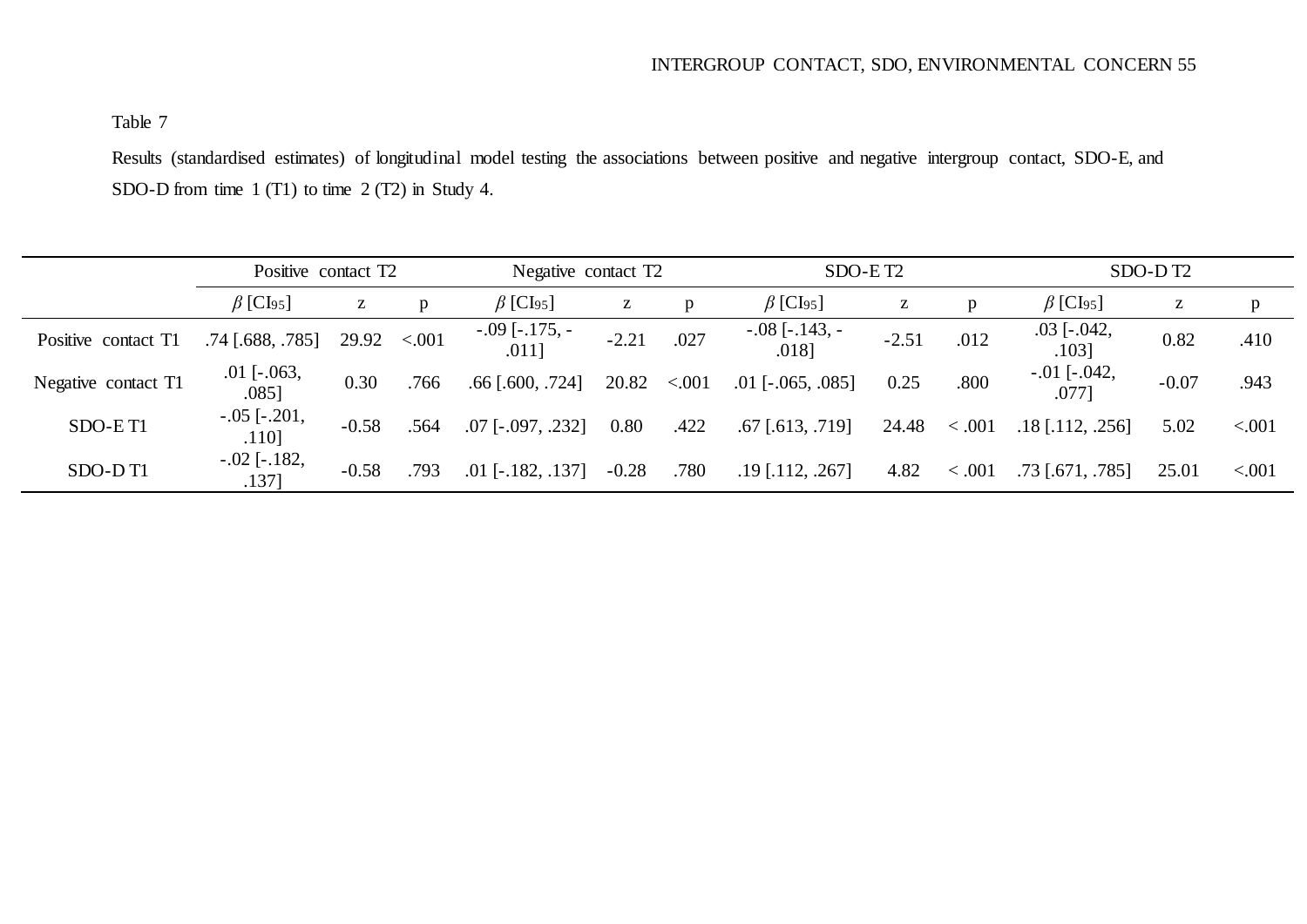Results (standardised estimates) of longitudinal model testing the associations between positive and negative intergroup contact and environmentalism from time 1 (T1) to time 2 (T2) in Study 4

|                     | Positive contact T2         |       |              | Negative contact T2         |         |              | Environmentalism T2         |       |             |  |
|---------------------|-----------------------------|-------|--------------|-----------------------------|---------|--------------|-----------------------------|-------|-------------|--|
|                     | $\beta$ [CI <sub>95</sub> ] | Z     | $\mathbf{D}$ | $\beta$ [CI <sub>95</sub> ] | Z       | $\mathbf{p}$ | $\beta$ [CI <sub>95</sub> ] | Z     | p           |  |
| Positive contact T1 | $.77$ [.729, .816]          | 35.01 | < 0.001      | $-.10$ [ $-.172, -.026$ ]   | $-2.65$ | .008         | $.10$ [.036, .173]          | 2.99  | .003        |  |
| Negative contact T1 | $.01$ [ $-.067, .081$ ]     | 0.26  | .792         | $.69$ [.637, .751]          | 23.74   | < 0.001      | $.01$ [ $-.067, .095$ ]     | 0.34  | .735        |  |
| Environmentalism T2 | $.05$ [ $-.016, .113$ ]     | 1.52  | .129         | $-.02$ [ $-.100, .068$ ]    | $-0.37$ | .710         | $.83$ [.776, .891]          | 28.31 | $\leq .001$ |  |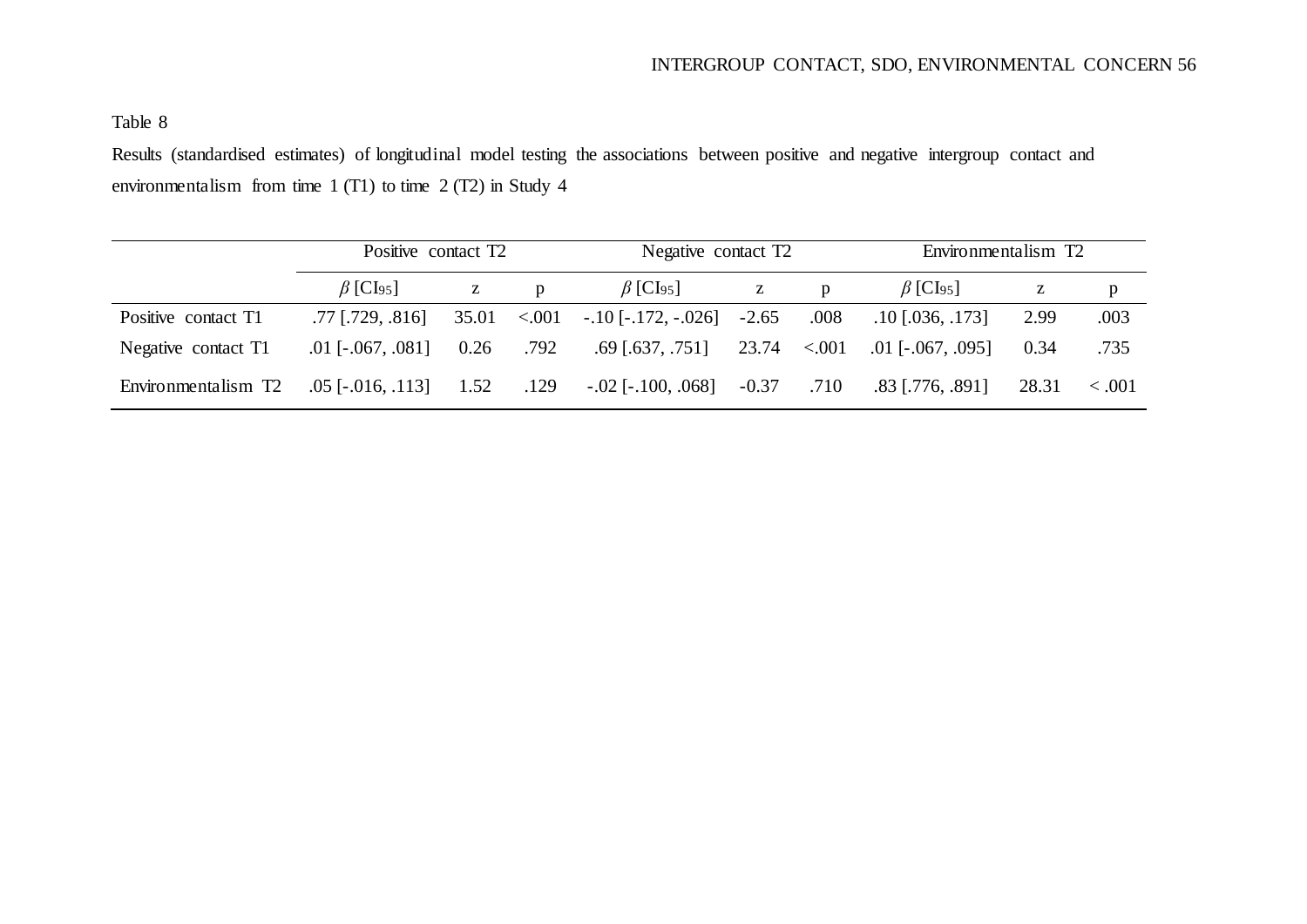Results (standardised estimates) of longitudinal model testing the associations between positive and negative intergroup contact, SDO-E, and environmentalism from time 1 (T1) to time 2 (T2) in Study 4

|                     | Positive contact T2         |         |        |                             | Negative contact T2 |              |                              | SDO-ET <sub>2</sub> |        |                              | Environmentalism T2 |        |  |
|---------------------|-----------------------------|---------|--------|-----------------------------|---------------------|--------------|------------------------------|---------------------|--------|------------------------------|---------------------|--------|--|
|                     | $\beta$ [CI <sub>95</sub> ] | Z       | D      | $\beta$ [CI <sub>95</sub> ] |                     | $\mathbf{D}$ | $\beta$ [CI <sub>95</sub> ]  | Z                   |        | $\beta$ [CI <sub>95</sub> ]  | z                   | p      |  |
| Positive contact T1 | .77 [.727,<br>.811]         | 36.01   | < .001 | $-.09$ [-.172, -<br>.0131   | $-2.27$             | .023         | $-.12$ [ $-.179, -$<br>.0551 | $-3.69$             | < .001 | $.04$ [ $-.036, .120$ ]      | 1.05                | .293   |  |
| Negative contact T1 | $.01$ [ $-.058$ ,<br>.0811  | 0.26    | .745   | $.69$ [ $.631, .749$ ]      | 22.83               | < .001       | $.03$ [ $-.051, .110$ ]      | 0.73                | .792   | $.05$ [ $-.032, .137$ ]      | 1.21                | .226   |  |
| SDO-ET1             | $-.01$ [ $-.084$ ,<br>.0731 | $-0.14$ | .892   | $.02$ [ $-.078, .111$ ]     | 0.35                | .729         | .73 [.688, .780]             | 31.48               | .001   | $-17$ [ $-276$ , $-$<br>0721 | $-3.35$             | .001   |  |
| Environmentalism T1 | $.06$ [ $-.027$ ,<br>.1371  | 1.32    | .186   | $-.02$ [ $-.123$ ,<br>.0841 | $-0.37$             | .712         | $-.11$ [ $-.191, -$<br>.0381 | $-2.93$             | .003   | $.80$ [.728, .864]           | 23.06               | < .001 |  |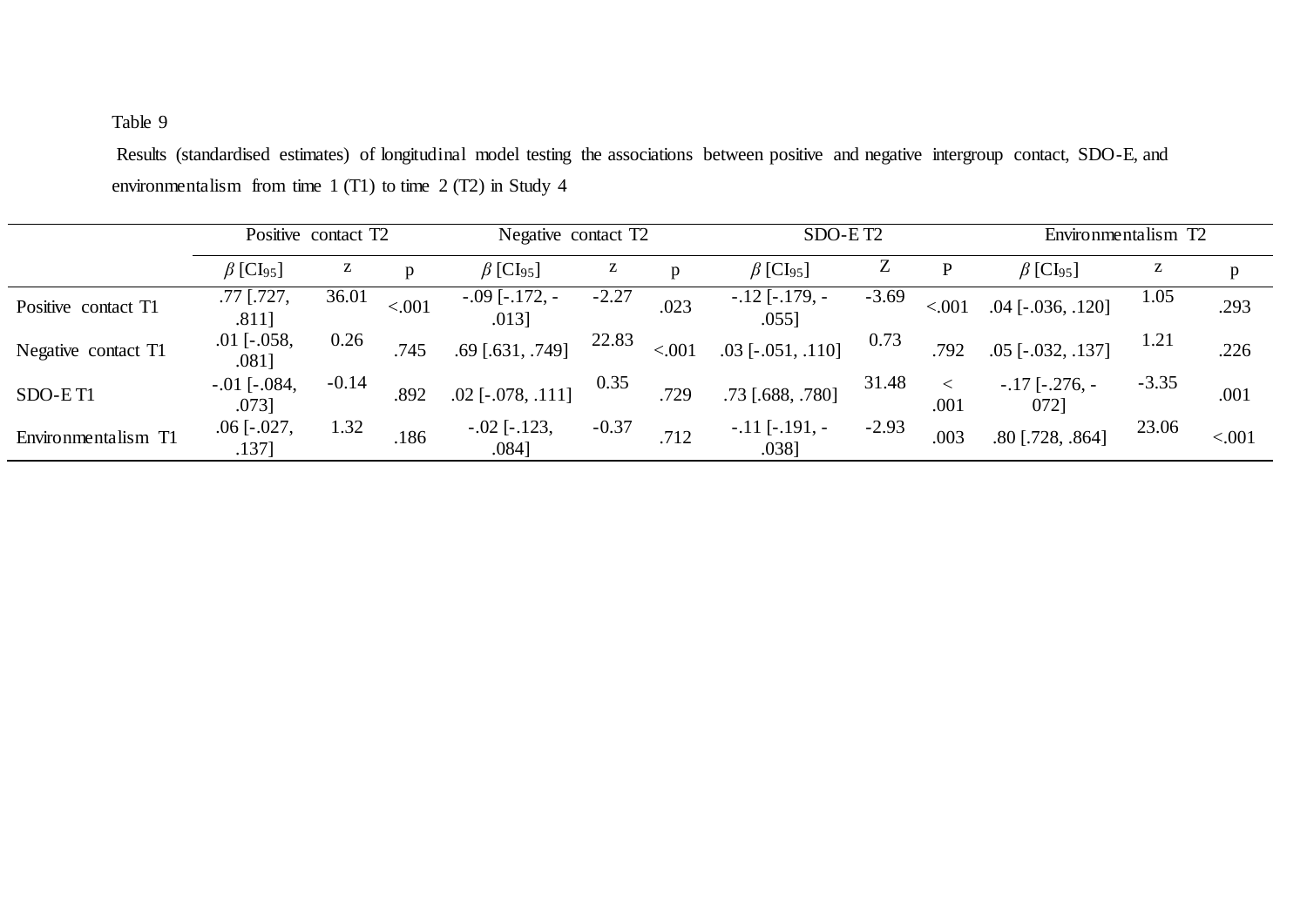

Figure 1. Mediation model results of the relationships between intergroup contact and environmental concern and environmental intentions through reductions in SDO (Study 1)

Note: Path estimates represent standardized coefficients.  $\frac{1}{4}p < .10$ ,  $\frac{1}{2}p < .05$ ,  $\frac{1}{4}p < .01$ ,  $\frac{1}{4}p < .001$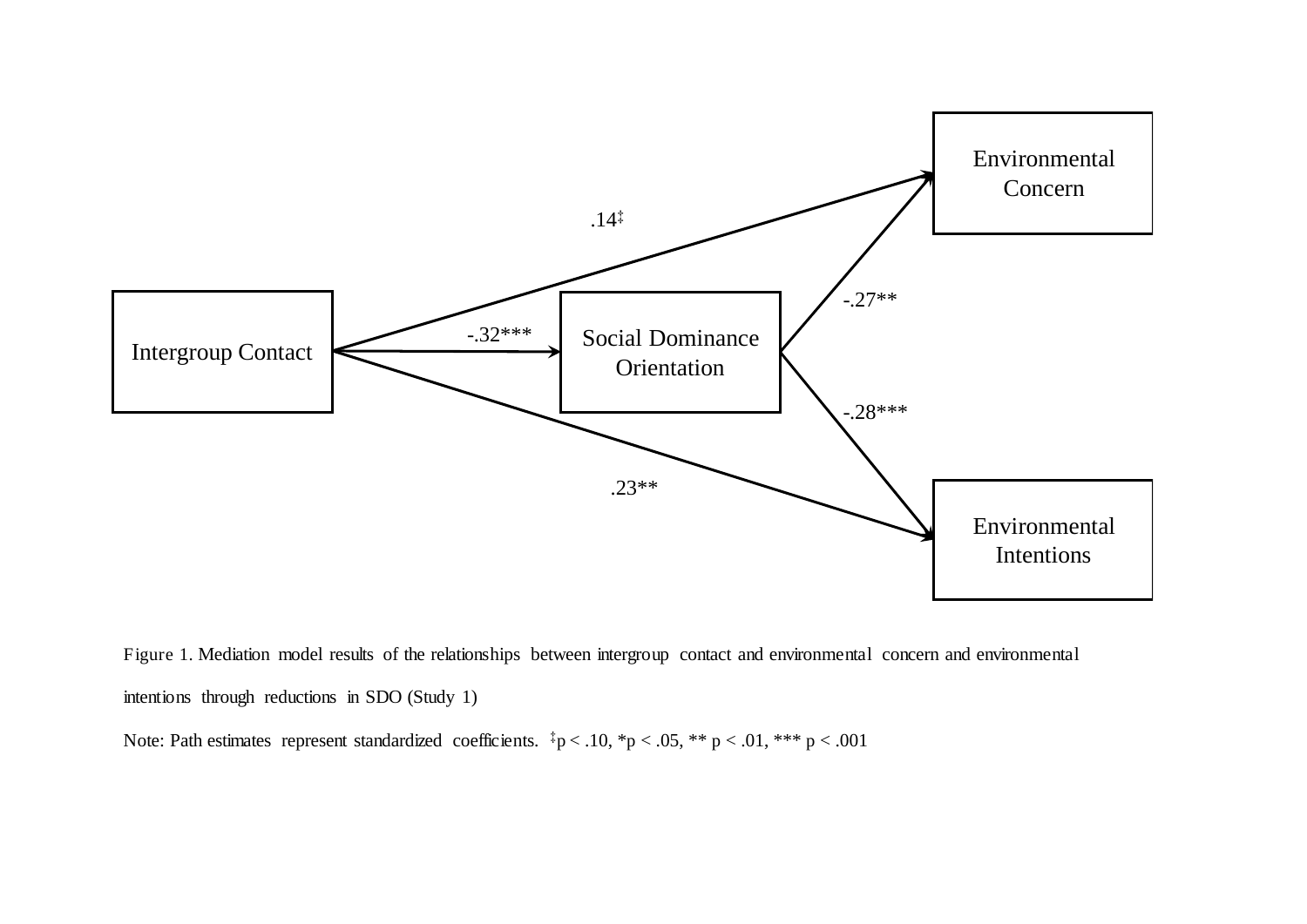

Figure 2. Mediation model results of the relationships between intergroup contact and pro-environmental behavior through egalitarianism, controlling for political orientation (Study 2).

Note: Path estimates represent standardized coefficients. \*p < .05, \*\* p < .01, \*\*\* p < .001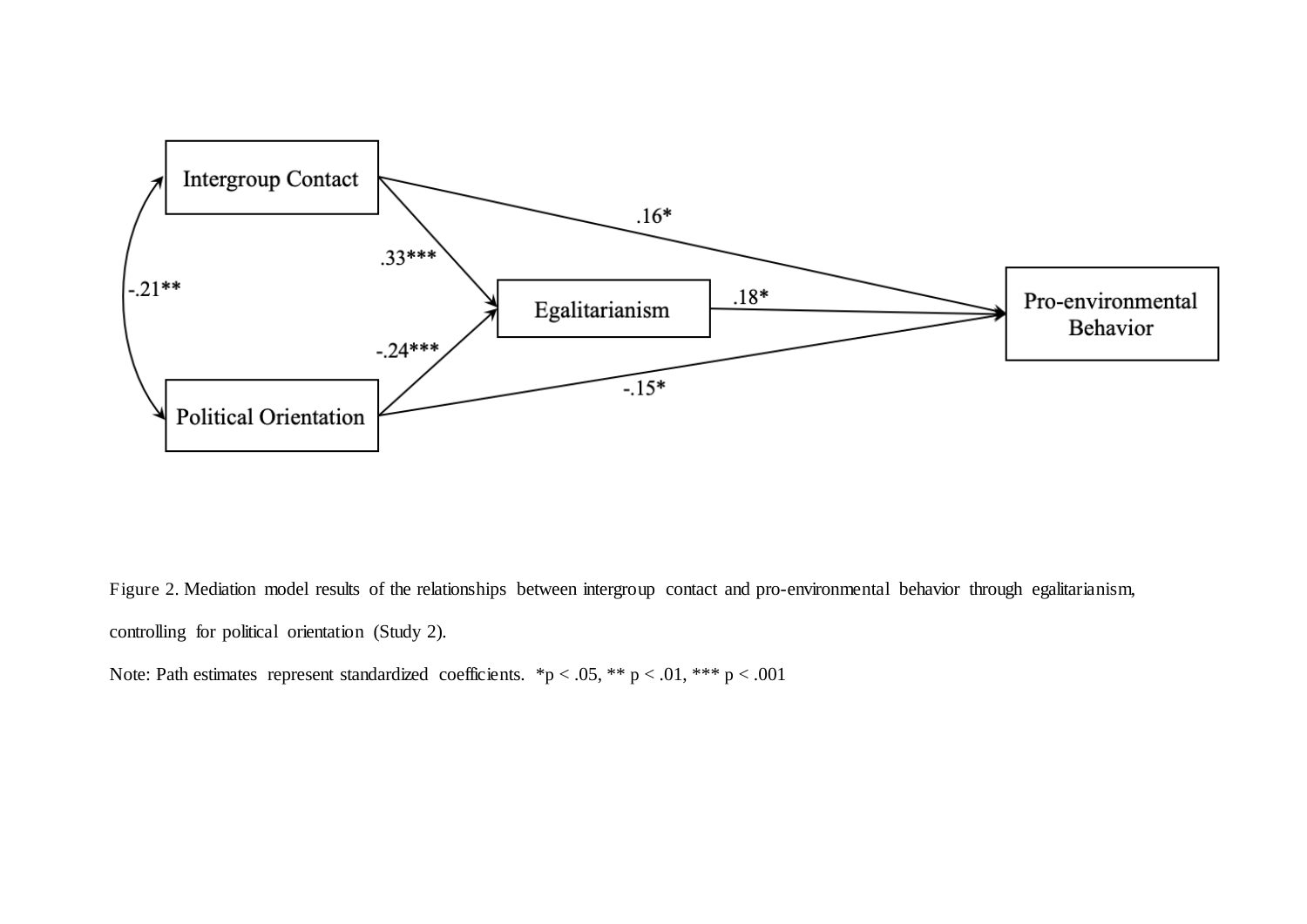

Figure 3. Model results of the relationships between intergroup contact and climate change denial through SDO-E and SDO-D, controlling for political orientation (Study 3).

Note: Path estimates represent standardized coefficients. \*p < .05, \*\* p < .01, \*\*\* p < .001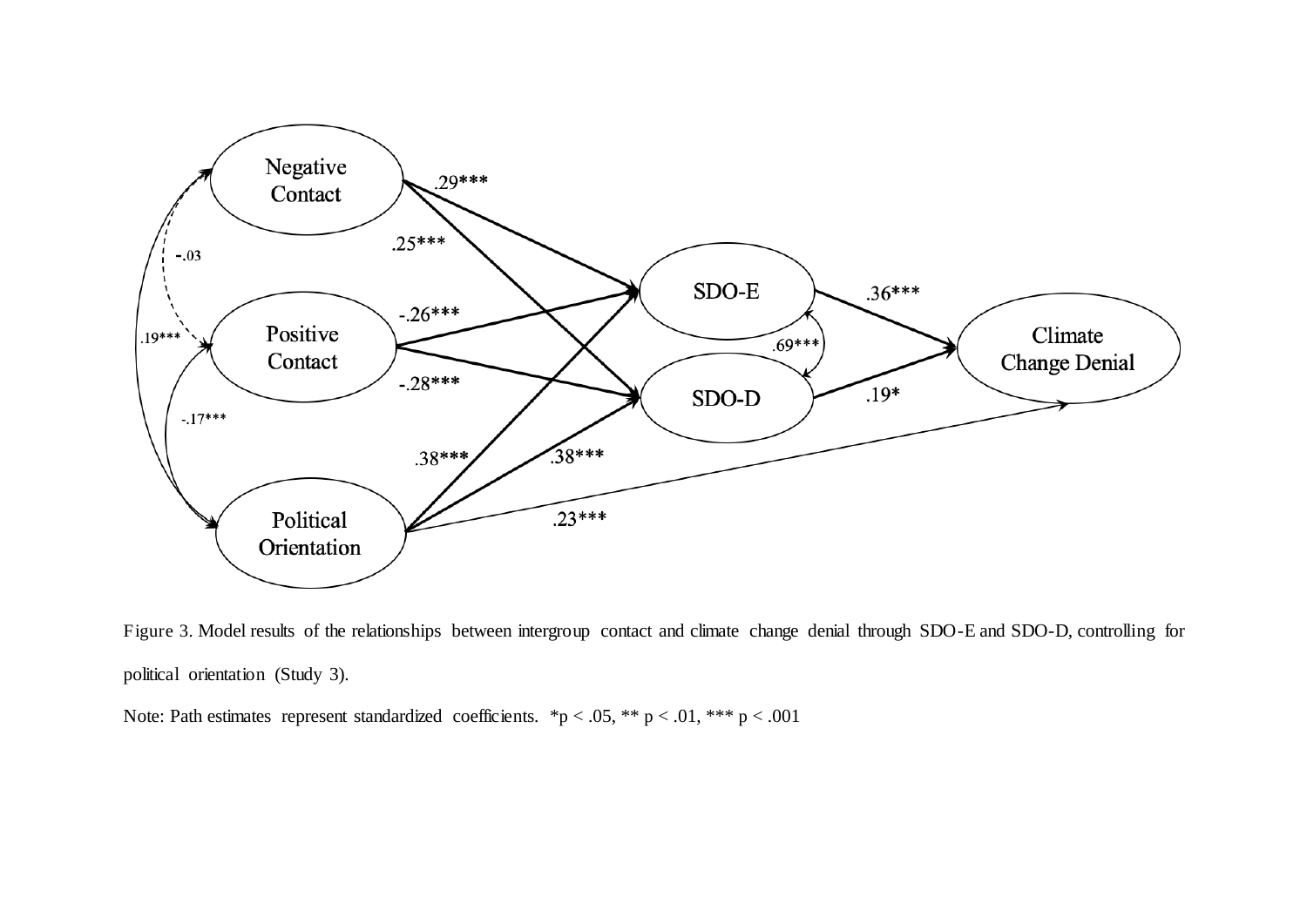

Figure 4. Model results of the cross-sectional relationships between intergroup contact and climate change denial through SDO-E and SDO-D at Time 1 (Study 4)

Note: Path estimates represent standardized coefficients. \*p < .05, \*\* p < .01, \*\*\* p < .001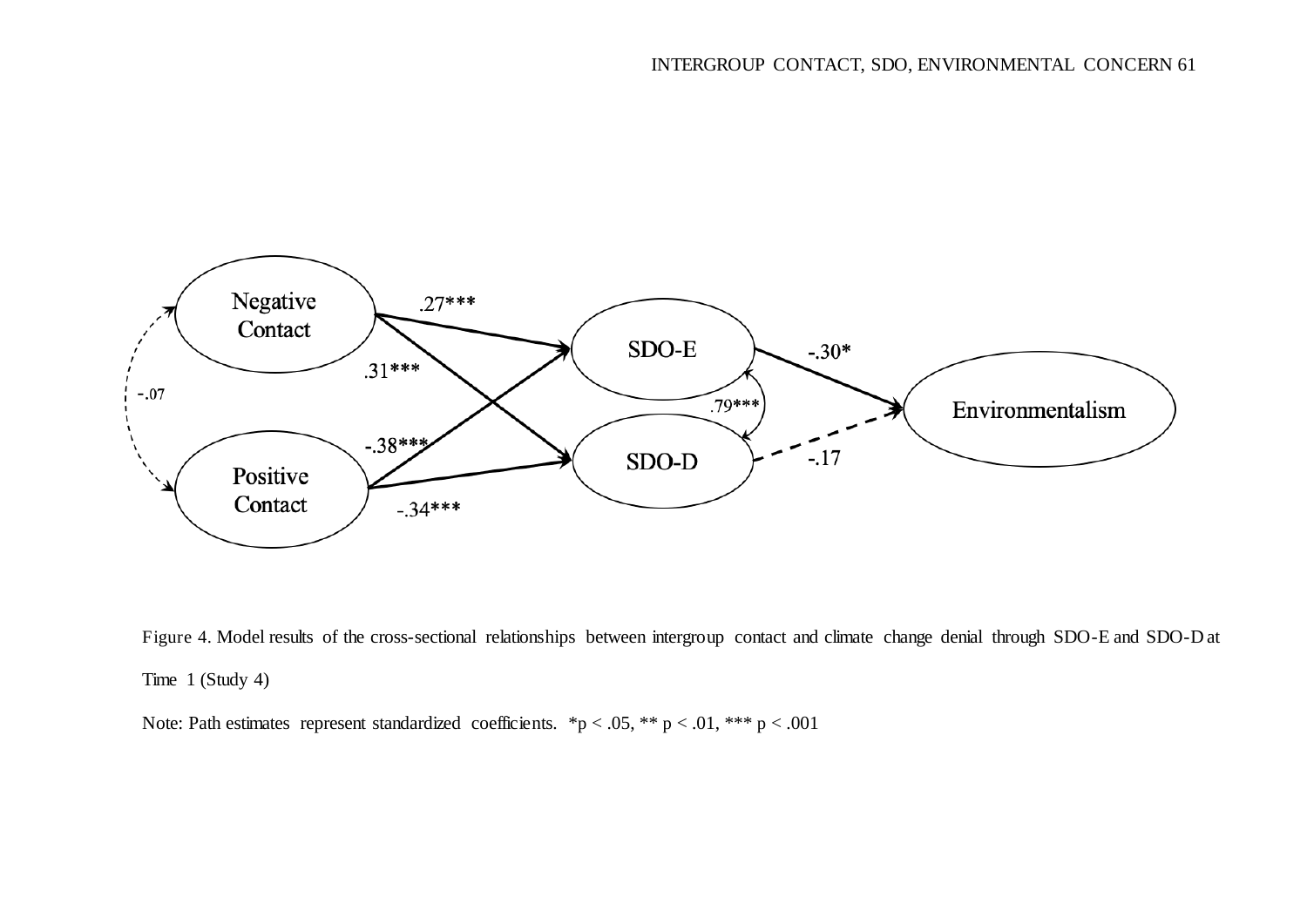

Figure 5. Longitudinal associations between positive and negative intergroup, SDO-E, and SDO-D (Study 4).

Note: All paths between Time 1 and Time 2 were tested but only significant longitudinal paths are presented (for full model specification see Supplemental Materials). Path estimates represent standardized coefficients. \*p < .05, \*\* p < .01, \*\*\* p < .001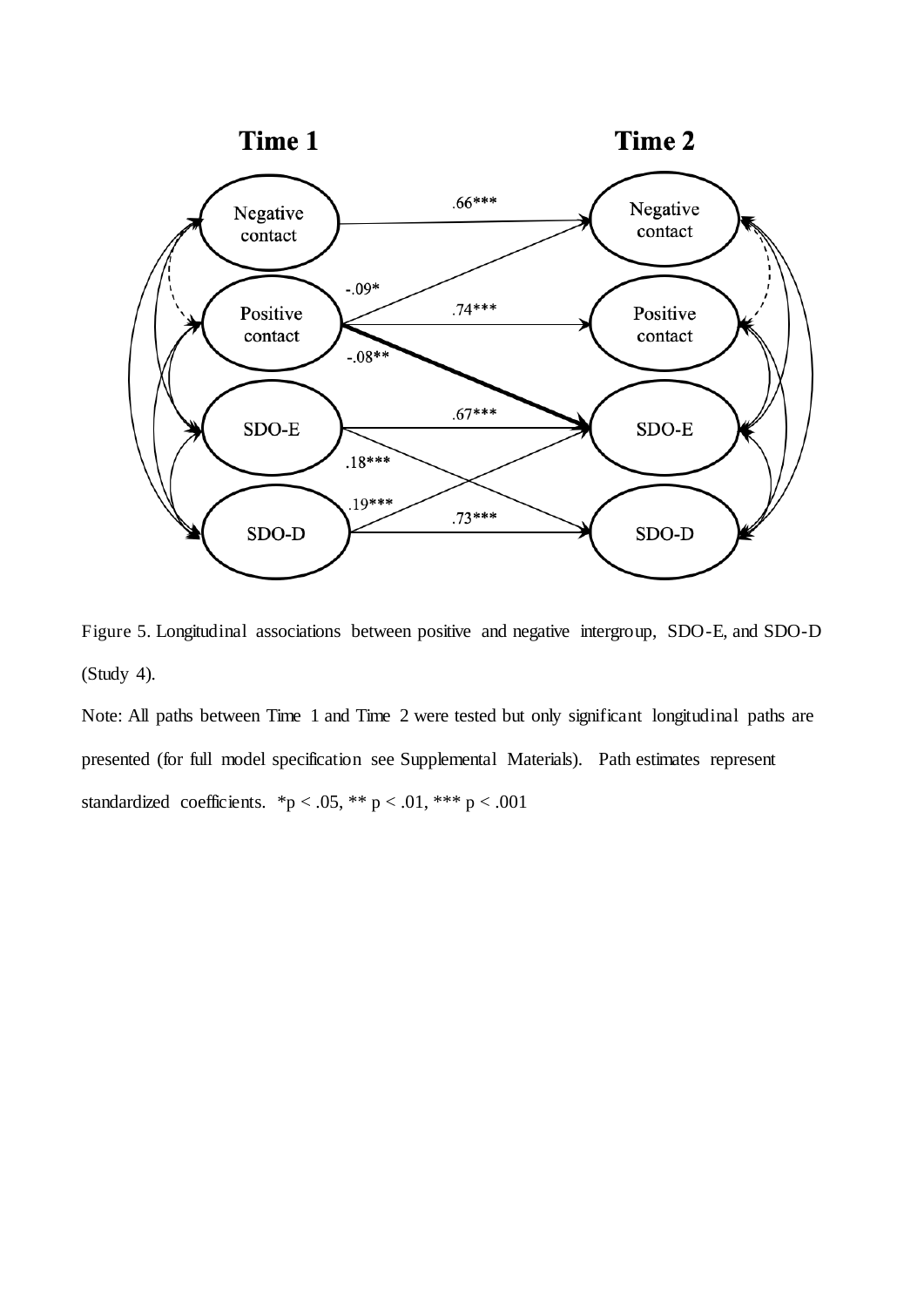

Figure 6. Longitudinal associations between positive and negative intergroup and environmentalism (Study 4).

Note: All paths between Time 1 and Time 2 were tested but only significant longitudinal paths are presented (for full model specification see Supplemental Materials) Path estimates represent standardized coefficients. \*p < .05, \*\* p < .01, \*\*\* p < .001